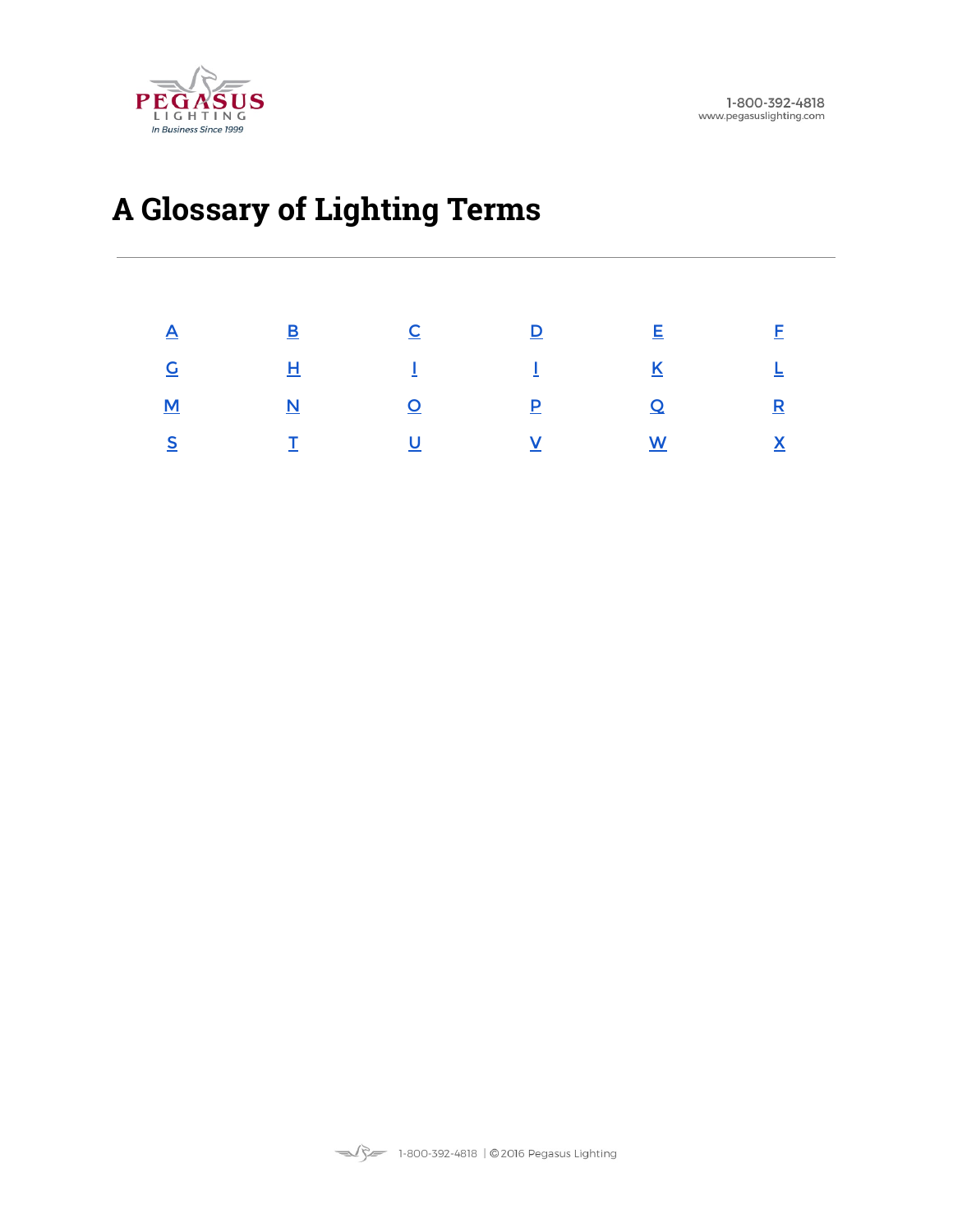

# <span id="page-1-0"></span>**A**

# **AC**

See alternating current

# **ADEX**

Awards for Design Excellence (ADEX) is the largest and most prestigious awards program for product design of furniture fixtures (including light fixtures), and finishes. It is sponsored by Design Journal, the trade publication for interior designers, architects, and facility managers. Each category has potential for three award levels: platinum, gold, or silver. An anonymous panel of professionals representing a cross section of the design industry conducts all voting for the ADEX Awards.

#### **ANSI**

See American National Standards Institute

#### **Accent Lighting**

Lighting that is used to accent or highlight a particular object such as a work of art. To be effective accent lighting should be approximately four or five times the level of ambient light in the room, area, or space. House plants can be accented by aiming an uplight at the wall behind the plant, creating a dramatic silhouette of the plant against the wall.

#### **Alabaster**

Genuine alabaster is a very fine variety of crystalline gypsum (hydrous calcium sulfate) found in nature. It is translucent and its color is often white, pearly, or silky colorless but it, more often than not, has subtle reddish-brown bands of iron oxide running through it. It is often used for decorative objects such as light fixtures or figurines. Some light fixtures use faux alabaster, which is usually man-made glass. Both genuine and faux alabaster can be very attractive. The faux alabaster is generally much less expensive while real alabaster can lose some of its coloration over time. Real alabaster is expensive simply because quarrying it is costly and there is huge amount of waste when it is shaped, finished, and polished. Genuine alabaster is a minimum of 3/8in thick and weighs at least twice as much as imitations and has translucent and dark bands that are completely random in shape, size, and location. Since alabaster is a soft, porous stone it should be treated gently and never cleaned with detergents or abrasives. Instead, wipe alabaster with a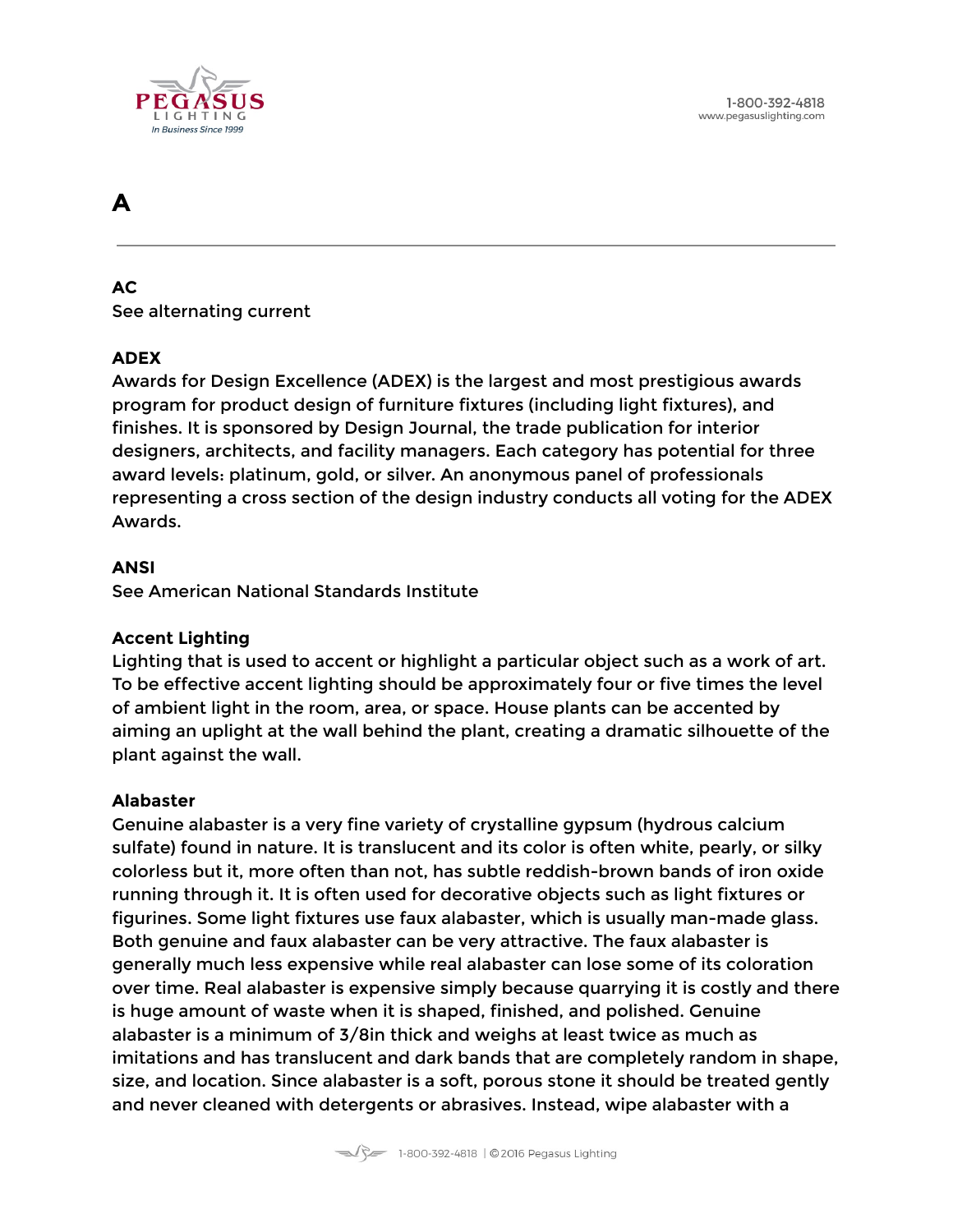

slightly damp (not wet), soft cloth. Furthermore, heating alabaster for long periods of time with a high-wattage light bulb may drive out the residual water in the alabaster and turn it completely white.

### **A-Line Lamp**

The type of incandescent light bulb that is generally used in most indoor residential lighting applications. By January 1, 2014 the most common standard screw-base incandescent household (A-line) light bulbs will be phased out in the U.S. Clear, frosted, soft white, and daylight light bulbs will be phased out but specialty colors and shapes will not be. The new standards for these light bulbs are technology neutral so any technology that can meet the new energy-efficiency standards can be used - including fluorescent, halogen IR, high-efficiency incandescent, LEDs, and any technologies still to be developed.

# **Alternating Current (AC)**

The flow of electricity (electric current) in a circuit that frequently alternates direction every second. In the USA, the standard frequency of alternating current is 60 Hz (hertz or cycles/second) and AC (as opposed to direct current) is generally the method for delivering electric power to homes and buildings.

#### **Amalgam**

An alloy of mercury which is an upgrade from traditional liquid mercury. Since it gives better mercury vapor control in the glass envelope the lamps that use amalgam perform better over a wider variety of temperatures and operating positions.

#### **Ambient Lighting**

General lighting that usually lights up an entire room or space.

#### **American National Standards Institute (ANSI)**

Founded in 1918, ANSI is a private, non-profit organization that sets guidelines and standards to be used in a variety of industries, including electrical for such devices as ballasts, lamps, and light fixtures (see www.ansi.org).

**Amp** See ampere

#### **Ampere (Amp)**

A standard unit of measurement for electric current adopted in 1881. One ampere equals one coulomb of electric charge passing a given point in one second. Amperes are sometimes abbreviated as "amps" or simply "A" and are often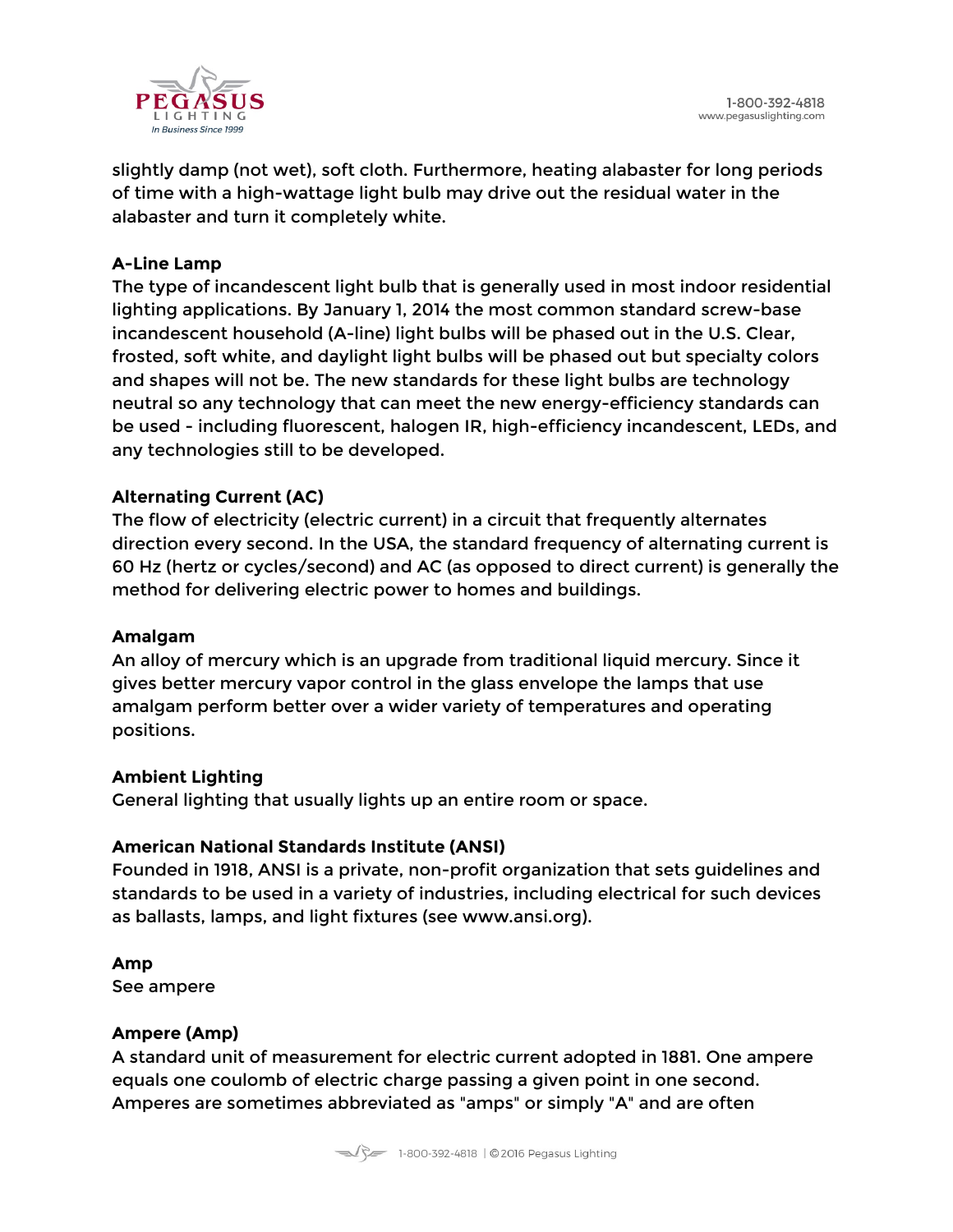

represented in electrical formulae by the letter, "I", as in  $V = I \times R$  (volts = amperes x ohms). This unit is named after Andrè-Marie Ampère, a French physicist, who lived during 1775-1836 and is considered to be the "father of electrodynamics".

#### **Area Lighting**

A landscape lighting term that refers to the lighting of large landscaped areas, usually with floodlights.

#### **Argon**

An inert gas used in incandescent and fluorescent lamps. In incandescent lamps argon retards the evaporation of the filament and, thereby, lengthens the average rated life of the lamp.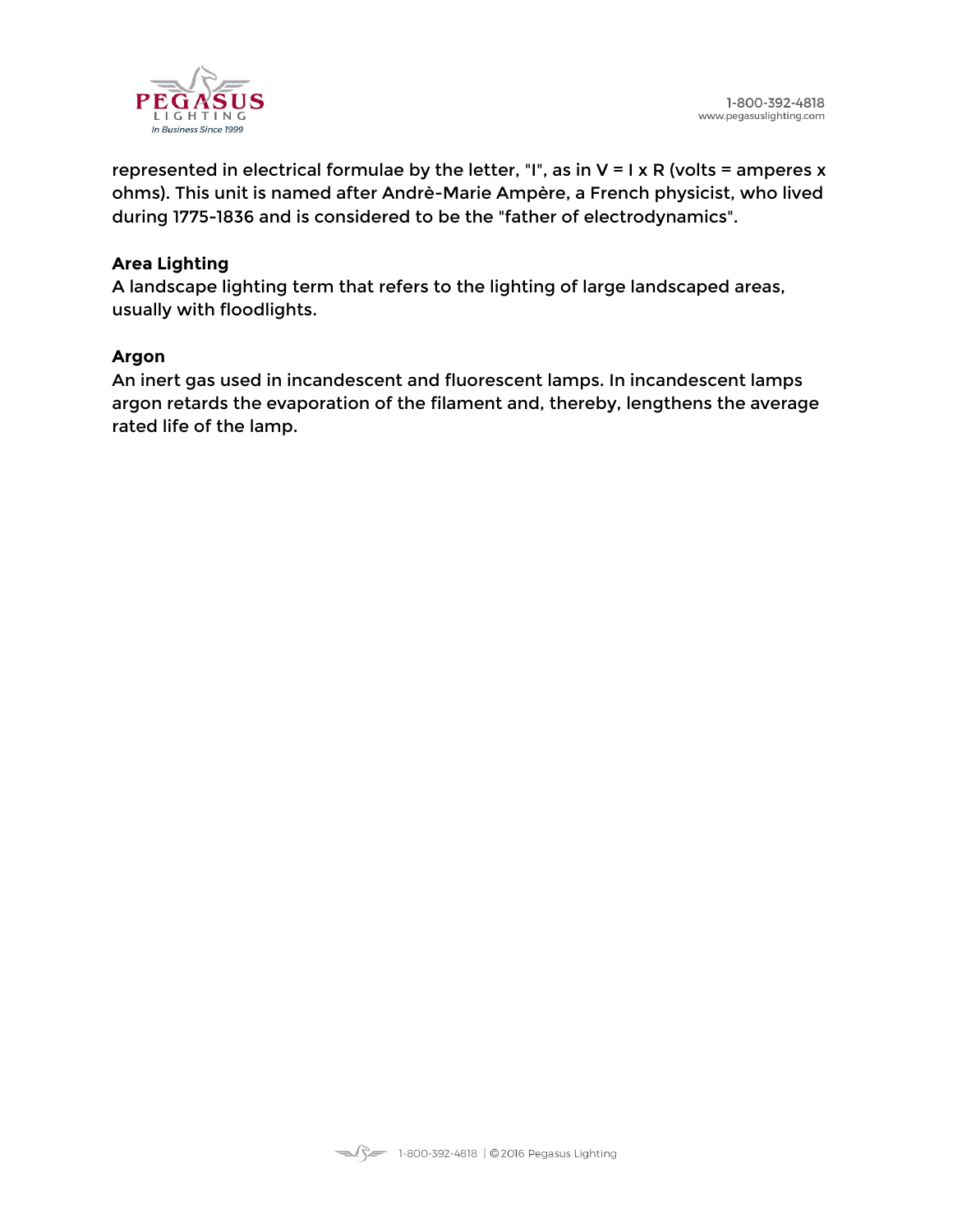

# <span id="page-4-0"></span>**B**

**BF** See ballast factor

# **Backlighting**

Lighting that illuminates an object from behind. The object to be illuminated is placed between the intended viewer and the light source. If the object is opaque, backlighting can cause the edges to "glow". With translucent objects (such as stained glass), backlighting illuminates the object by passing light through it. Backlighting is commonly used to accent artwork, photos, advertisements, or signage.

#### **Baffle**

In lighting this is usually a grooved surface that deflects and controls the "flow" of light to soften it and minimize reflected glare. Baffle trims (sometimes called step baffle trims or stepped baffle trims), made of plastic or metal, are often integral parts of recessed downlights. They are often colored a flat black to absorb some of the light but can have other finishes such as flat white, brushed copper, or brushed nickel.

#### **Ballast**

An electrical device used with fluorescent and HID lamps to supply sufficient voltage to start and operate the lamp but then limit the current during operation.

#### **Ballast Factor (BF)**

A ratio of the actual lumen output for a lamp using ballast to the lumen output for a lamp-ballast system under test conditions established by the American National Standards Institute (ANSI). The higher the ballast factor, generally the more wattage being used by the light fixture.

#### **Barn Doors**

Two or four adjustable opaque plates attached to the front of a luminaire, such as a track fixture or a theatrical spotlight, which are used to shape and focus the light on a designated area, such as a framed work of art or a stage scene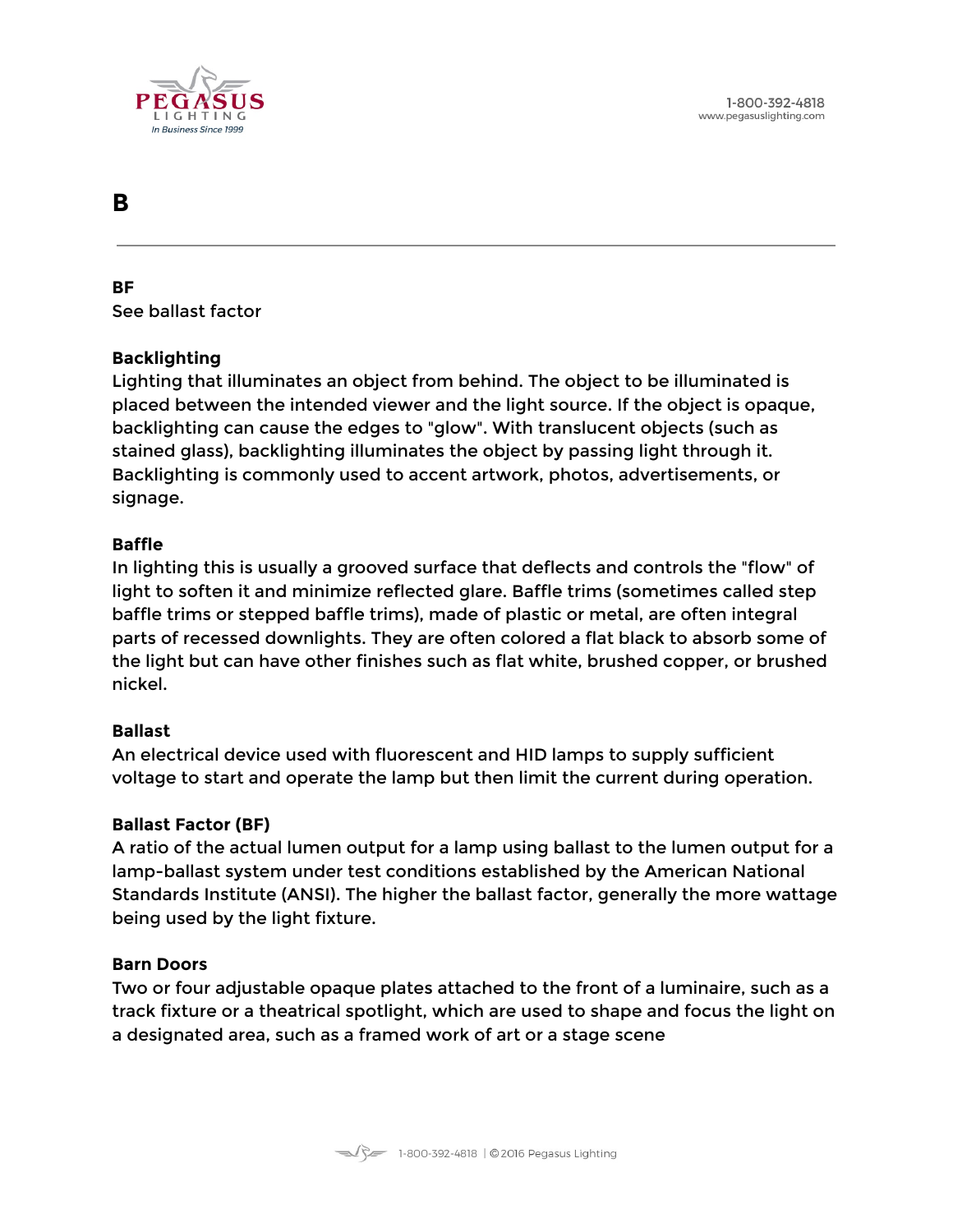

#### **Base**

The portion of a lamp (light bulb) that provides a means of physically and electrically connecting the lamp to a socket or lampholder within a luminaire

#### **Basket Troffer**

A troffer whose light sources are concealed by curved opaque shielding called "baskets", which are often perforated with a pattern of small holes. This type of troffer provides both direct lighting through the perforations and indirect lighting by bouncing light up from the basket and then off the upper light-colored opaque parts of the troffer.

#### **Bayonet Base**

A type of lamp base with pins that serve to lock the lamp into slots in the lamp socket of a luminaire. The bayonet base got its name from the method used by soldiers to mount bayonets on their rifles.

#### **Beam Pattern**

Synonymous with Beam Spread

#### **Beam Spread**

A measure of the spread of light from a reflectorized light source, a special-shaped lamp with a reflective coating inside the glass bulb to direct the light forward. The beam spread may be very narrow (narrow spot, NSP), very wide (wide flood, WFL), or something in-between (narrow flood, NFL, for example). Examples of "reflectorized light sources" are MR11, MR16, PAR20, PAR30, PAR38, R40, ER30, and BR30 lamps.

#### **Binning**

The process of sorting LEDs into a variety of groups based on certain performance characteristics such as color temperature and lumen output. LED manufacturers use binning to manage the slight variations that arise in LEDs during the manufacturing process.

#### **Bollard**

An outdoor luminaire that is a short (usually about 2-4 feet in height) but very sturdy vertical post with the light source located at or near the top. Bollards are typically used to light walkways in commercial settings.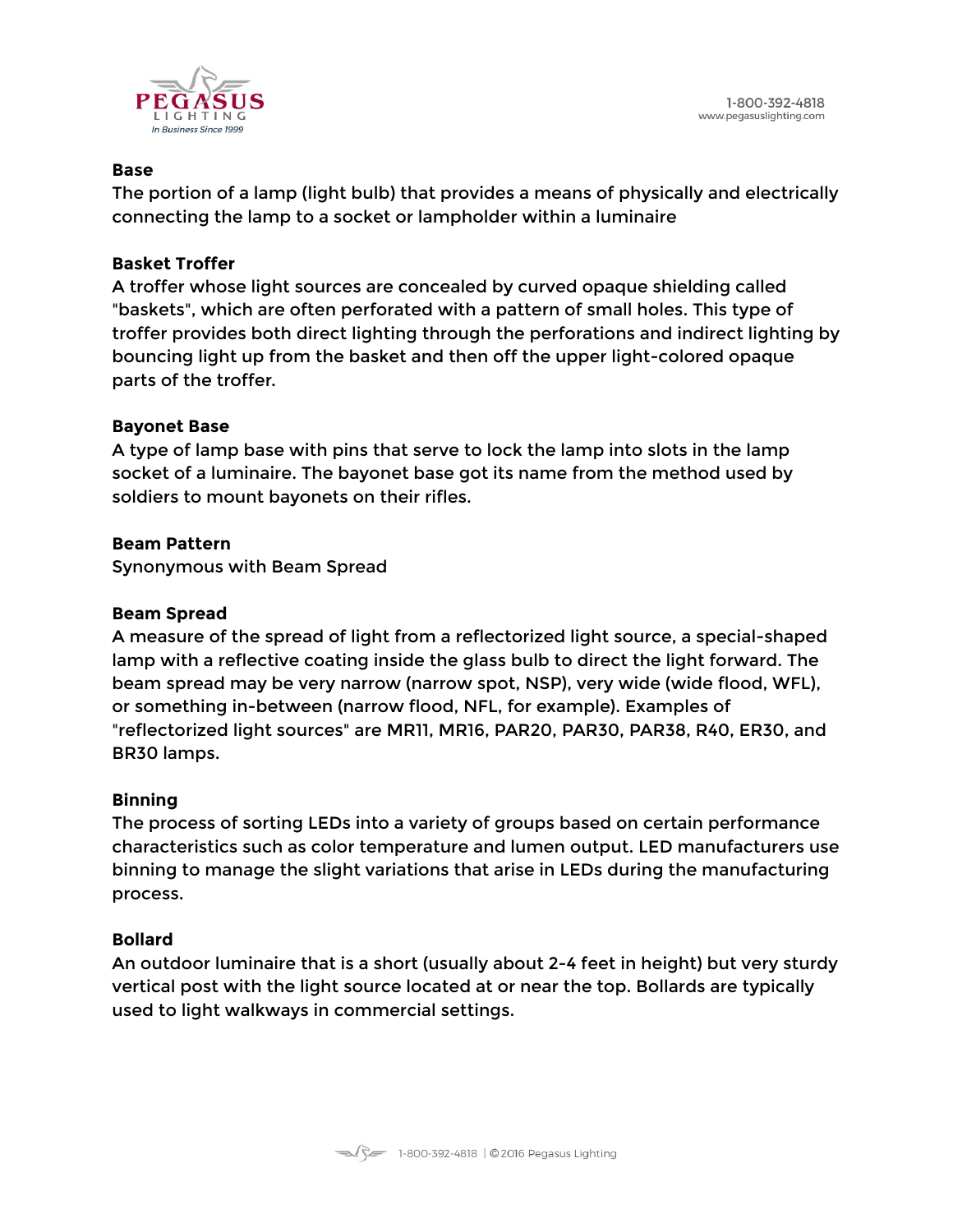



### **Brick Light**

A light fixture (usually the size of a brick) that can be recessed in a brick wall with its face parallel to the surface of the brick surface in order to light a walkway, a step, a landing, or a path.

### **Bulb**

A colloquial term for a lamp. In the lighting industry, the term, bulb, refers only to the glass envelope of the lamp. Some lighting professionals contemptuously refer to "bulbs" as those things that are planted in the ground.

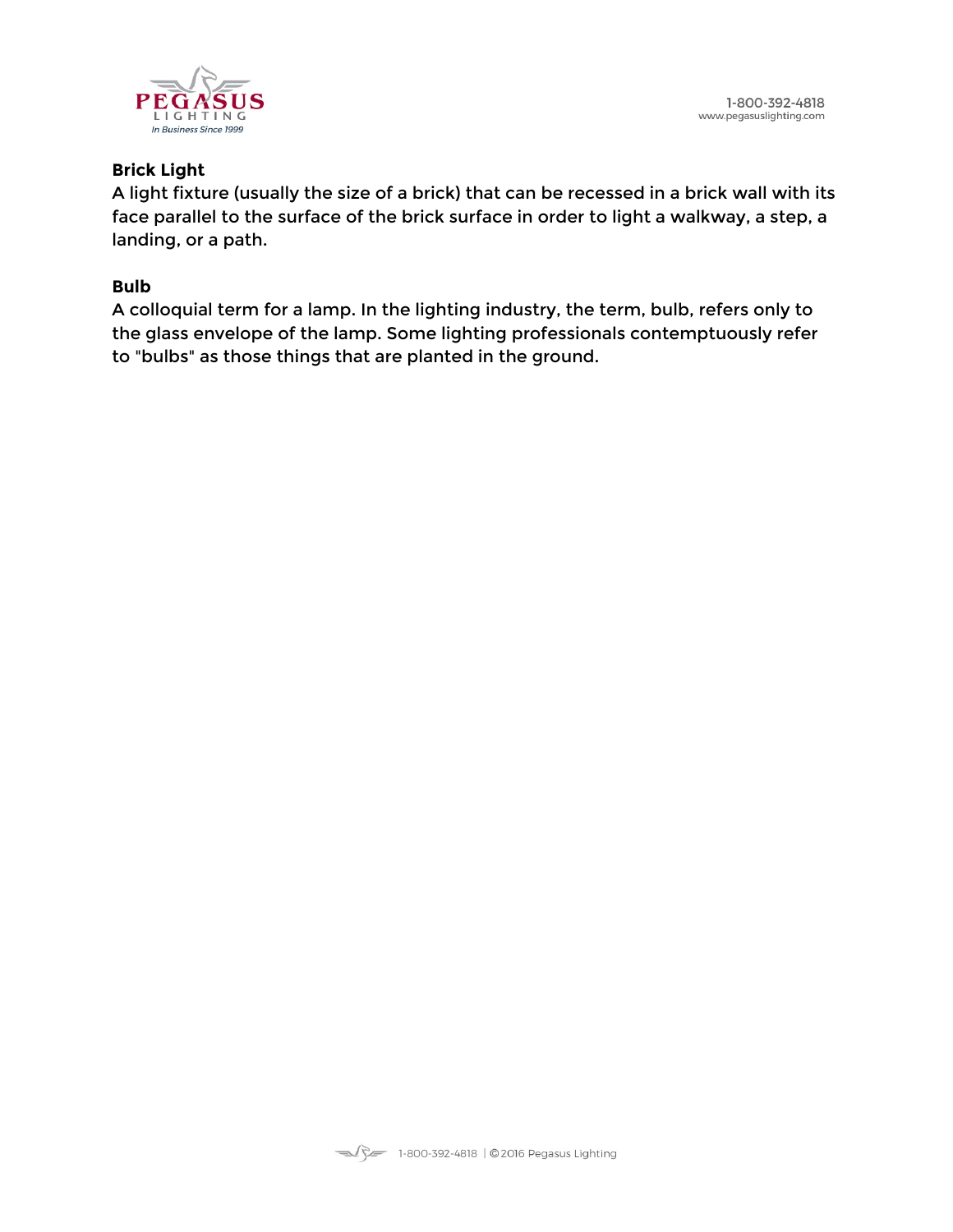

1-800-392-4818 www.pegasuslighting.com

# <span id="page-7-0"></span>**C**

**CBCP** See center beam candle power

**CBM** See Certified Ballast Manufacturers Association

**CCFL** See cold cathode fluorescent lamp

**CCT** See color temperature

**cd** See Candela

**CFL** See compact fluorescent lamp

**CIE** See Commission on Illumination

**CQS** See color quality scale

**CRI** See color rendering index

**CSA** See Canadian Standards Association

#### **Cable Lighting System**

A low voltage lighting system where the mechanism holding the light fixtures and conducting electricity to those fixtures is a pair of taut parallel metal cables.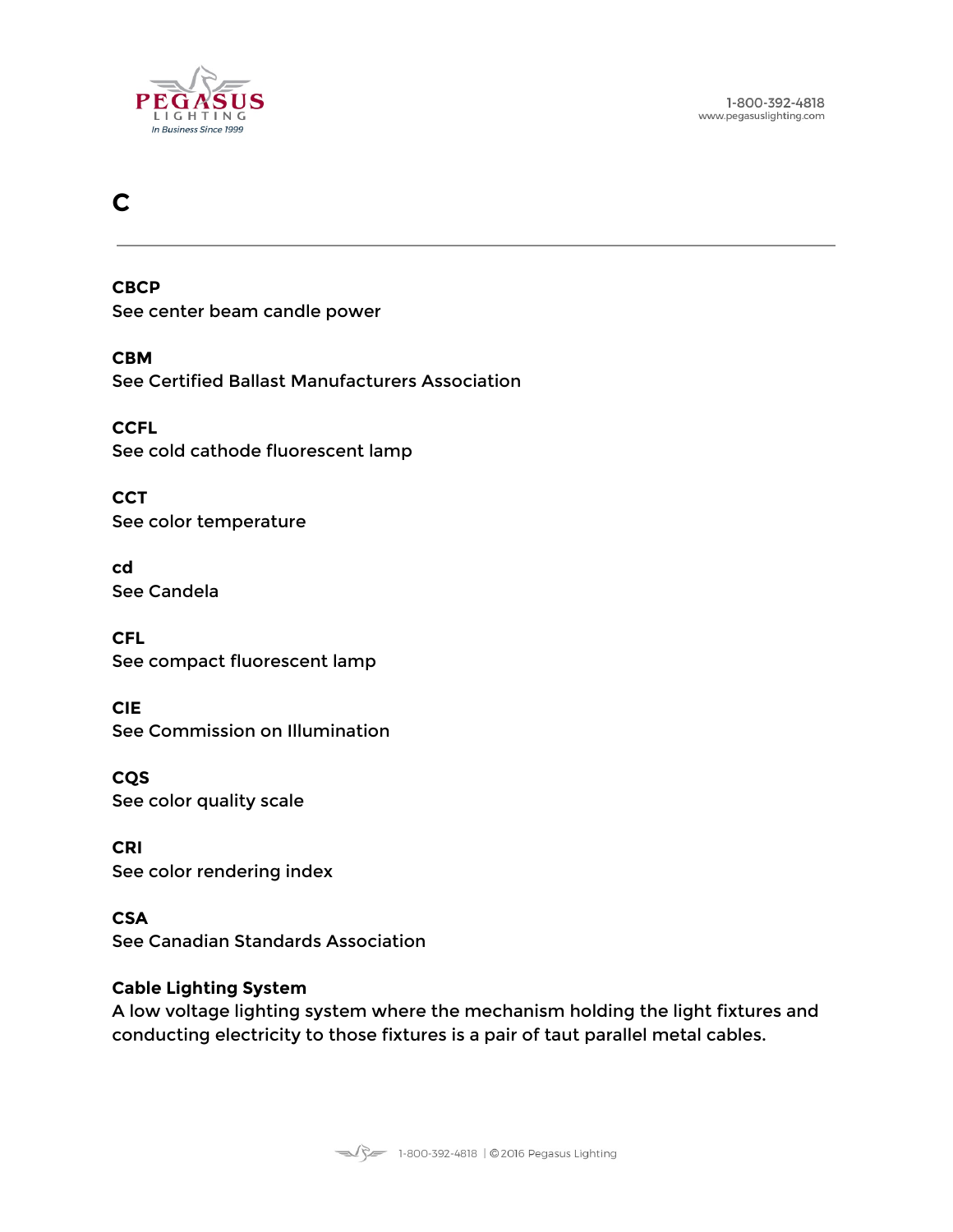

#### **Canadian Standards Association**

Like UL and ETL in the USA, the CSA is a not-for-profit membership-based association serving business, industry, government, and consumers in Canada and the global marketplace. It is an organization that works in Canada and around the world to develop safety standards that address real needs, such as enhancing public safety and health, advancing the quality of life, and helping to preserve the environment. (see www.csagroup.org/ca/en/services/codes-and-standards).

#### **Candela**

A unit of light measurement that refers to the luminous intensity from a light source in a specific direction.

#### **Candlepower**

An obsolete term that has been replaced by the candela, a unit of measurement that refers to the luminous intensity from a light source in a specific direction.

#### **Cathode**

An electrode that emits electrons. A fluorescent lamp cathode emits or discharges electrons to the cathode at the other end of the lamp.

#### **Cathode Guard**

A metal band encircling the cathode of a fluorescent lamp, used to collect the evaporating particles from the cathode, greatly reducing the end-blackening of the glass envelope.

#### **Cave Effect**

A lighting effect caused by parabolic recessed troffers with a high cut-off angle that leaves the upper part of the room's walls relatively unlit and noticeably darker than the lower part of the walls.

#### **Center Beam Candle Power**

A measure of the luminous intensity at the center of the beam of a reflector lamp measured in candelas.

# **Certified Ballast Manufacturers Association**

An association that tests and certifies ballasts that match the standards established by the American National Standards Institute (ANSI).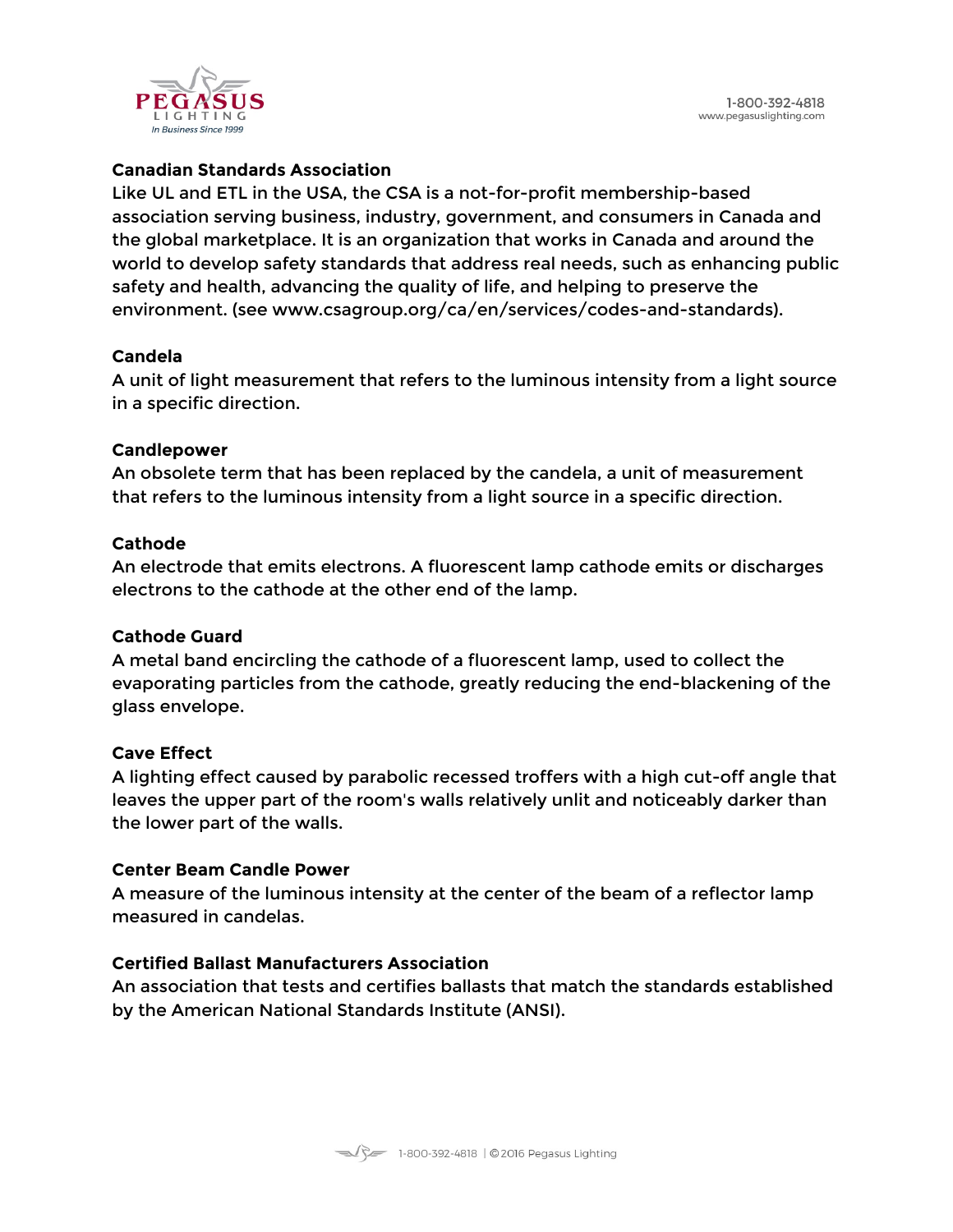

### **Chandelier**

A chandelier is often the focal point of the dining room. As such it should be hung approximately 30 inches above the tabletop and should be at least 6 inches narrower than the table on each side.

# **Circline**

A type of fluorescent lamp that is made up of a circular tube of glass; when placed in a light fixture the ballast that powers this type of lamp is usually located in the center of the circline lamp.

# **Circuit**

A pathway for the flow of electrons, including capacitors, resistors, and/or transistors, connected by wires through which electrical current flows. If there is only one path for the current, the circuit is called a "Series Circuit". If there are multiple paths, the circuit is called a "Parallel Circuit".

# **Cold Cathode**

A cathode (an electrode that emits electrons) that is not independently heated.

# **Cold Cathode Fluorescent Lamp (CCFL)**

A type of fluorescent lamp in which the cathode (an electron-emitting electrode inside the lamp) is not independently heated although the cathode can become quite hot once the CCFL has been operating. Screw-in CCFLs come in several different wattages (present range is 3W to 18W) and several different shapes (spiral, globe, reflector, A-line, torpedo) and are generally characterized by a very narrow glass tube envelope (2mm-4mm in diameter), a longer rated life than compact fluorescent lamps (often 25,000 hours), and a very good range of dimmability (down to 30%).

# **Colored Glass Filter**

This term means that the glass is formed with the color in the glass as opposed to the color being coated on the surface (which is a dichroic filter). This is accomplished by mixing various metal oxides in the glass composition. These colored glass filters are primarily used for aesthetic purposes in lighting. They are not designed for the precise control of the spectral bands, as are optical color filters (dichroic filters).

# **Color Quality Scale (CQS)**

An alternative to the Color Rendering Index (CRI). The CQS measures a light source's ability to render colors. The CQS was designed by the NIST to evaluate LEDs. The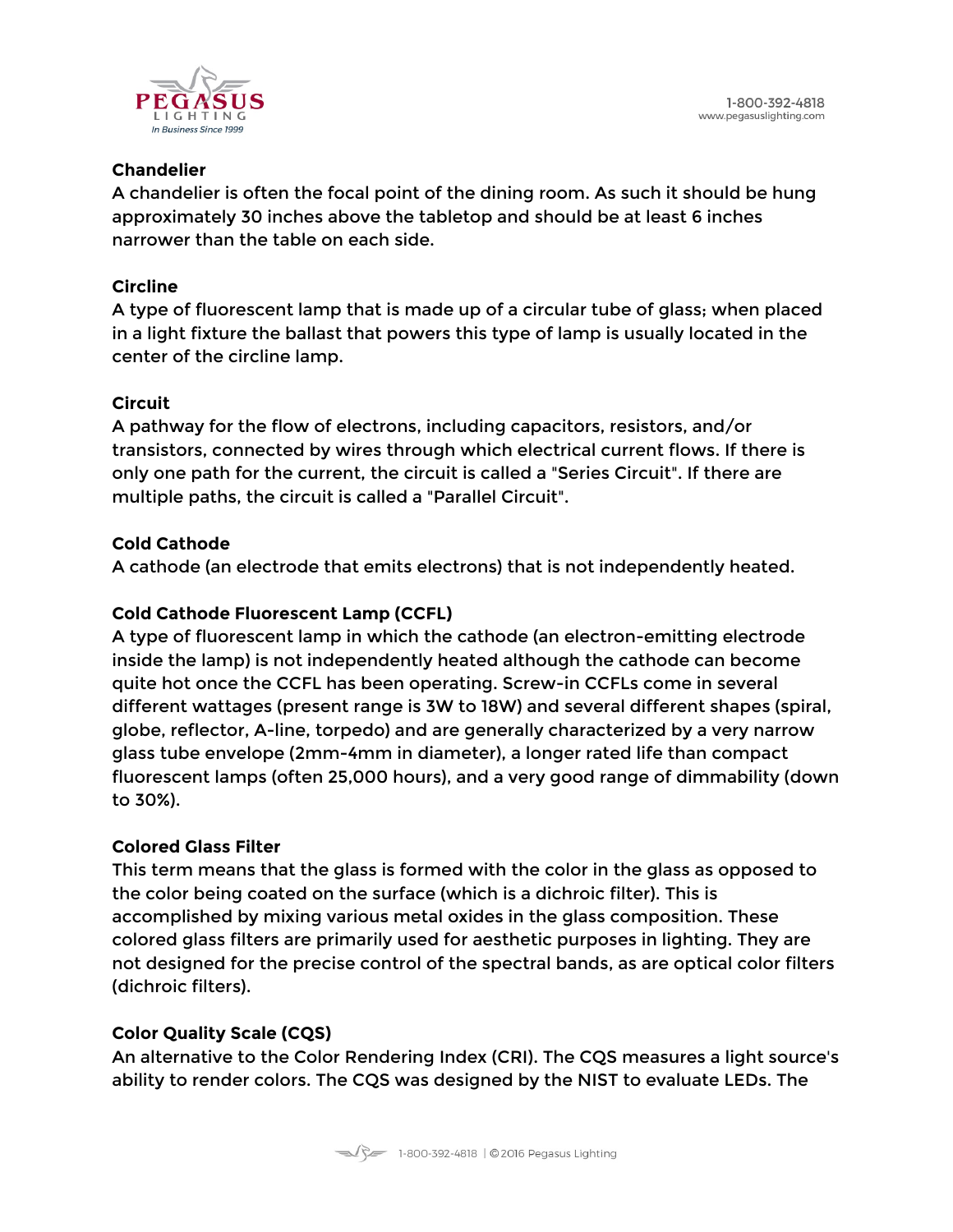

scale uses 15 color samples of deeper color compared to the CRI, which uses 8 pastel colors.

# **Color Rendering Index (CRI)**

A measure of a lamp's ability to render colors accurately. The scale ranges from 1 (low pressure sodium) to 100 (the sun). A CRI of 85 is considered to be very good.

#### **Color Temperature**

A measure of the color appearance or hue of a light source which helps describe the apparent "warmth" (reddish) or "coolness" (bluish) of that light source. Generally, light sources below 3200K are considered "warm;" while those above 4000K are considered "cool" light sources. The color temperature of a lamp has nothing to do with how hot the lamp will get or how much heat is given off by the lamp. The letter, K, stands for Kelvin. This term is also referred to as the Correlated Color Temperature (CCT).

Here is some information to help you better understand how color temperature can effect your mood and the best applications for certain color temps.

- 2700K Friendly, Personal, Intimate Home, Libraries, Restaurants
- 3500K Friendly, Inviting, Non-threatening New Offices, Public Reception Areas
- 4100K Neat, Clean, Efficient Older Offices, Classrooms, Mass **Merchandisers**
- 5000K Bright, Alert, Exacting Coloration Graphics, Jewelry Stores, Medical Exam Areas, Photography

Different types of lights sources produce particular color temperatures.

- 1600K Sunrise or Sunset
- 1800K Candlelight & Gaslight
- 2800K Household Incandescent Lamp
- 3000K Warm White Fluorescent Lamp
- 3500K Neutral White Fluorescent Lamp
- 4100K Cool White Fluorescent Lamp
- 5000K Professional Light Booth
- 5200K Bright Midday Sun
- 6500K Heavily Overcast Sky

# **Commission on Illumination (CIE)**

The International Commission on Illumination is a nonprofit that is "devoted to worldwide cooperation and the exchange on all matters relating to the science and art of light and lighting, colour and vision, photobiology and image technology." One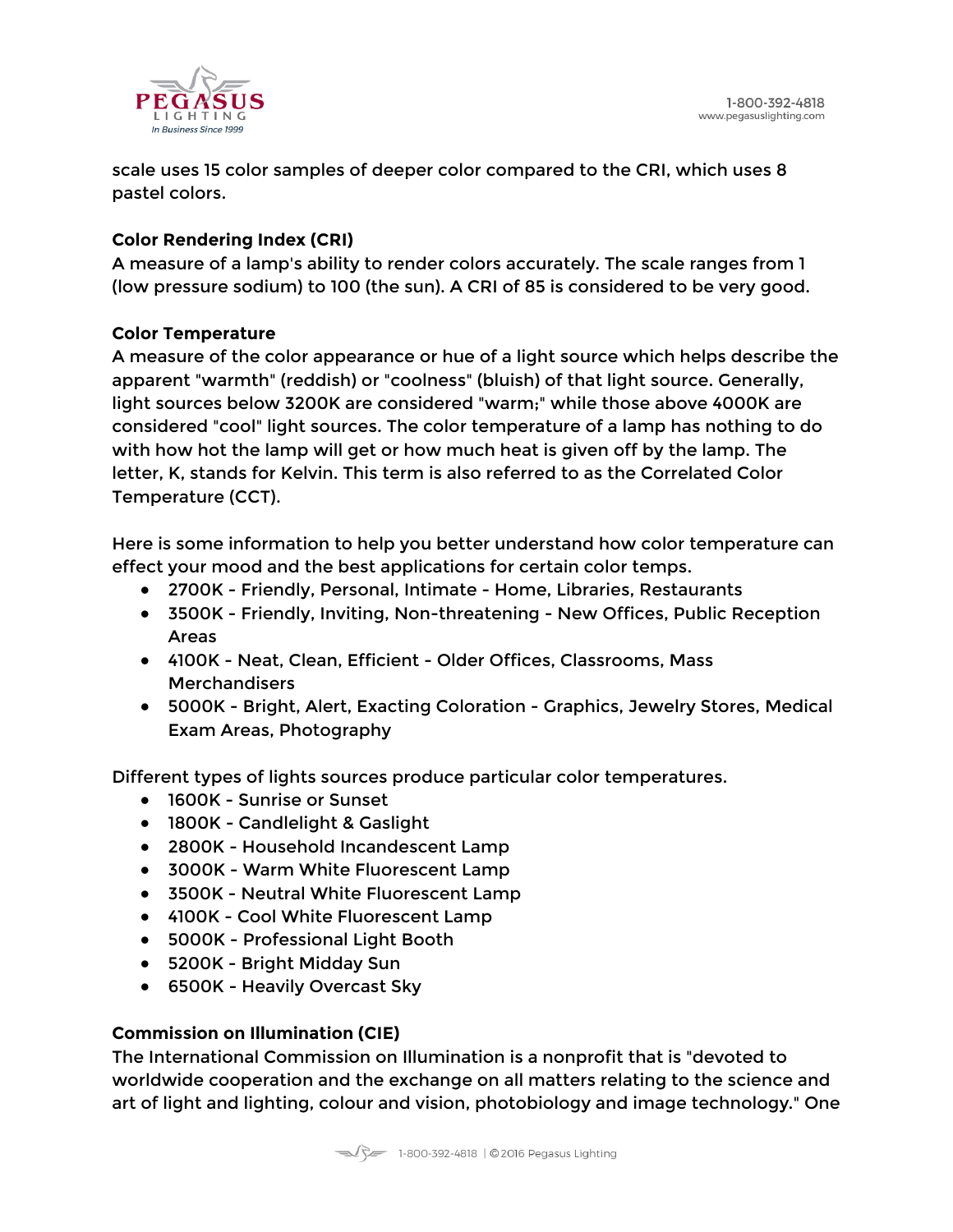

of the CIE's achievements is the development of the Color Rendering Index (CRI). (see www.cie.co.at)

### **Compact Fluorescent Lamp (CFL)**

A generic name used for a whole family of small, single-ended fluorescent lamps with a folded, bridged, or spiral glass tube design and with high color rendering (CRI > 80) and a long life (> 8,000 hours). To learn more about this topic click CFL Information.

#### **Control**

A device that controls a lighting system. A control can take the form of a dimmer, switch, or an occupancy sensor.

#### **Core and Coil Ballast**

Another term for a magnetic ballast or electromagnetic ballast

#### **Cornice Lighting**

A lighting system comprised of light sources shielded by a panel parallel to the wall and attached to the ceiling and distributing light over and down the wall.

#### **Correlated Color Temperature (CCT)**

See color temperature

#### **Coulomb (C)**

The standard unit of electric charge, named after Charles-Augustin de Coulomb, a French physicist who developed Coulomb's law. A coulomb is equal to the charge transported in 1 second by 1 ampere.

#### **Cove Lighting**

A lighting system comprised of light sources shielded by a ledge or recess, and distributing light over the ceiling and possibly the upper part of the wall.

#### **Cross Lighting**

Illumination of an object from two light sources opposite of each other.

#### **CSA**

The Canadian Standards Association, like UL and ETL in the USA, is a not-for-profit membership-based association serving business, industry, government, and consumers in Canada and the global marketplace. It is an organization that works in Canada and around the world to develop safety standards that address real needs,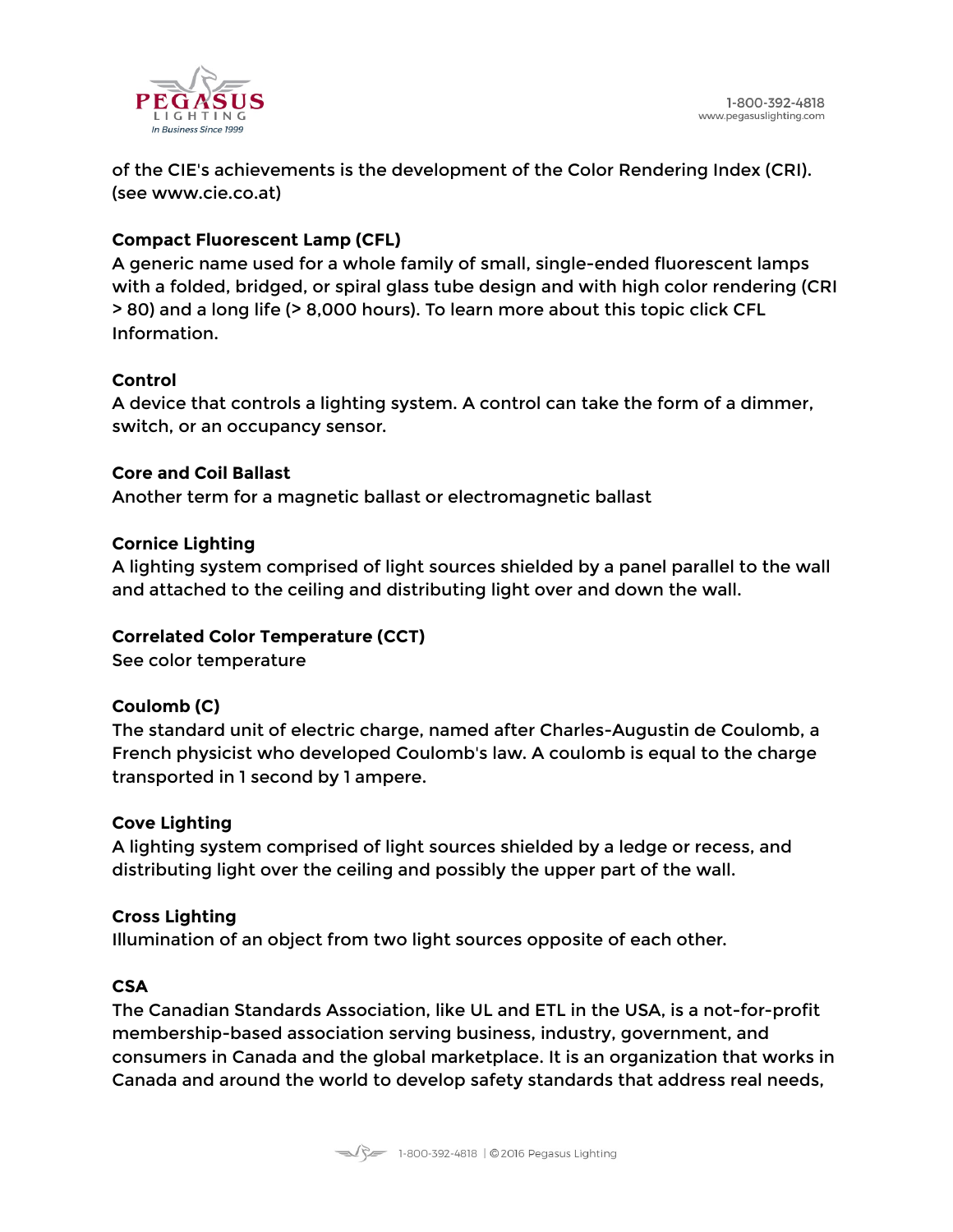

such as enhancing public safety and health, advancing the quality of life, and helping to preserve the environment.

#### **Current**

The rate of flow of electric charge in a conductor, which is measured in amperes or amps.

#### **Cut-Off Angle**

The position at which a viewer can no longer see the lamp in a fixture. The cut-off angle is measured from the base of the fixture to the point at which the lamp cannot be viewed. An angle of 45 degrees or less is considered "sharp", meaning the lamp is quickly hidden as one moves away from a fixture. The cut-off angle is important when considering glare.

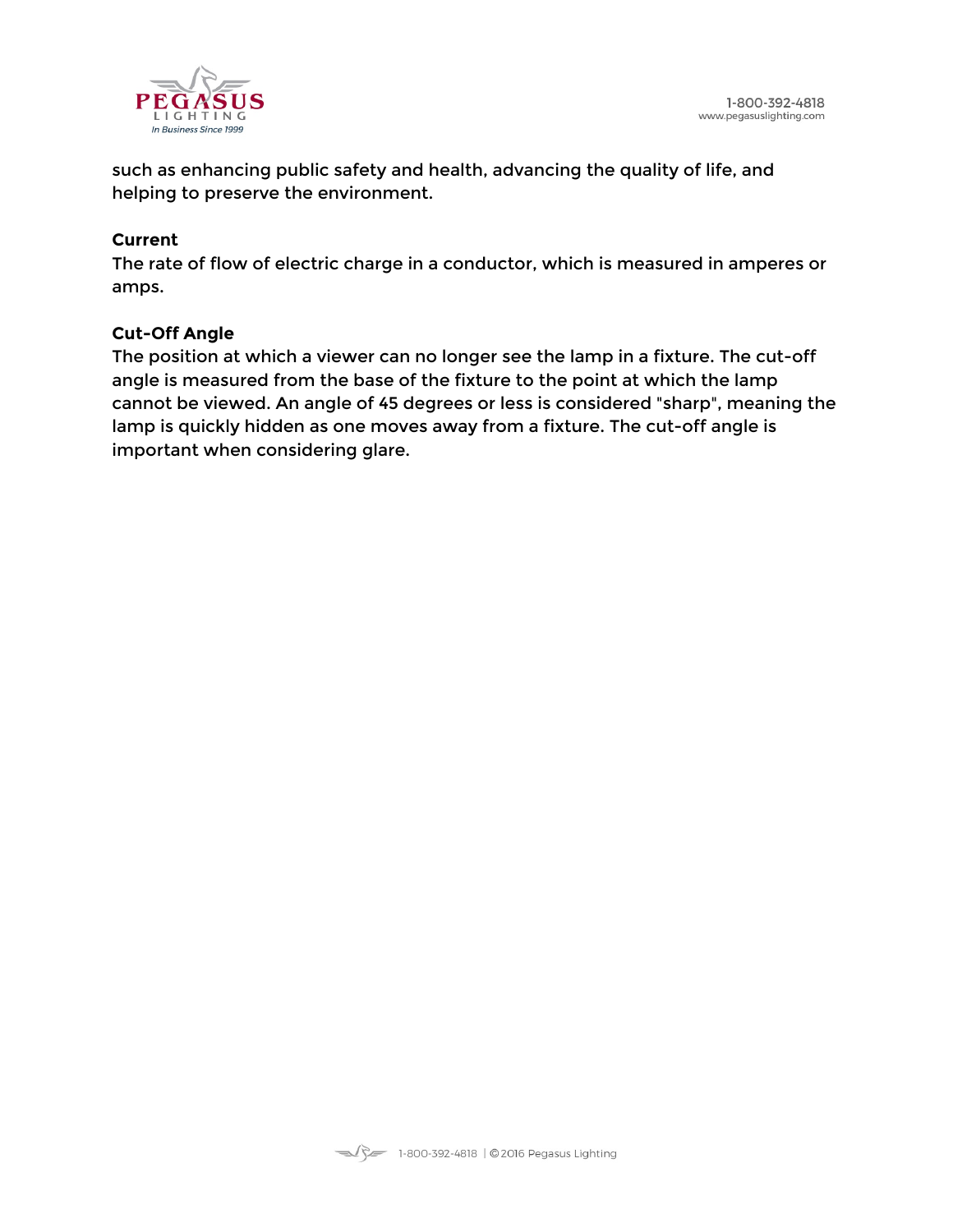

# <span id="page-13-0"></span>**D**

**DC** See direct current

# **Daisey Chain**

See series circuit

#### **Desk Lamp**

A portable lamp that usually sits on a desk and provides task lighting for any work done on the desktop.

#### **Dichroic Filter**

A material that splits visible light into different wavelengths, allowing for precise control of the spectral band. Dichroic filters are coated on the glass and only allow certain wavelengths or colors to pass through. Dichroic filters are different from colored glass filters, which are used mostly for aesthetic purposes.

#### **Dichroic Reflector**

A reflector or filter that transmits certain wavelengths but reflects other wavelengths. In lighting fixtures, dichroic reflectors often transmit infrared light out of the rear of the fixture while reflecting visible light through the front, resulting in cooler visible light.

#### **Diffuse**

To spread out or scatter the light coming from light fixtures in order to "soften" it and minimize direct glare. This is often accomplished by using diffusers that are translucent in nature such as frosted glass, linear spread lenses, solite lenses, or spread lenses.

#### **Diffuser**

A transparent or translucent piece of glass, silicone, or plastic designed to control light by scattering or diffusing it in order to create softer light without much glare.

#### **Dimmable**

Any lighting product (light fixture or light bulb) that is designated as dimmable can be dimmed if the correct dimming device (such as a dimmer) is used to decrease or increase the amount of light that light fixture gives off.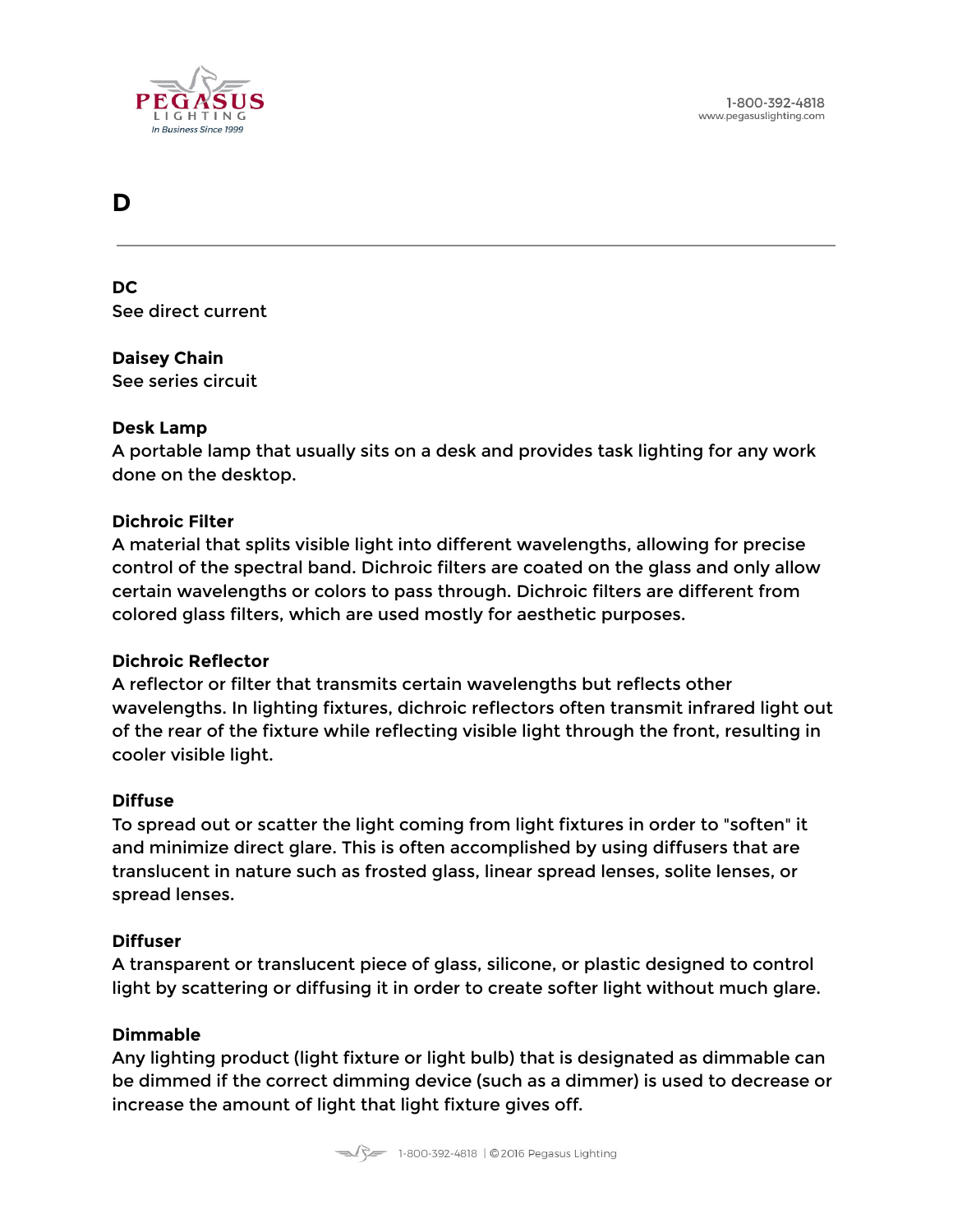

#### **Dimmer**

A device in an electrical circuit used for varying the brightness of light bulbs in a lighting installation. Dimming controls are ideal for almost any type of room because they can change the amount of lighting to suit each mood or activity and they can help you look good. The use of dimmers with incandescent, xenon, and halogen light sources also increases the life of the lamps and decreases the use of electricity.

#### **Direct Current (DC)**

An electric current that flows in only one direction without changes, cycling or alterations. DC current is usually supplied by a battery, a DC transformer, or photovoltaic (PV) cells.

#### **Direct Glare**

A type of glare or excessive brightness that travels straight from a light source directly into the viewer's eye rather than being reflected off another surface (indirect glare). Glare hinders visibility and contributes to eyestrain. Direct glare can sometimes be attributed to a poorly designed light fixture, and a light fixture that produces an unusual amount of direct glare is sometimes called a "glare bomb".

#### **Discharge Tube**

A tube (usually made of glass) that contains gas or a metal vapor that ionizes when (voltage is applied, resulting in the emission of light. Many different gases are used in discharge tubes, including xenon, neon, argon, mercury, and sodium.

#### **Double-ended Lamp**

A lamp that has 2 bases or points of electrical and physical connection that provide extra stability in rough service applications.

#### **Downlight**

Picture of a downlight with white baffle trimA small light fixture recessed into the ceiling that usually concentrates the light in a downward direction. Synonyms: recessed downlight, "can", recessed can, high hat, pot light.

#### **Driver, LED**

An electronic device that acts as the power supply for LEDs. A driver regulates the current in order to maintain steady lumen output and prevent variation.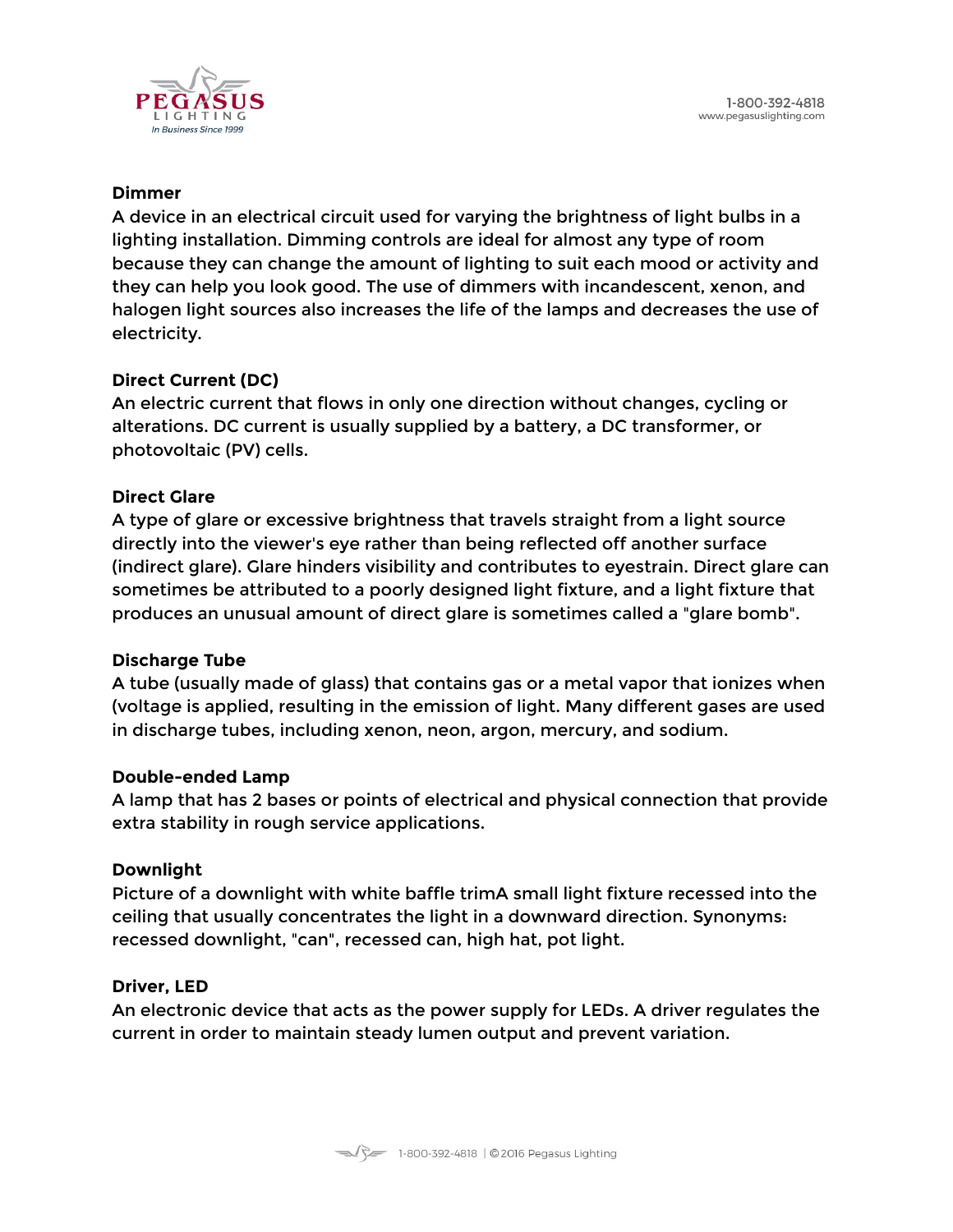

# <span id="page-15-0"></span>**E**

**EL** See electroluminescent

#### **EPACT**

See Energy Policy Act

#### **ESL**

See electron stimulated luminescence

#### **ETL**

ETL, like Underwriters Laboratories, Inc. (UL), is an independent, not-for-profit product safety testing and certification organization. Throughout its long history its name has changed several times. Thomas A. Edison established the Lamp Testing Bureau in 1896. In 1904 Edison renamed his Lamp Testing Bureau the Electrical Testing Laboratories (ETL). In 1977 ETL officially changed its corporate name to ETL Testing Laboratories and in 1996 ETL was renamed the Intertek Testing Services, Ltd. (NOTE: ETL Testing Laboratories, originally organized by the Edison Illuminating Companies, has been conducting electrical performance and reliability tests since 1896. Intertek Testing Services (ITS), which acquired ETL Testing Laboratories from Inchcape in 1996, is recognized by OSHA as a Nationally Recognized Testing Laboratory (NRTL) just as Underwriters Laboratories (UL), the Canadian Standards Association (CSA) and several other independent organizations are recognized. A federal law passed in 1988 established the NRTL program to eliminate provisions that explicitly required or implied that product certification be performed only by standard-writing companies such as UL. Since each NRTL must meet the same OSHA requirements of competency, NRTLs recognized for the same product safety test standard are considered as equivalent in their capability to certify to that standard.) (see www.intertek.com)

#### **Efficacy**

A measurement of efficiency used to compare light output to energy consumption. Efficacy is measured in lumens per watt (similar to miles/gallon for a motor vehicle). A 100-watt light source that produces 1750 lumens of light has an efficacy of 17.5 lumens per watt (L/W).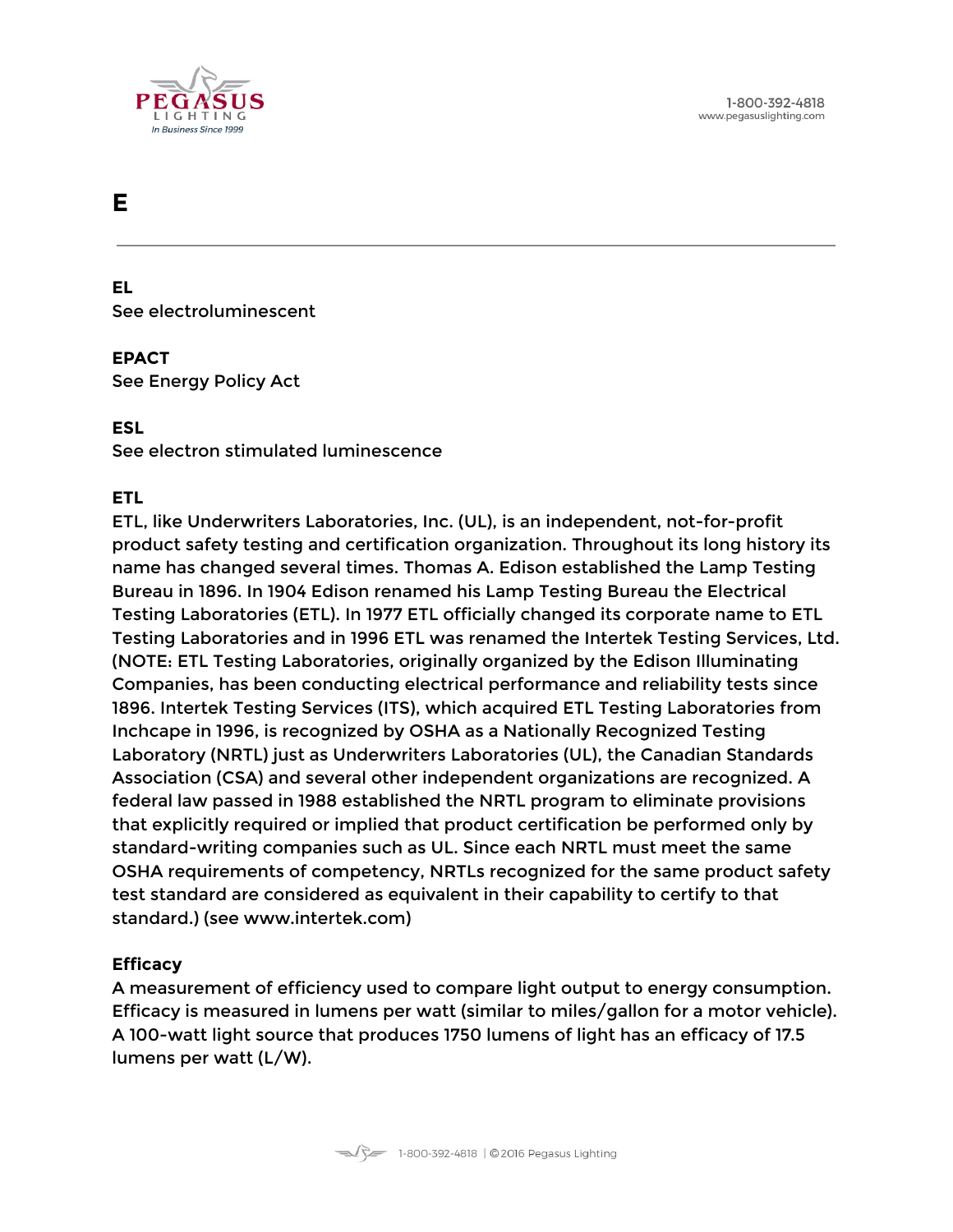

Efficacy for certain light sources:

- $\bullet$  Edison's first lamp 1.4 L/W
- Incandescent Lamps 10-40 L/W
- Fluorescent Lamps 35-100 L/W
- Mercury Vapor Lamps 50-60 L/W
- Metal Halide Lamps 80-125 L/W
- High Pressure Sodium Lamps 100-140 L/W
- Theoretical max for white light 225 L/W

#### **Electrode**

An electrical conductor used to make contact with a nonmetallic part of an electrical circuit or light bulb (e.g., a semiconductor, an electrolyte, or the gases found in the glass envelope of a light bulb).

#### **Electroluminescent (EL)**

A phosphorous material that emits light or "glows" when current passes through it.

#### **Electromagnetic Ballast**

Synonymous with magnetic ballast

#### **Electromagnetic Spectrum**

An entire "spectrum" of radiant energy arranged by wavelength and frequency, including radio waves (long wavelength with low frequency), microwaves, infrared radiation, visible light, ultraviolet radiation, X-rays, and gamma-rays (short wavelength with high frequency).

#### **Electron**

A subatomic particle with a negative electric charge. Electricity is the movement of electrons in an electrical circuit.

#### **Electronic Ballast**

A type of ballast with electronic components that increases the standard operating frequency of electricity from 60 cycles per second (the U.S. standard) to 20 kHz (20,000 cycles/second) or higher. This increase in operating frequency is important for greatly reducing the stroboscopic effect or flickering that is associated with fluorescent lamps. Electronic ballasts are an improvement over magnetic ballasts because they are quieter, lighter in weight, and more efficient in converting electrical energy into light energy while producing less heat.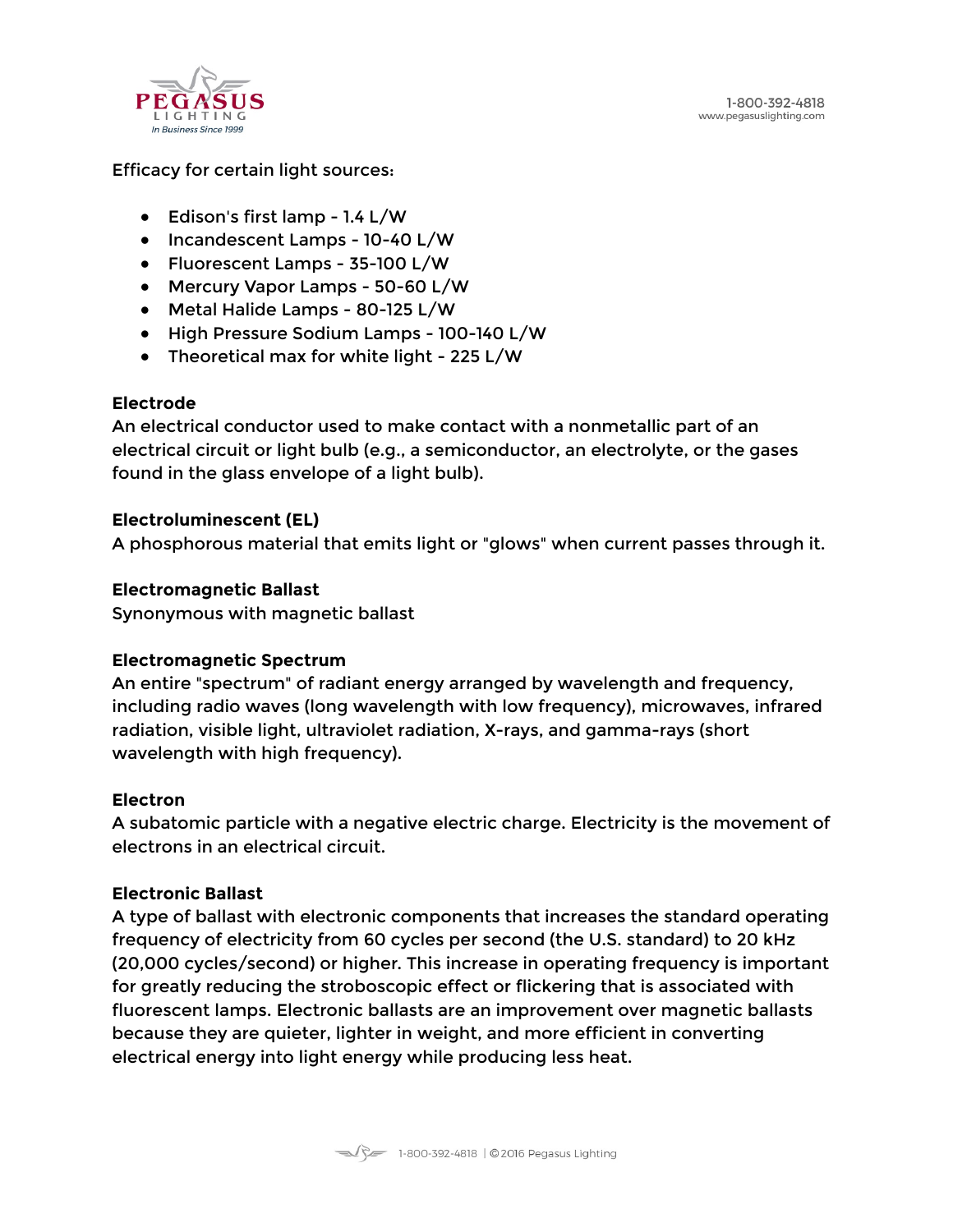1-800-392-4818 www.pegasuslighting.com



#### **Electronic Transformer**

A type of transformer that includes an inverter, which allows for a substantially smaller size compared to a magnetic transformer with comparable wattage. The inverter causes the current to alternate at a frequency of 20-50 kHz. The higher the frequency, the smaller the transformer can be. The transformer "transforms" line voltage (usually 120-277 volts) into low voltage (usually 12 or 24 volts). Light fixture manufacturers often incorporate built-in electronic transformers in the fixture design because of their small size. Note: due to its very high frequency the voltage of electronic transformers can not be measured with standard voltmeters; instead, a "true RMS" voltmeter with sufficient range should be used.

#### **Electron Stimulated Luminescence**

ESL is an entirely new, energy efficient lighting technology that uses accelerated electrons to stimulate phosphor to create light, making the surface of the light bulb "glow". It is not a type of incandescent, fluorescent, or LED light source. - an emerging light source that does not require filaments, plasma, or mercury to operate. Accelerated electrons travel over an area inside a phosphor-coated bulb, causing the surface to glow. The developer of this new technology, Vu1, claims the lamp is energy efficient, creates similar quality light of incandescent bulbs, and is much cheaper to produce than LEDs.

**Elliptical Lens** Synonymous with linear spread lens

**Elongated Lens** Synonymous with linear spread lens

#### **Emergency Lighting**

Lighting used when the normal lighting fails.

#### **End Blackening**

Darkening of the glass envelope around the ends of a fluorescent lamp caused by particles evaporating (literally boiling off) from the cathode and adhering to the glass. Fluorescent lamps made with cathode guards greatly reduce this occurrence.

#### **Energy Policy Act (EPACT)**

Energy legislation originally passed by the US Congress in 1992, and updated periodically, mandating labeling and minimum energy efficiency requirements for many commonly used lighting products like lamps and ballasts.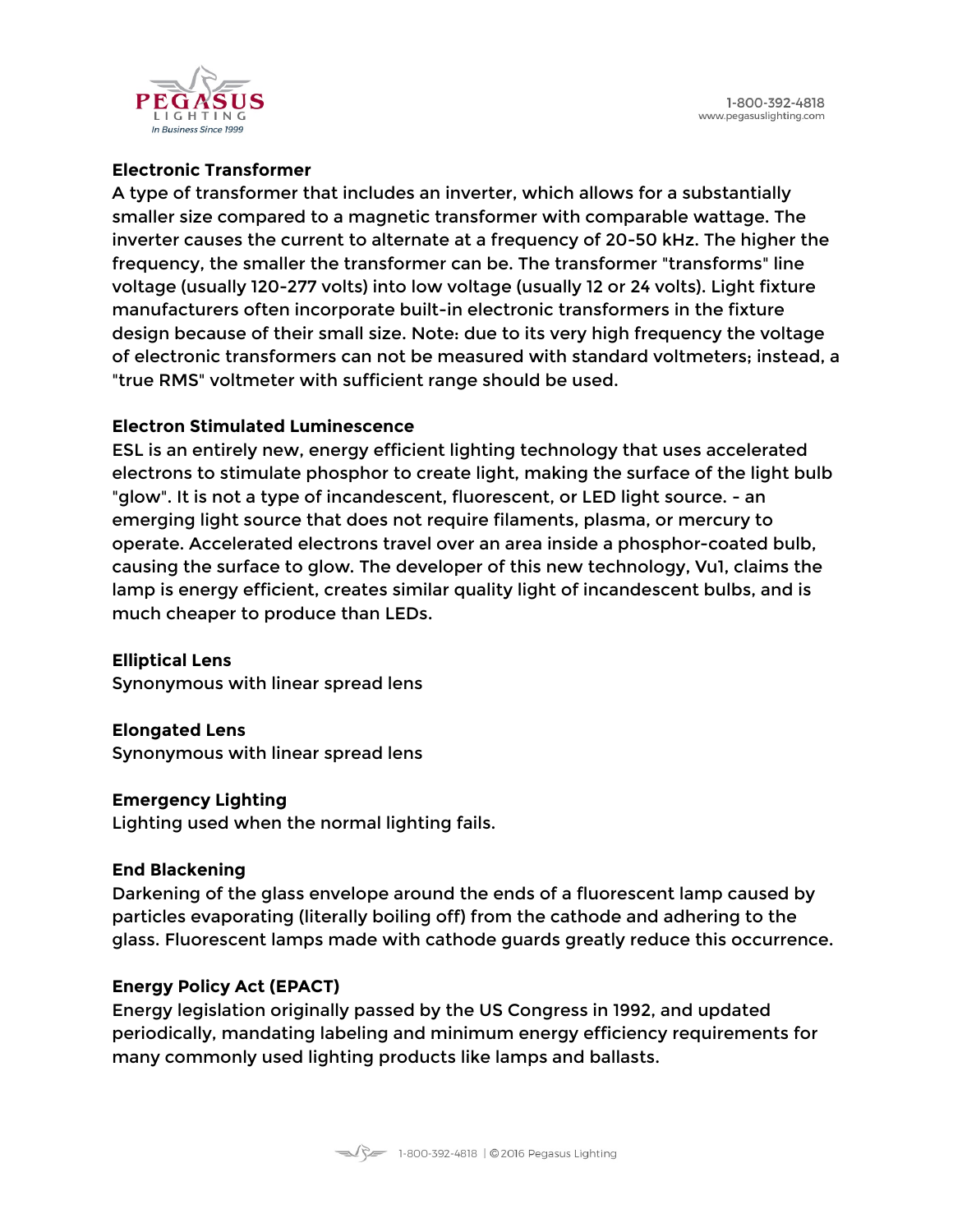

### **ENERGY STAR®**

A government-backed program (a joint program between the U.S. Environmental Protection Agency and the U.S. Department of Energy) helping businesses and consumers protect the environment through superior energy efficiency. If a lighting product is ENERGY STAR® compliant, that means it has passed stringent testing by the government and is considered to be energy efficient. ENERGY STAR® qualified products can be identified by a label on the packaging. The U.S. Environmental Protection Agency has established the following guidelines for determining the product specifications necessary to qualify for the ENERGY STAR® label.

- Product categories must contribute significant energy savings nationwide.
- Qualified products must deliver the features and performance demanded by consumers, in addition to increased energy efficiency.
- If the qualified product costs more than a conventional, less-efficient counterpart, purchasers will recover their investment in increased energy efficiency through utility bill savings, within a reasonable period of time.
- Energy efficiency can be achieved through broadly available, non-proprietary technologies offered by more than one manufacturer.
- Product energy consumption and performance can be measured and verified with testing.
- Labeling would effectively differentiate products and be visible for purchasers.

#### **ER Lamp**

A type of incandescent reflector lamp with the reflector shaped like an ellipsoid (a 3-dimensional ellipse) with the lamp's filament located at one of the two foci of the ellipsoid so that the light is focused directly in front of the lamp at the second foci.

#### **Eyeball Trim**

A recessed trim (part of a recessed downlight) that can be rotated to point the light in almost any desired direction.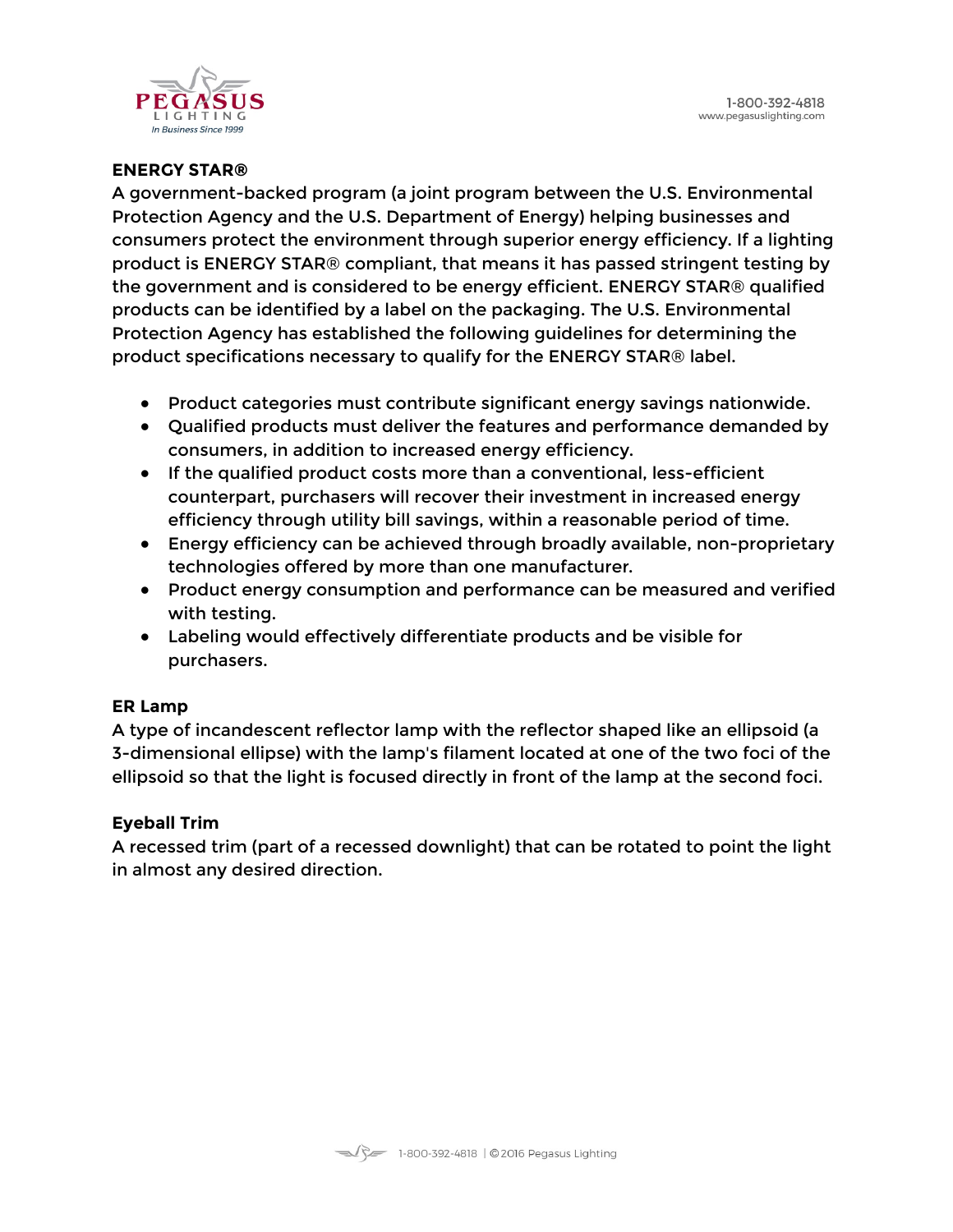

# <span id="page-19-0"></span>**F**

**fc** See foot-candle

**fL** See foot-lambert

#### **Faceplate**

The metal or plastic plate installed over an on/off switch, dimmer, or receptacle, which covers the wall opening and protects the wiring inside the junction box.

#### **Fiber Optic**

A type of transparent cable, usually made of plastic or glass, that transmits light. Fibers can be used in lighting to create distinct effects.

#### **Filament**

A tungsten wire that incandesces or lights up when an electric current passes through it.

#### **Filter**

A piece of plastic or glass designed to transmit a certain narrow range of light (wavelength) while reflecting or absorbing the wavelengths of light that are not transmitted. See colored glass filter and dichroic filter.

#### **Flexible Track Lighting System**

A low voltage or a line voltage lighting system where the suspended track (sometimes called a monorail) holding the light fixtures in place and also conducting electricity to those fixtures can be bent into creative shapes, sometimes to enhance or emulate the architecture of the space.

#### **Floodlight**

A broad-beamed high intensity light fixture.

#### **Fluorescent Lamp**

A low-pressure mercury electric-discharge lamp (light bulb) in which a phosphor coating on the inside of the glass tubing transforms some of the ultraviolet energy created inside the lamp into visible light.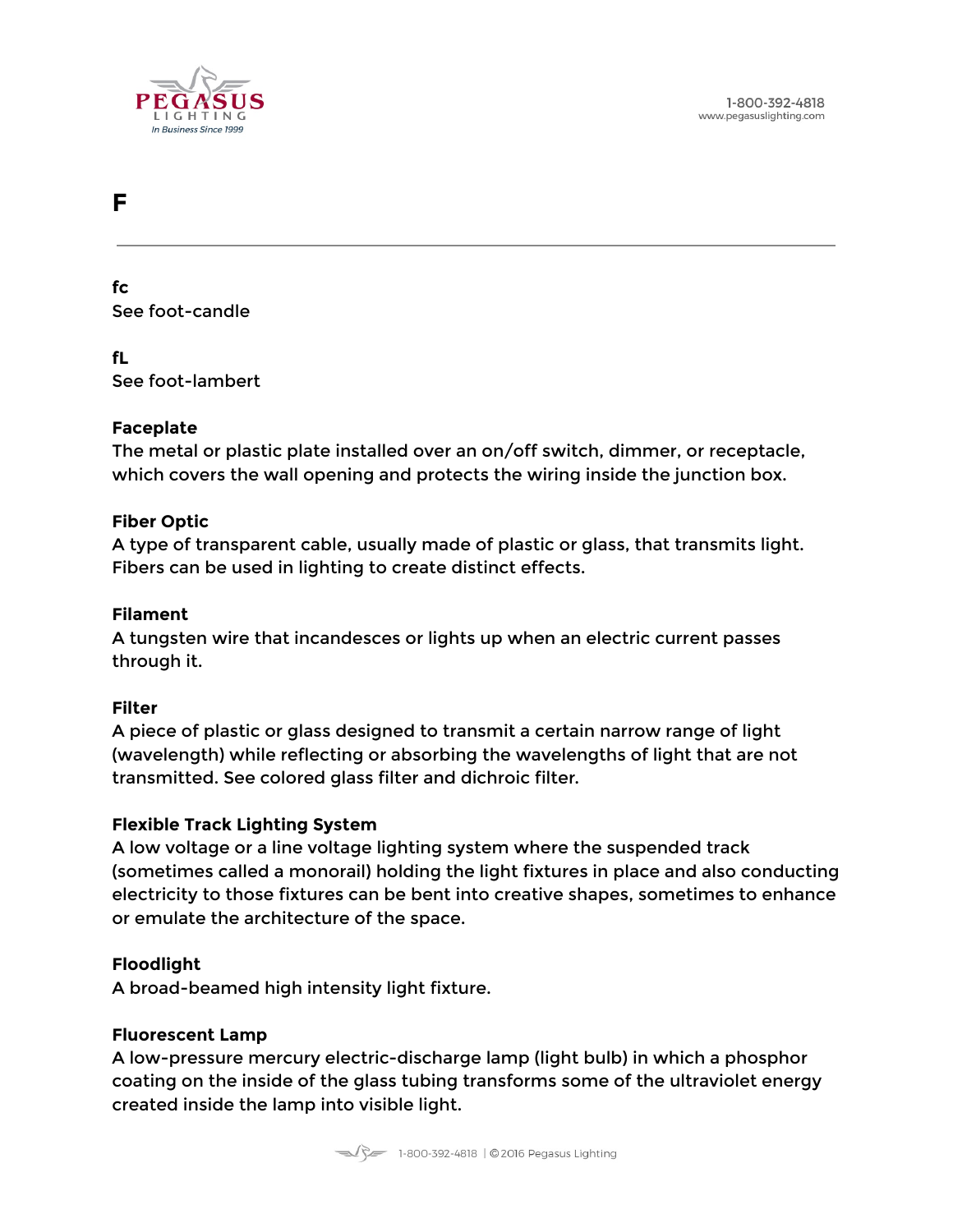

# **Foot-Candle (fc)**

The USA unit of measurement of lighting level (illumination or the amount of light reaching a subject) and sometimes spelled footcandle. The international unit of measurement of lighting level (Illumination) is the lux (lx). The relationship between the lux and the foot-candle is  $1$  fc = 10.76 lux.

#### **Foot-Lambert**

A unit of luminance in the USA which is now rarely used; the brightness of a surface which emits or reflects 1 lumen per square foot of its surface. The brightness of the face of an exit sign is sometimes reported in foot-lamberts.

#### **Four-Way Switch**

A wall switch that allows three switches to control one lighting system. Whenever you flip one of the four-way switches in a given circuit, the light changes its state; that is, if the light was on, it then turns off and if the light was off, it then turns on.

#### **Framing Projector**

A light fixture with a lens and adjustable shutters, which allow the fixture to "project" a beam of accent lighting with a variable size in order to light a well-defined area such as a hanging frame of artwork.

#### **Frequency**

The number of occurrences of a repeating event per unit of time - the number of times something occurs per unit of time. The standard unit for frequency is the Hertz, or 1 cycle per second.

#### **Fresnel Lens**

(Pronounced fray-nell) A special type of lens developed by the French physicist Augustin-Jean Fresnel for lighthouses. Compared to a conventional bulky lens, a Fresnel lens is much thinner, lighter in weight, larger, and flatter.

#### **Frosted Lens**

A white translucent lens that creates a soft (diffused) light.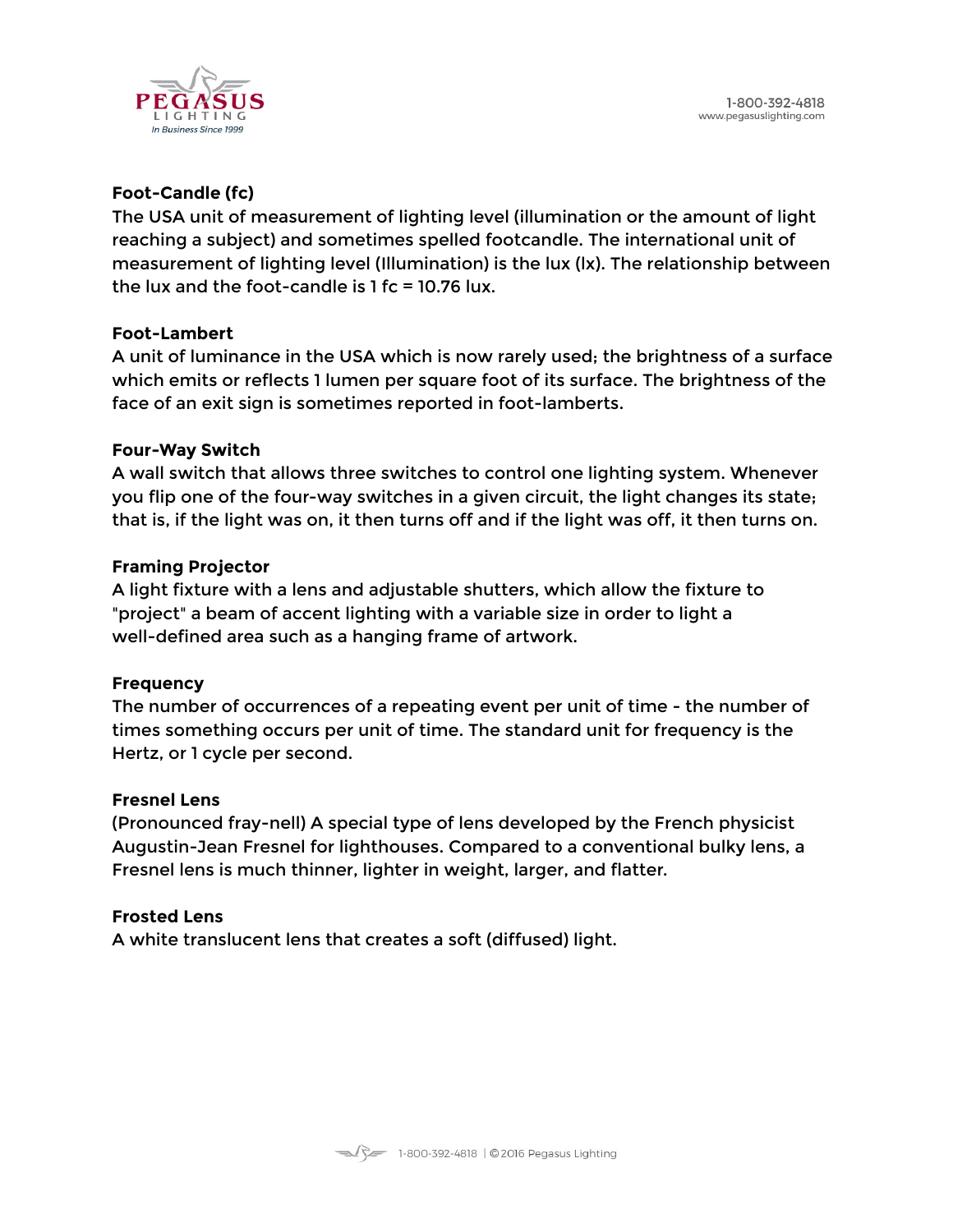

# <span id="page-21-0"></span>**G**

#### **Ganging**

The technique of installing two or more on/off switches, dimmers or electrical receptacles side by side in one wall junction box.

# **Gel**

A transparent, heat-resistant, colored piece of plastic that is used to add color to a light source and is often used in theatrical lighting.

# **General Lighting**

Substantially uniform lighting of a space without providing for special local lighting requirements like task lighting or accent lighting.

#### **Glare**

Direct glare is caused by light coming directly to the eye from a light source. Indirect glare is light reflected from a surface in the direction of the eye. Both can harm vision and cause visual discomfort or disability.

#### **Glare Bomb**

A light fixture that obviously produces way too much glare.

# **Gobo**

A thin metal stencil with a cut-out pattern that produces an image projected onto a surface when a light beam is directed through it.

#### **Ground**

An electrical connection that is literally connected to "ground" (the earth) directly or indirectly so that any spurious electrical current developing within the circuit or light fixture can pass to the earth harmlessly.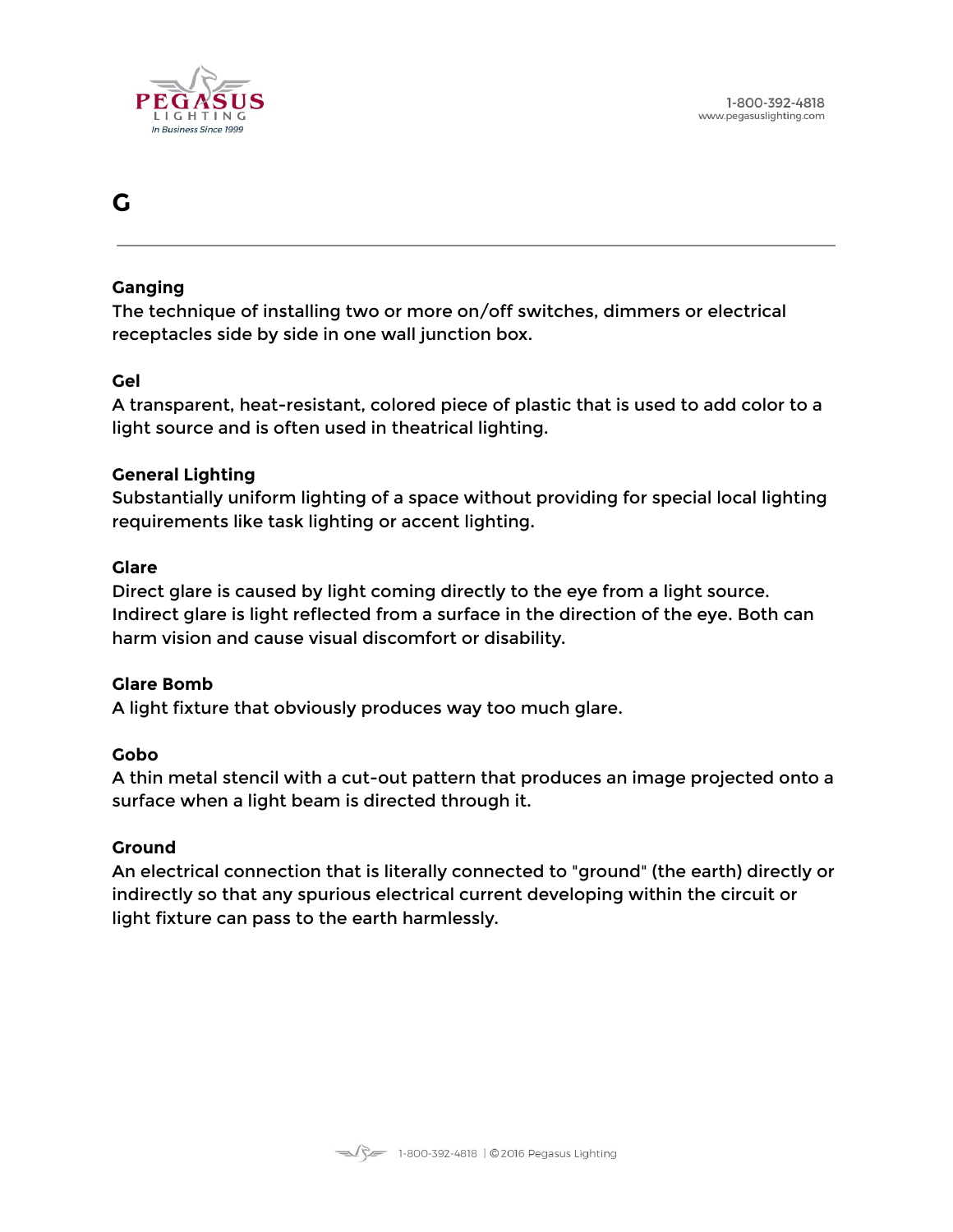

# <span id="page-22-0"></span>**H**

**HO** See high output

**Hz** See hertz

# **Halogen Cycle**

A regenerative cycle of tungsten and halogen atoms, which helps minimize the evaporation of tungsten atoms from the filament of a halogen lamp and the blackening of the glass envelope during the life of the lamp.

#### **Halogen IR Lamp**

A type of halogen lamp that has a reflective dichroic coating on the inner glass bulb that reflects infrared (heat) energy back to the filament, causing an increase in the output of light without an increase in the wattage supplied to the lamp.

#### **Halogen Lamp**

A type of incandescent lamp (light bulb) that contains halogen gases (such as iodine, chlorine, bromine, and fluorine), which slow the evaporation of the tungsten filament. Also, sometimes called a tungsten halogen lamp or a quartz lamp. The glass envelope that surrounds the filament of a halogen lamp should not be touched with bare hands. The natural oil from human hands will only help to shorten the life of halogen lamps. If you should accidentally touch the glass bulb, you should thoroughly remove your fingerprints with methylated spirit (denatured alcohol).

#### **Hardwired**

Technically means that the light fixture is permanently connected to an electrical source. The light fixture is not hardwired if it gets power via a cord & plug.

#### **Harp**

on a portable lamp the metal frame that holds the shade in place - the metal wire component on a fixture that supports the lamp shade.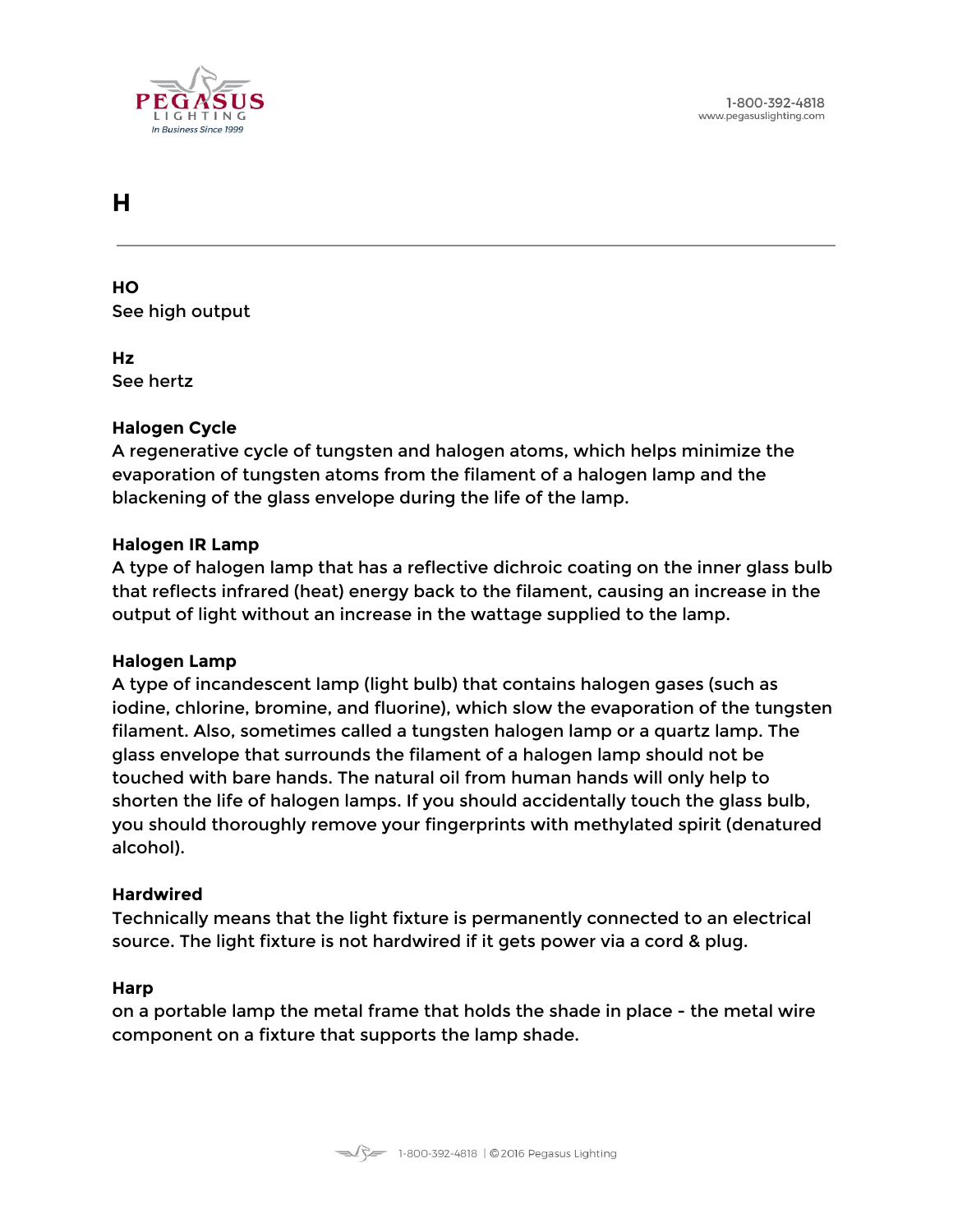

#### **Heat Sink**

A component found in well-designed LED light fixtures that lowers the temperature of the LEDs by dissipating their heat. Heat sinks are also found in other electronic devices such as computers and lasers. They are often made of aluminum and have grooves, fins, and sometimes a fan.

# **Hertz (Hz)**

The standard unit of measurement for frequency (how many times something occurs in a unit of time), usually how many cycles occur in 1 second. Named after German physicist, Heinrich Hertz, the unit was first established in 1930. In lighting, Hz is the unit used to measure alternating current.

#### **HID Lamp**

See high intensity discharge lamp

# **High Bay Light Fixture**

An indoor luminaire designed for and used in spaces with very high ceilings (25ft or higher) like factories, warehouses, and gymnasiums. Also see low bay light fixture.

# **High Intensity Discharge Lamp (HID Lamp)**

A lamp that has a longer life and provides more light (lumens) per watt than most other light sources. HID lamps are available in mercury vapor, metal halide, high pressure sodium, and low pressure sodium types.

#### **High Output (HO)**

A fluorescent lamp designed to use high levels of current (800 milliamperes), which corresponds with an increase in lumen output. HO fluorescent lamps are able to operate at low temperatures (down to 0F) and still produce high light levels.

#### **High Pressure Sodium Lamp (HPS Lamp)**

A high intensity discharge (HID) light bulb that illuminates by radiation from sodium vapor producing a yellowish color rendering, when supplied with electricity from a ballast. This type of light bulb is often used in street lights and is available with clear or phosphor coated glass envelopes. Often abbreviated as HPS lamps they are considered to be quite efficient producing about 100 lumens/watt.

**HIR Lamp** See halogen IR lamp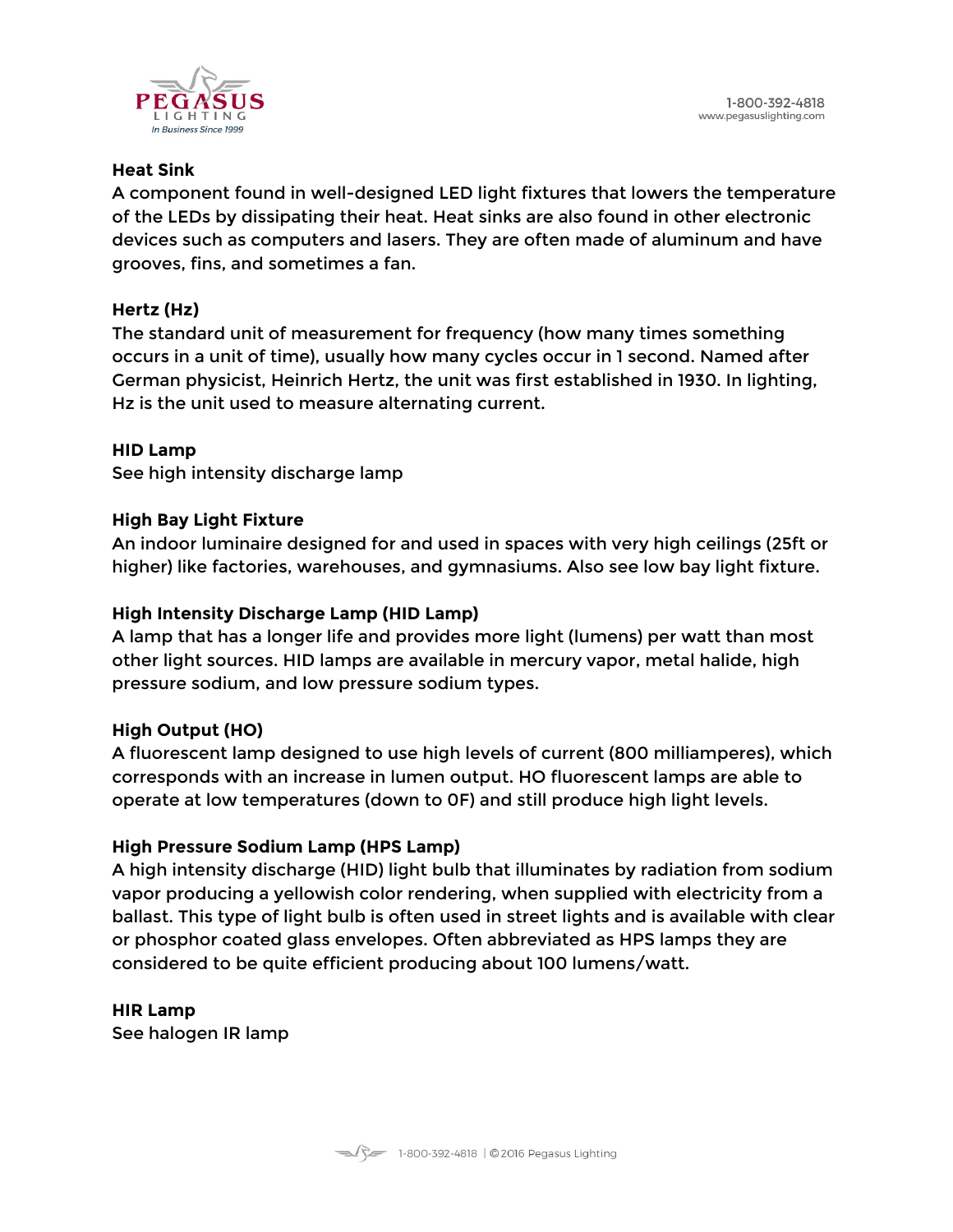1-800-392-4818 www.pegasuslighting.com



#### **Household Wire**

Picture of a non-metallic household electrical wire"Household wire" is the term that is sometimes used to refer to the "non-metallic sheathed electrical cable" that is used behind all of the walls and ceilings in a home to connect the electrical panel to switches, junction boxes, ceiling fans, electrical outlets, exhaust fans, and light fixtures. The term, "Romex" is often incorrectly used as a generic term to refer to any "non-metallic sheathed electrical cable" just like the brand name Kleenex is often incorrectly used to refer to any brand of tissue. ROMEX® is a trademark of the Southwire Company which refers to their specific brand of "non-metalic sheathed electrical cable". The non-metallic sheathing is the outside rubber insulation around the entire cable. The cable inside the sheathing is usually made up of 3 wires: one wire with white insulation (neutral wire), one wire with black insulation (power wire), and one copper wire with no insulation (ground wire). The size of the non-metallic sheathed electrical cable that is used to connect lighting fixtures in a home is usually described as "14/2 with ground" (although this may vary with geographical location). The "14/2" refers to the two insulated wires that are 14 gauge in size and the "ground" refers to the uninsulated copper wire.

#### **HPS Lamp**

See high pressure sodium lamp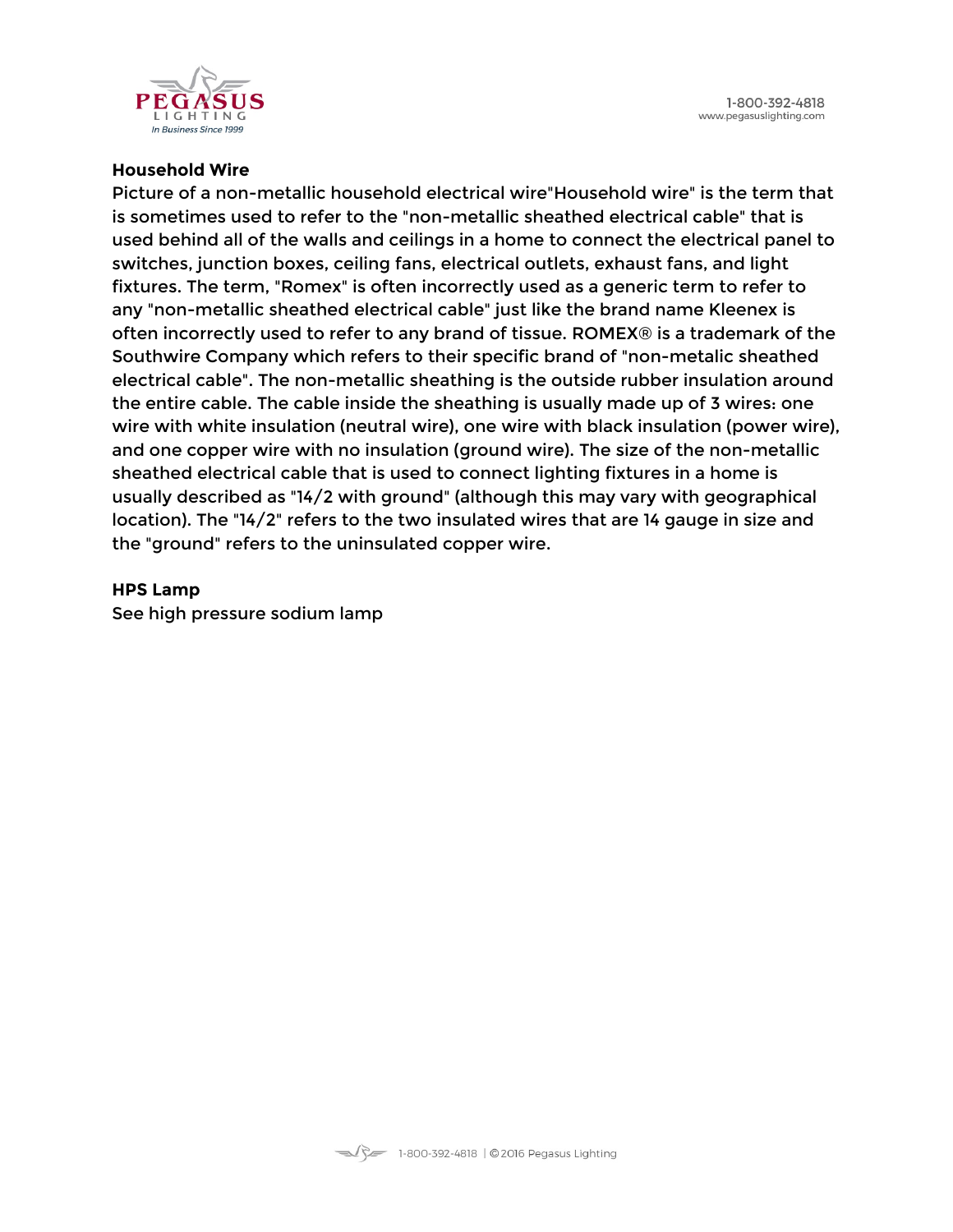

# <span id="page-25-0"></span>**I**

#### **IDA**

See International Dark-Sky Association

#### **IESNA**

See Illuminating Engineering Society of North America

#### **Illuminance**

The total luminous flux incident on a surface per unit area; a measure of how much of the incident light illuminates the surface; measured in lux or foot-candles.

#### **Illumination**

See illuminance

# **Illuminating Engineering Society of North America (IESNA)**

founded in 1906, the Illuminating Engineering Society of North America is a non-profit organization made up of lighting professional members that seeks to "improve the lighted environment by bringing together those with lighting knowledge and by translating that knowledge into actions that benefit the public." (see www.iesna.com)

#### **Illuminator**

A device that produces light for a fiber optic lighting system, which also is made up of fiber optic fibers and sometimes fixtures used at the ends of the fibers to direct the light in a specified manner. The light source used in an illuminator is usually an MR halogen lamp, an MR metal halide lamp, or an LED lamp.

#### **Incandescence**

Emission of visible light by any heated object (e.g., molten steel, a hot branding iron, or the filament of a lit light bulb).

#### **Incandescent Lamp**

A lamp in which light is produced by the passage of an electric current through a tungsten filament which is heated to the point of incandescence.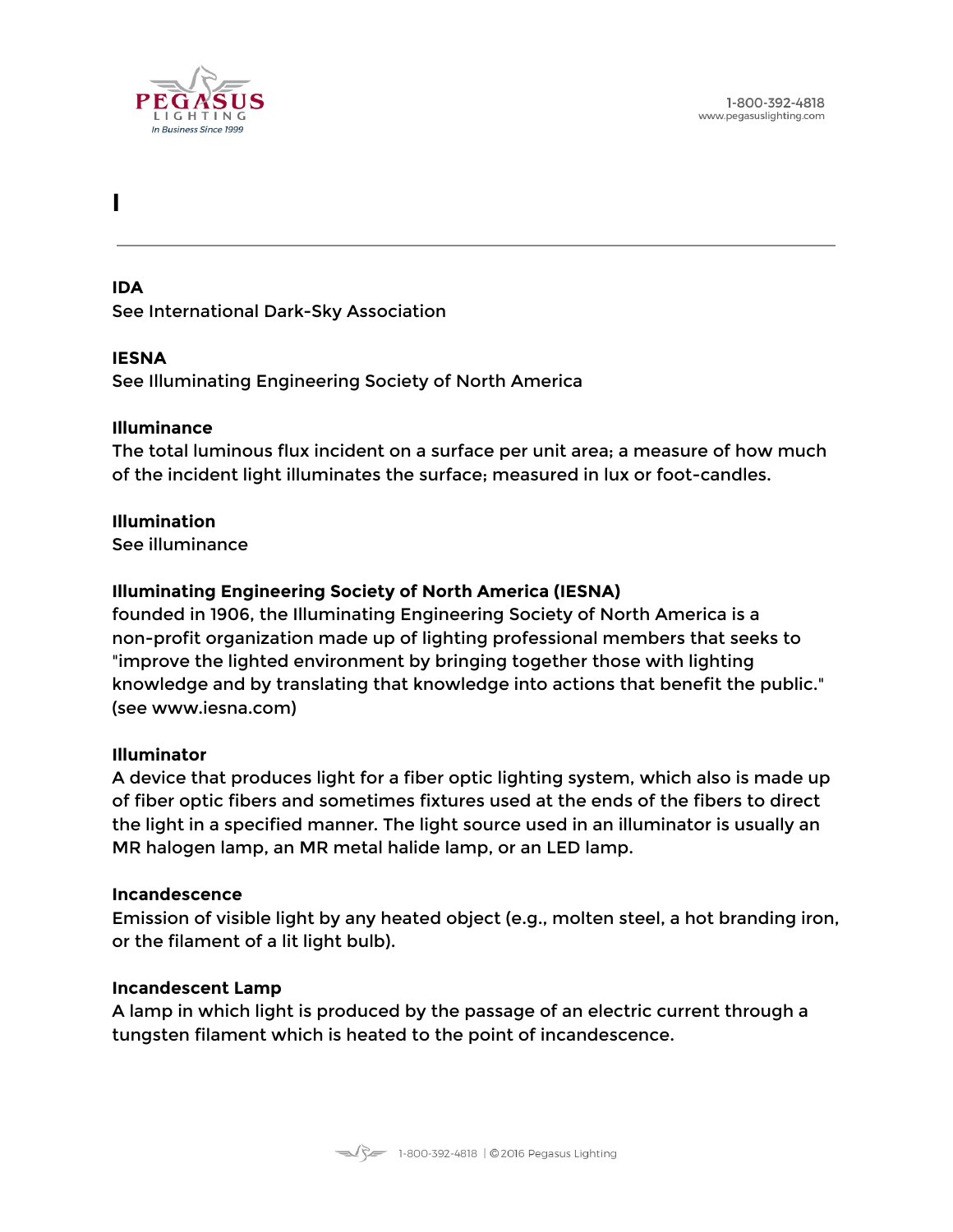

### **Indirect Glare**

glare or excessive brightness reflected off another surface separate from the light source. Indirect glare, sometimes referred to as reflected glare, can be a reflection off a computer or television screen or even a magazine. Similar to direct glare, the light source should be considered when trying to prevent indirect glare.

# **Indirect Lighting**

lighting that uses luminaires to direct most, if not all, of the light toward the ceiling or wall, providing soft, glare-free illumination without seeing the luminaire directly.

# **Induction Lamp**

A special type of fluorescent lamp that uses electricity to generate an electromagnetic field that causes the gaseous mercury atoms inside the glass envelope to emit ultraviolet radiation, which in turn, is converted to visible light by the phosphor coating on the inside of the glass envelope. Induction lamps have no electrodes and, therefore, have longer rated lamp lives than standard fluorescent lamps because the deterioration of the tungsten filaments in a standard fluorescent lamp is usually the main cause of a fluorescent lamp to stop working.

### **Infrared Radiation**

A type of invisible radiation for which the wavelengths are longer (about 770 nm to 1100 nm) and frequency lower than those for visible radiation (The visible spectrum is made up of red, orange, yellow, green, blue, indigo, and violet - ROYGBIV, for short.)

# **Initial Lumens**

The luminous output of a brand new lamp.

#### **Instant Start**

Refers to fluorescent lamps that start instantly without pre-heating the cathodes and without the need for starters.

# **International Dark-Sky Association (IDA)**

Incorporated in 1988, the International Dark-Sky Association is a USA-based, non-profit organization that is dedicated to eliminating light pollution (excessive artificial light) in order to protect ecosystems, save energy, and allow for a star-filled night time sky that is easily visible with the naked human eye (see www.darksky.org).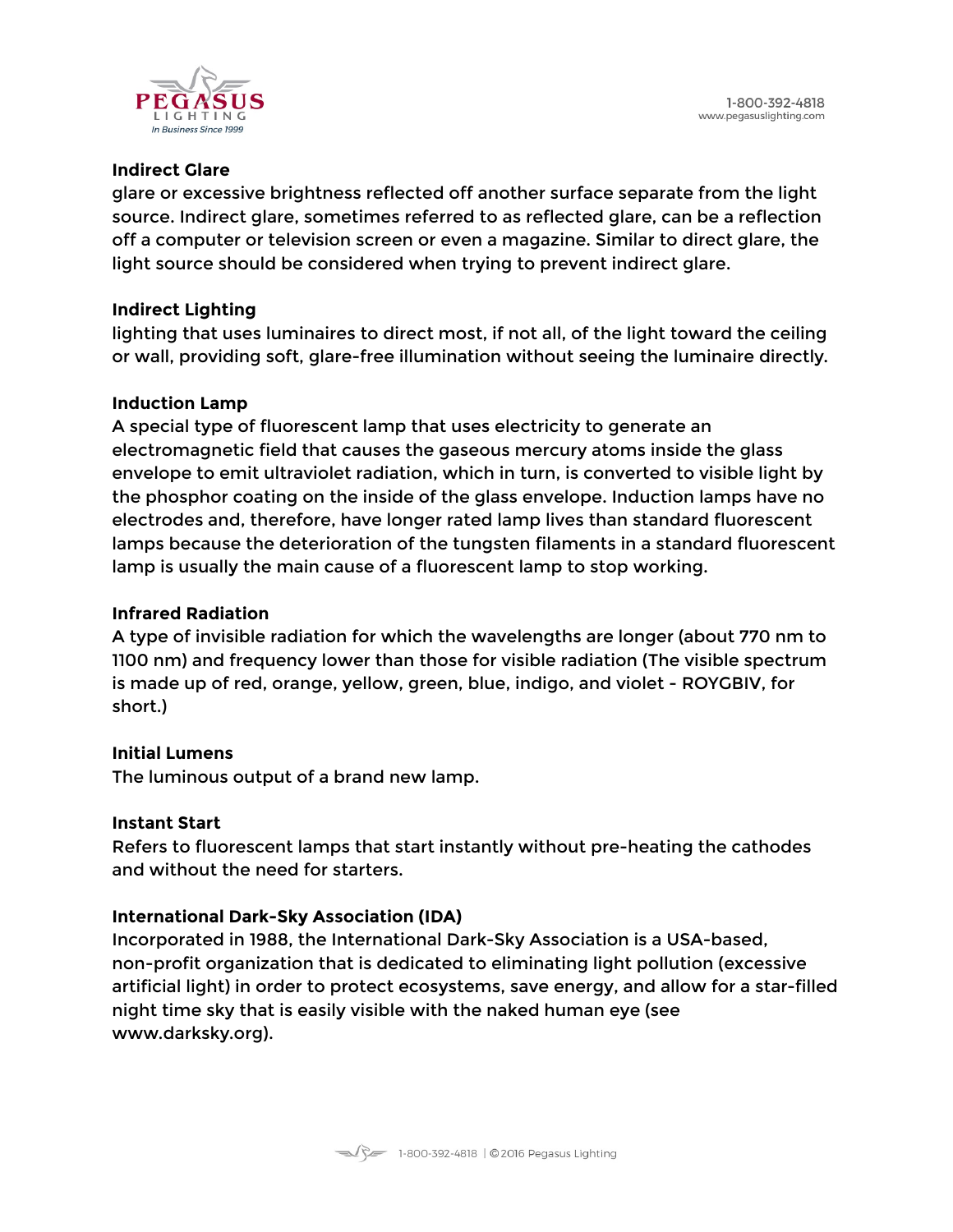

### **Inverse Square Law**

A law that states that the illuminance (E) at a point on a plane perpendicular to the line joining the point and a source is inversely proportional to the square of the distance (d) between the source and the plane,  $E = I/d2$ . This means, for example, that if the distance between a light source and the object being lit is doubled or tripled, that the object being lit receives 1/4 or 1/9 illumination (respectively) as it did originally.

#### **Inverter**

An electrical device that changes direct current into alternating current. Inverters are an integral part of electronic transformers.

#### **IP Ratings**

Ingress Protection (IP) ratings, developed by the European Committee for Electro Technical Standardization, are used to specify the environmental protection an enclosure provides to the electrical equipment inside that enclosure. An IP rating normally has two numbers associated with it: (1) protection from solid objects or materials (like dust) and (2) protection from liquids (like water).

#### **Example**

With an IP rating of IP54, the "5" describes the level of protection from solid objects (protected against dust limited ingress with no harmful deposit) and the "4" describes the level of protection from liquids (protection against water sprayed from all directions with limited ingress permitted). An "X" can be used for one of the digits if there is only one class of protection, e.g., IPX1 describes only the level of protection from liquids (protection against vertically falling drops of water, e.g., condensation).

First IP Number - Protection Against Solid Objects

- 0 No special protection
- 1 Protected against solid objects up to 50 mm, e.g., accidental touch by person's hands.
- 2 Protected against solid objects up to 12 mm, e.g., person's fingers.
- 3 Protected against solid objects over 2.5 mm (tools and wires).
- 4 Protected against solid objects over 1 mm (tools, wires, and small wires).
- 5 Protected against dust limited ingress (no harmful deposit).
- 6 Totally protected against dust.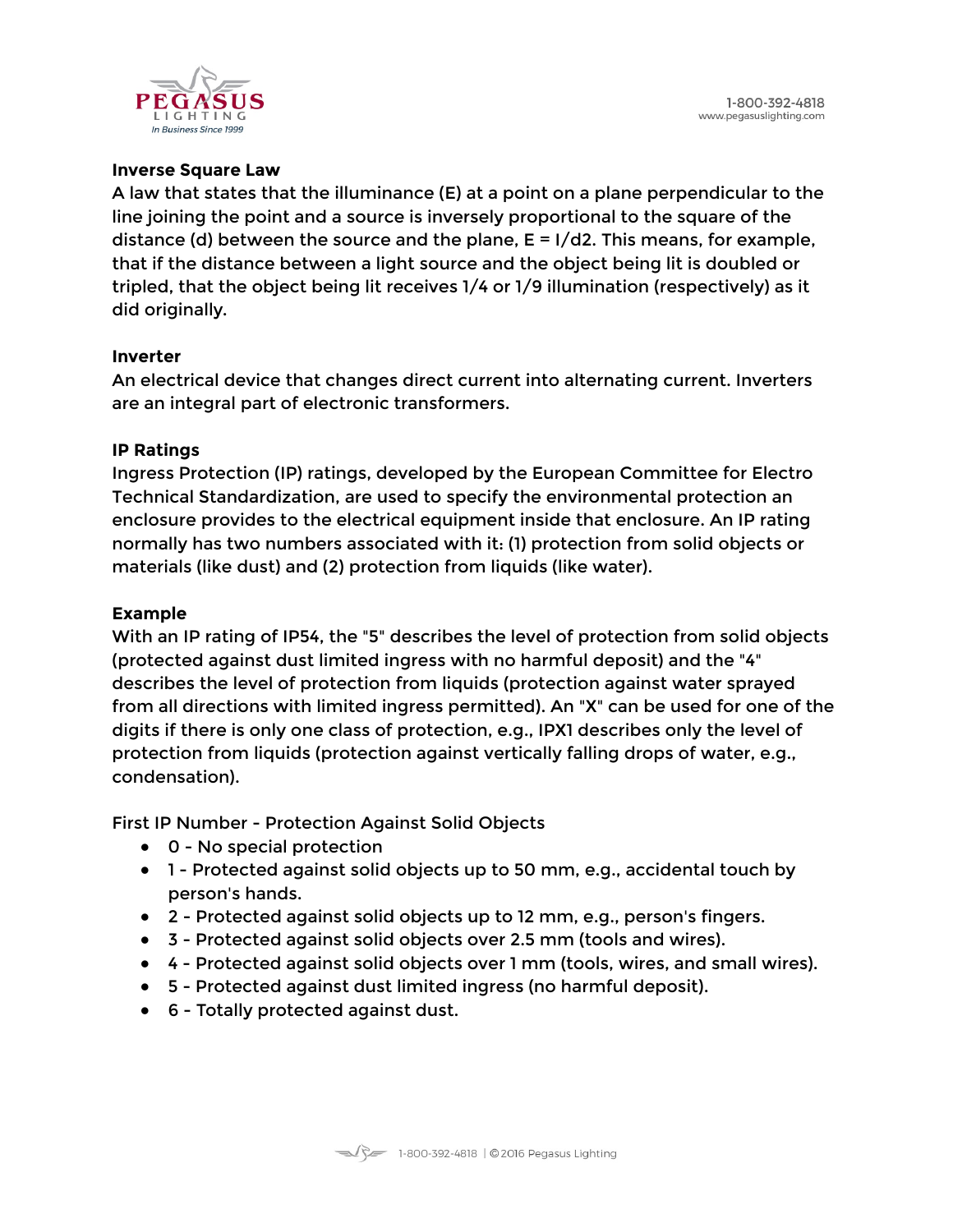

#### Second IP Number - Protection Against Liquids

- 0 No protection.
- 1 Protected against vertically falling drops of water, e.g., condensation.
- 2 Protected against direct sprays of water up to 15° from the vertical.
- 3 Protected against direct sprays of water up to 60° from the vertical.
- 4 Protected against water sprayed from all directions limited ingress permitted.
- 5 Protected against low pressure jets of water from all directions limited ingress.
- 6 Protected against temporary flooding of water, e.g., for use on ship decks - limited ingress permitted.
- 7 Protected against the effect of immersion between 15 cm and 100 cm.
- 8 Protected against long periods of immersion under pressure.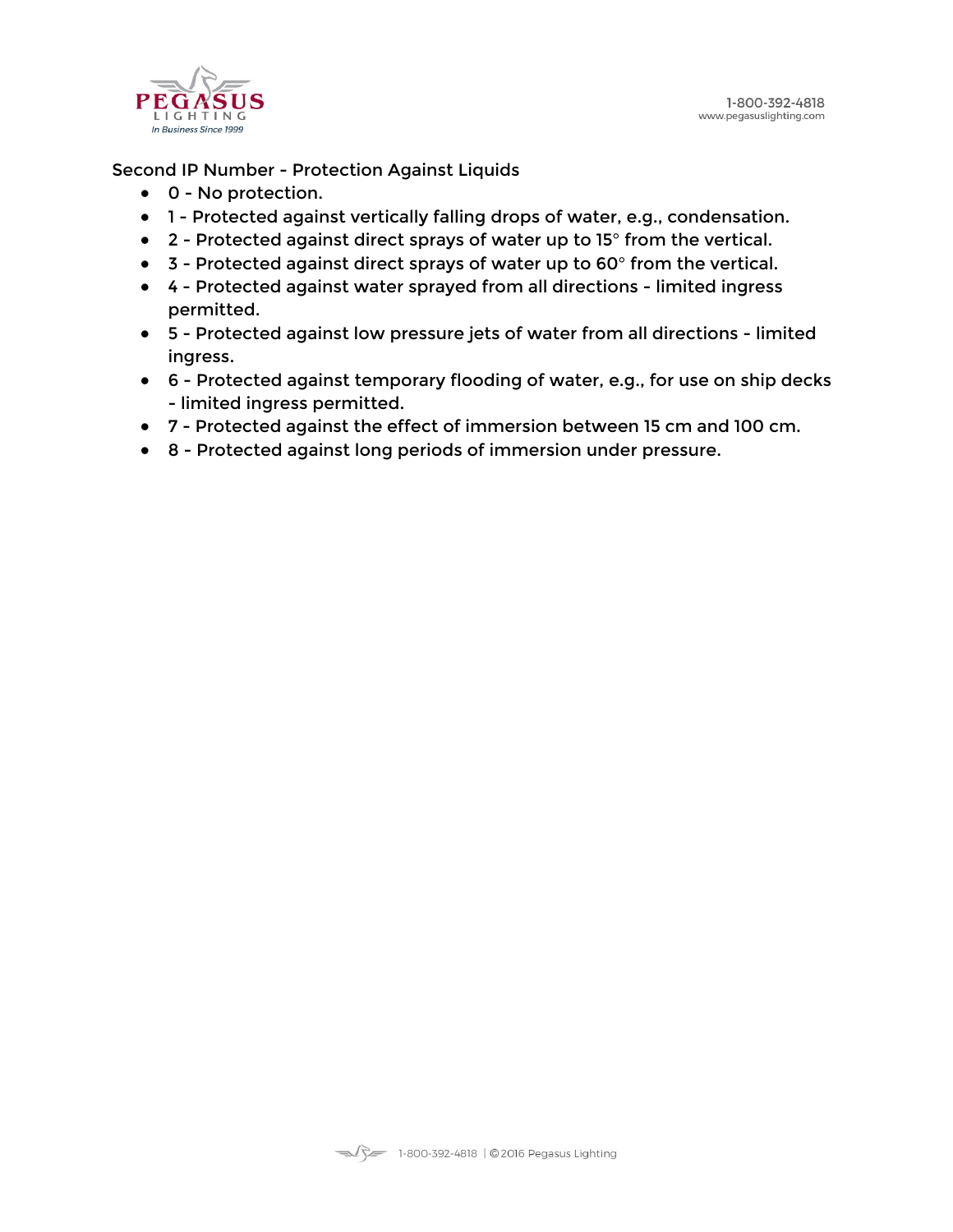

1-800-392-4818 www.pegasuslighting.com

# **J**

#### **Junction Box**

A plastic or metal container inside which all standard electrical wiring connections must be made. A junction box protects and conceals these electrical connections.

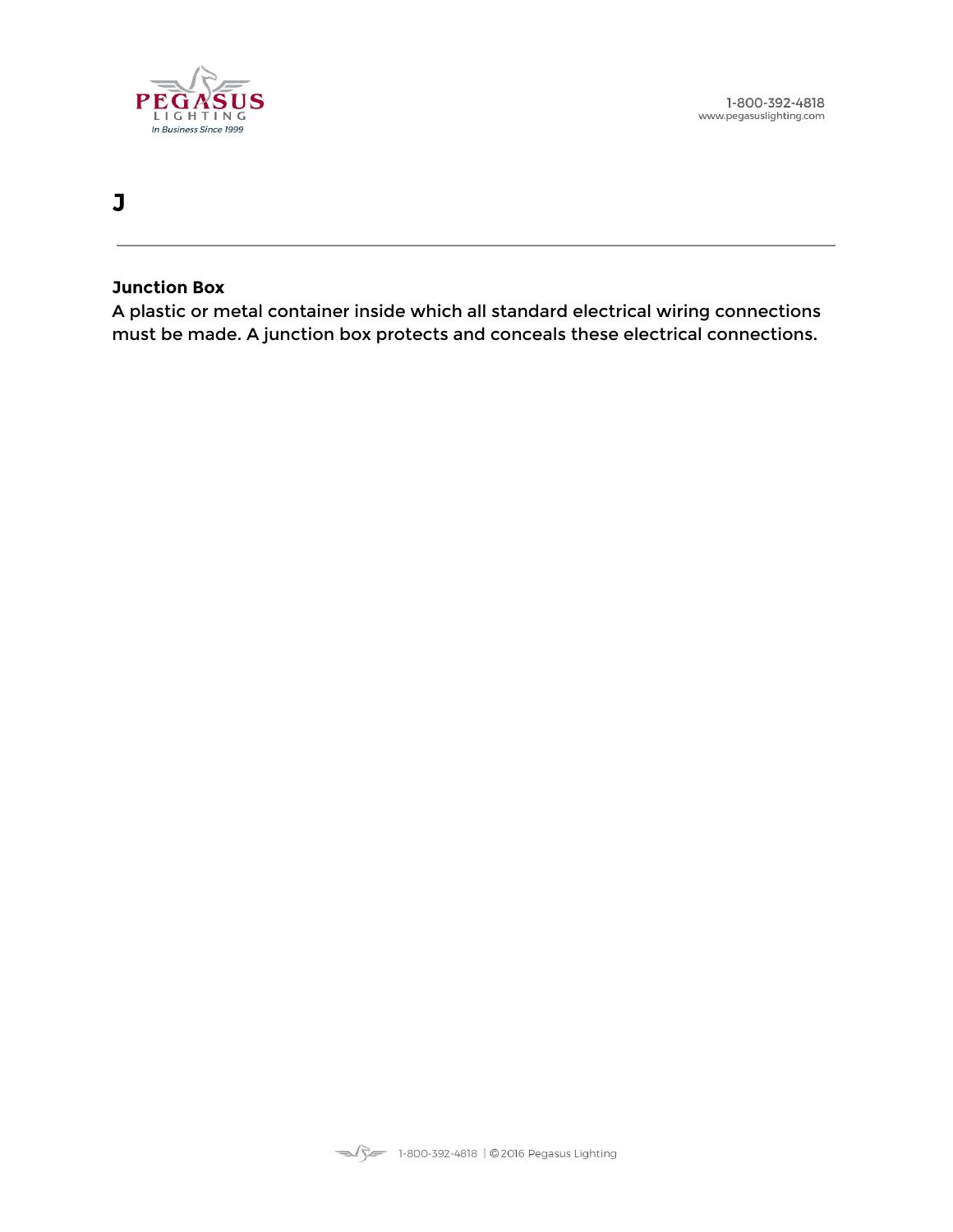

# <span id="page-30-0"></span>**K**

**kw** See kilowatt

**kWh** See kilowatt hour

#### **Kelvin Temperature Scale**

A temperature scale that references to absolute zero (0 degrees Kelvin), which, in theory, is the absence of all thermal energy. In lighting, the Kelvin temperature scale is useful when describing the color temperature of a light source.

#### **Kilowatt (kw)**

A measure of electrical power equal to 1000 watts.

#### **Kilowatt Hour (kWh)**

The standard measurement of electrical energy equal to one kilowatt of electricity used over the period of one hour.

#### **Knockout**

A perforated piece of metal (usually in the shape of a circle) on a metal box (like a junction box) that is removed with a punch and hammer to permit insertion of electrical wire like Romex wire.

#### **Krypton**

An inert gas in incandescent lamps that allows the filament to glow hotter and brighter and last longer.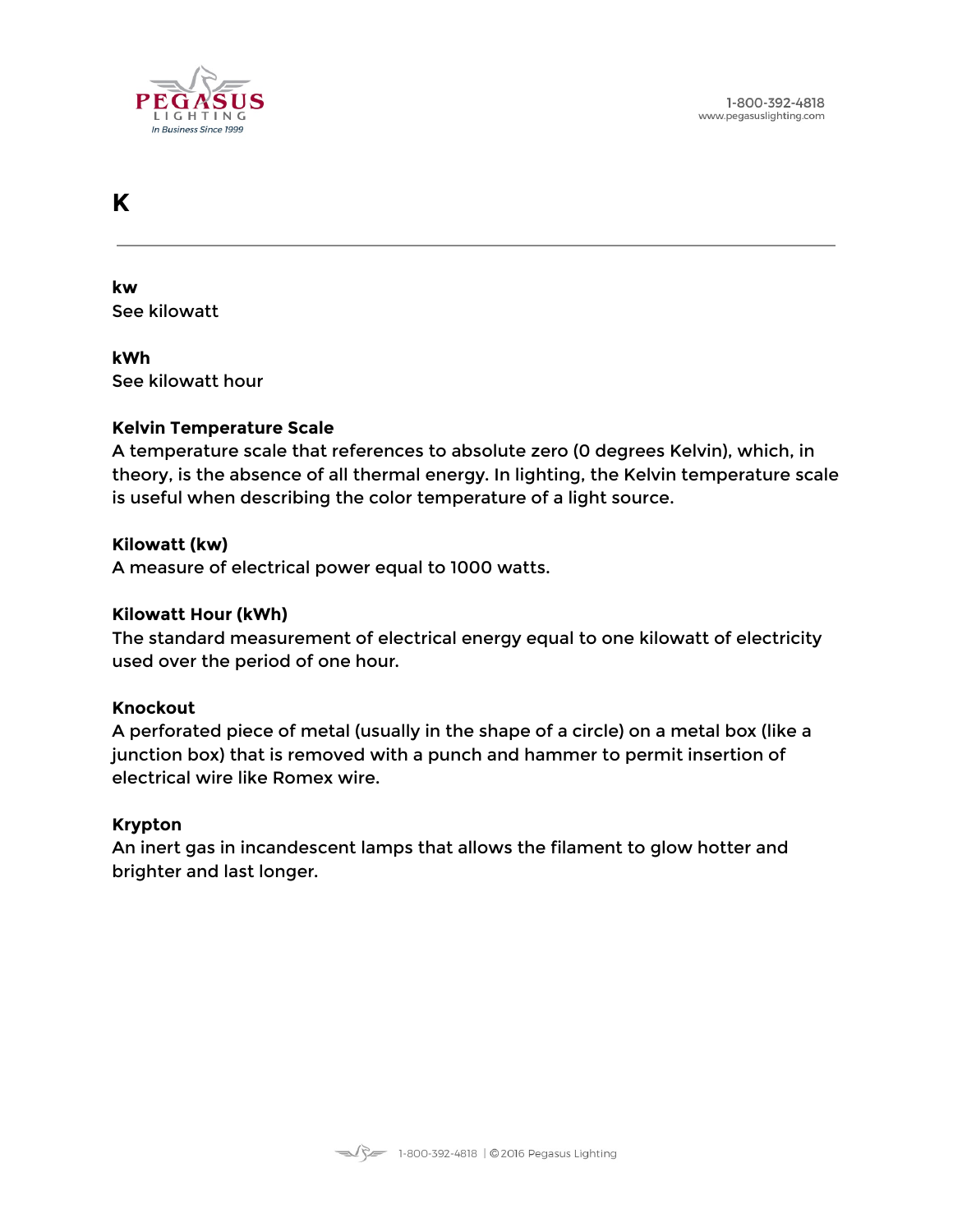

# <span id="page-31-0"></span>**L**

**lccf** See lamp current crest factor

**LED** See light emitting diode

**LEED** See Leadership in Energy and Environmental Design

**LEP** See light emitting plasma

**LLD** See lamp lumen depreciation

#### **LM-79**

A lighting measurement standard published by the IES in 2008 that provides specific practices for testing LED performance. LM-79 covers testing procedures for determining how the color and light emitted from LEDs is perceived by people and how power is measured for LEDs.

#### **LM-80**

A lighting measurement standard published by the IESNA in 2008 that provides specific practices for LED testing performance. LM-80 designates uniform test methods for measuring lumen maintenance for LEDs.

**lx**

See lux

#### **Lamp**

A light source such as an incandescent, halogen, xenon, fluorescent, or HID lamp. In everyday usage the terms, "light bulb" or "bulb", are usually used instead of the term, "lamp". In everyday usage the term, "lamp", usually refers to a portable lamp like a table lamp or a floor lamp but in the field of lighting the term, "lamp", refers to what most people call a "light bulb". Strictly speaking, the term, "bulb", refers to the glass envelope part of the "lamp".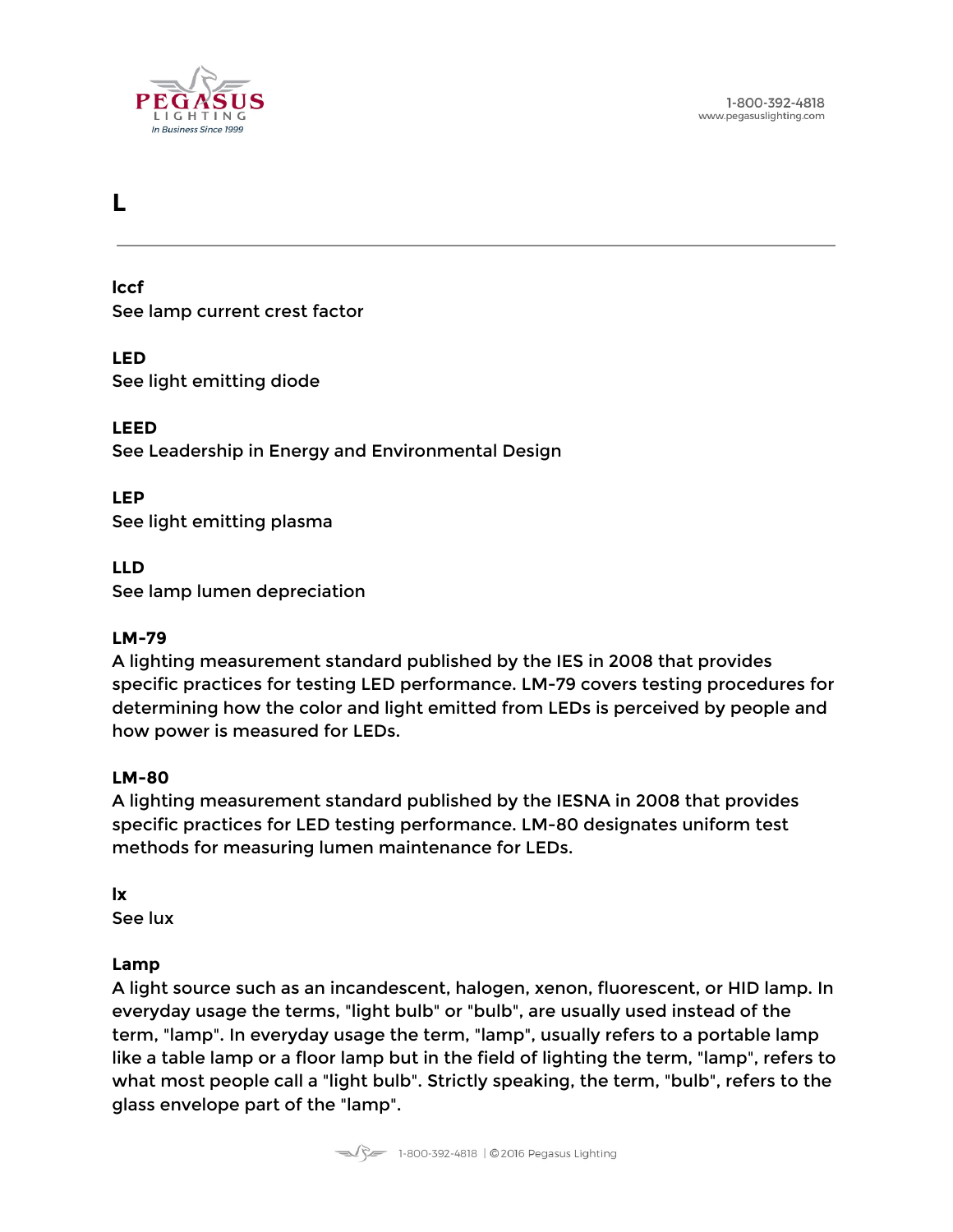

# **Lamp Current Crest Factor (lccf)**

The ratio of the peak or highest electric current to the average current for a ballast. A lamp current crest factor (lccf) above the maximum value set by a lamp manufacturer can shorten the lamp's life. The ANSI standard for lamp current crest factor is < 1.7

#### **Lampholder**

Synonymous with lamp socket

#### **Lamp Lumen Depreciation (LLD)**

As any lamp ages, it produces less and less light, the extent of which depends on the type of lamp in question. The value that indicates the lifetime decay of a lamp's lumen output as the lamp is operated over time is called lamp lumen depreciation. This is exactly why the published "initial lumens" for a lamp are always greater than the "mean lumens" for that same lamp. Some causes for lamp lumen depreciation may be the depletion of the incandescent filament over time, the accumulation of evaporated tungsten particles on the inside of the incandescent or fluorescent glass envelope, the photochemical degradation of the phosphor coating on the inside of a fluorescent glass tube, and the heat generated at the LED junction.

#### **Layers of Light**

Layers of light in a given space are created by introducing task lighting (lighting by which people perform tasks), accent lighting (lighting used to highlight specific objects such as works of art), decorative lighting (lighting created by very attractive light sources such as chandeliers or mini pendants), and general lighting (lighting that fills the space). This technique (long favored by cameramen and cinematographers) can eliminate ugly shadows in the room and on your face.

#### **Leadership in Energy and Environmental Design (LEED)**

An internationally recognized green building certification system, providing third-party verification that a building or community was designed and built using strategies aimed at improving performance across all the metrics that matter most: energy savings (including lighting energy efficiency), water efficiency, CO2 emissions reduction, improved indoor environmental quality, and stewardship of resources and sensitivity to their impacts. Developed by the U.S. Green Building Council (USGBC), LEED provides building owners and operators a concise framework for identifying and implementing practical and measurable green building design, construction, operations and maintenance solutions. LEED is flexible enough to apply to all building types - commercial as well as residential. It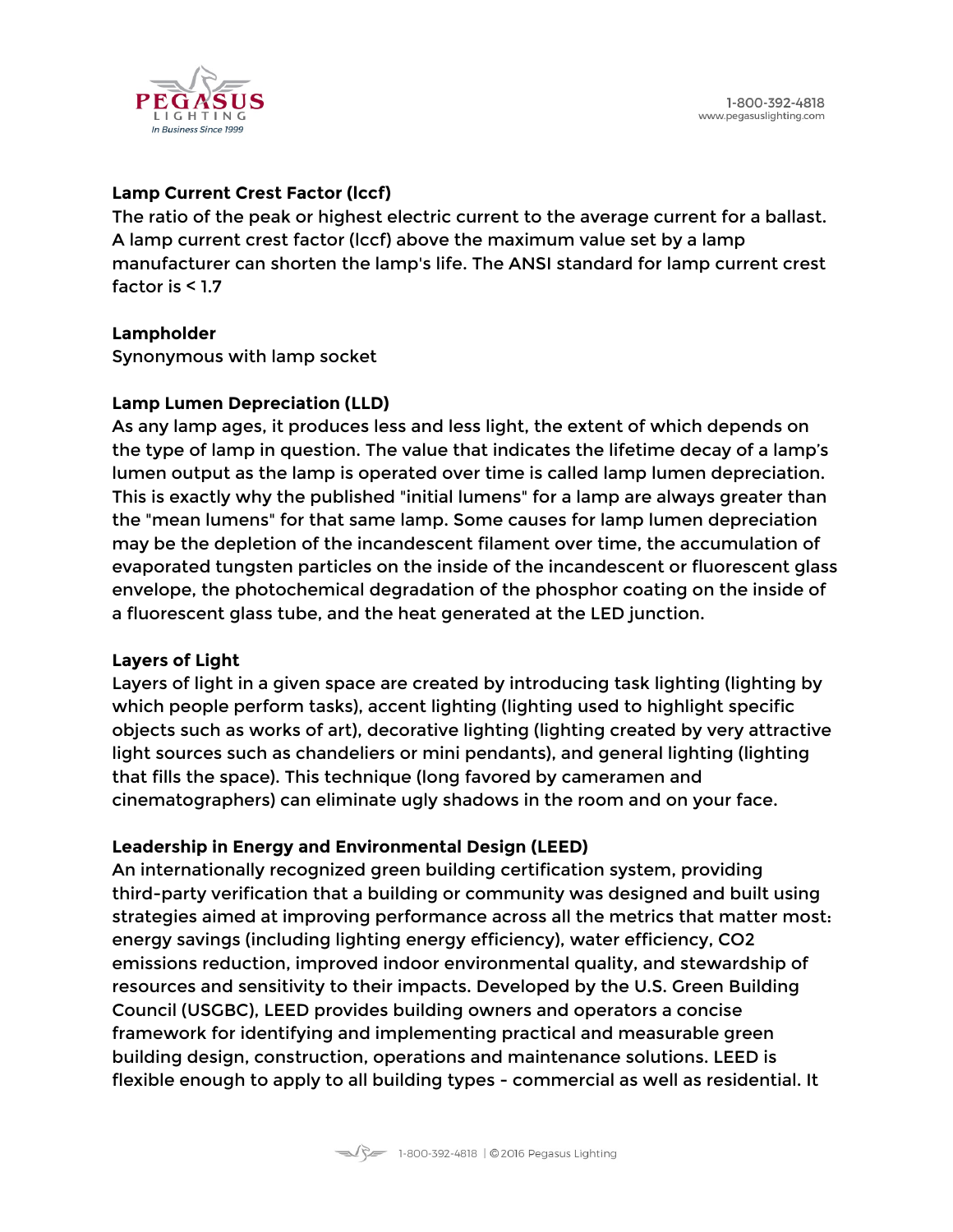

works throughout the building lifecycle - design and construction, operations and maintenance, tenant fitout, and significant retrofit. (see www.usgbc.org/LEED)

#### **Lens**

In lighting (or optics), a lens is a transparent object that transmits and reshapes the direction of light. Made of clear glass or transparent plastic, a convex-type of lens can converge (focus) light while a concave-type of lens can diverge (spread) light. See spread lens, linear spread lens, and solite lens.

#### **Lensed Troffer**

A troffer or recessed light fixture that is covered by a lens. Many lensed troffers have been replaced in offices with parabolic troffers to reduce glare on computer screens.

#### **Life-Cycle Cost**

The total cost to purchase, install, maintain, and operate a lighting product over its lifespan. This cost, therefore, includes not just the initial cost of a light bulb, light fixture or retrofit but also the cost of maintaining it, which is often large given the cost of labor, and the cost of the electrical energy needed to operate it, which is often even larger than the maintenance costs. Comparing the life-cycle costs of an old lighting system and a proposed new lighting system is the only fair way to compare the costs of the two systems. To compare only the initial costs of the two light fixtures is not a valid way of comparing the total costs of the two systems.

#### **Light Bulb**

Generally speaking this term is synonymous with lamp.

#### **Light Emitting Diode**

A small electronic device that lights up when electricity is passed through it. LEDs are quite energy-efficient and have very long lives. They can be red, green, blue or white in color.

#### **Light Emitting Plasma (LEP)**

An emerging solid-state lighting technology that has applications in high illuminance fixtures such as street and parking lamps. LEPs use a solid-state device to generate radio waves that, in turn, power the plasma, which emits light. LEPs can have a rated life of 50,000 hours, are quickly dimmable, achieve full power in about 30 seconds, and have a CRI up to 94.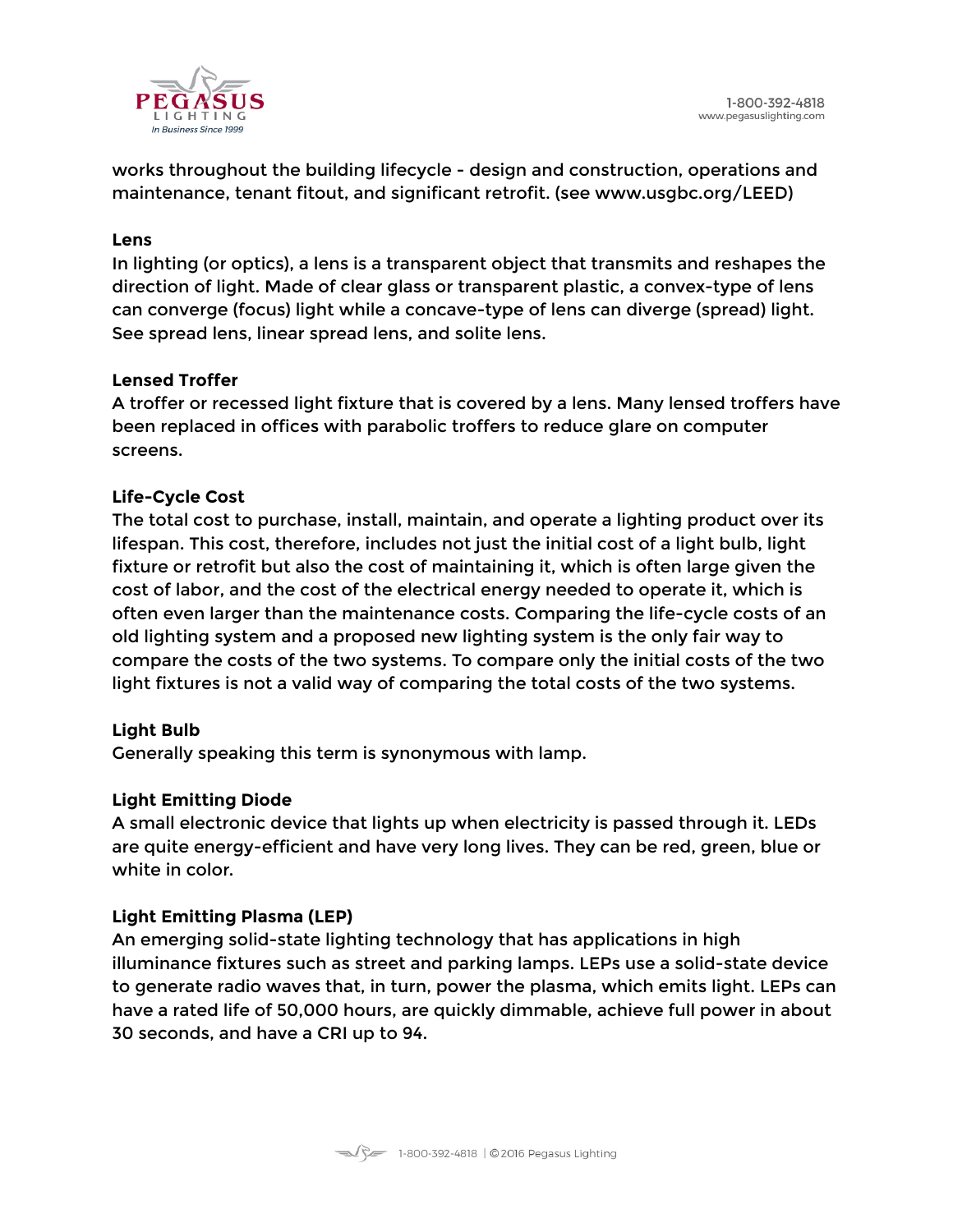

# **Light Fixture**

A complete lighting unit consisting of a lamp (light bulb) or lamps, a housing, a connection to an external source of electrical power, and sometimes a transformer, ballast, or driver that modifies the incoming power to meet the unique electrical needs of the lamp(s) being used. Examples of light fixtures are wall sconces, recessed downlights, mini pendants, table lamps, floor lamps, track heads, step lights, picture lights desk lamps, and recessed troffers. Synonym: luminaire.

# **Lighting Facts Label**

A label located on LED lighting products indicating the performance consumers can expect from a product. Manufacturers voluntarily submit products to the U.S. Department of Energy for testing of the lumens, lumens per watt (efficacy), watts, CRI, and color temperature of the LED product. The Department of Energy (DOE) started issuing the Lighting Facts Label to encourage consumer trust in LED products. LED flashlights, nightlights, and holiday lighting are not eligible for the Lighting Facts Label. (see www.lightingfacts.com)

#### **Light Loss Factor**

A factor used to estimate the illumination lost to a variety of factors such as dirt and dust accumulation, voltage fluctuations, and lamp depreciation to name a few.

#### **Light Source**

A source of light (visible portion of the electromagnetic spectrum). There are many natural light sources such as lightning bugs, stars including our own sun, lightning, aurorae, and many artificial light sources such as fluorescent lamps including CFLs, incandescent lamps (including halogen lamps and xenon lamps), high pressure sodium lamps, metal halide lamps, low pressure sodium lamps, neon lights, cold cathode fluorescent lamps, "light sticks", LEDs of various colors, organic light emitting diodes (OLEDs), light emitting plasma, candle light, gaslight, oil lamps, and kerosene lamps.

#### **Light Trespass**

outdoor light that is emitted into an unintended area; also sometimes known as spill light.

#### **Linear Spread Len**s

A lens designed to produce the asymmetrical distribution of light in one direction as opposed to a spread lens, which produces symmetrical distribution in all directions. This lens diverges light in one axis and leaves the other axis unchanged. A linear spread lens is sometimes called an elongated lens, elliptical lens, or a Skytex lens.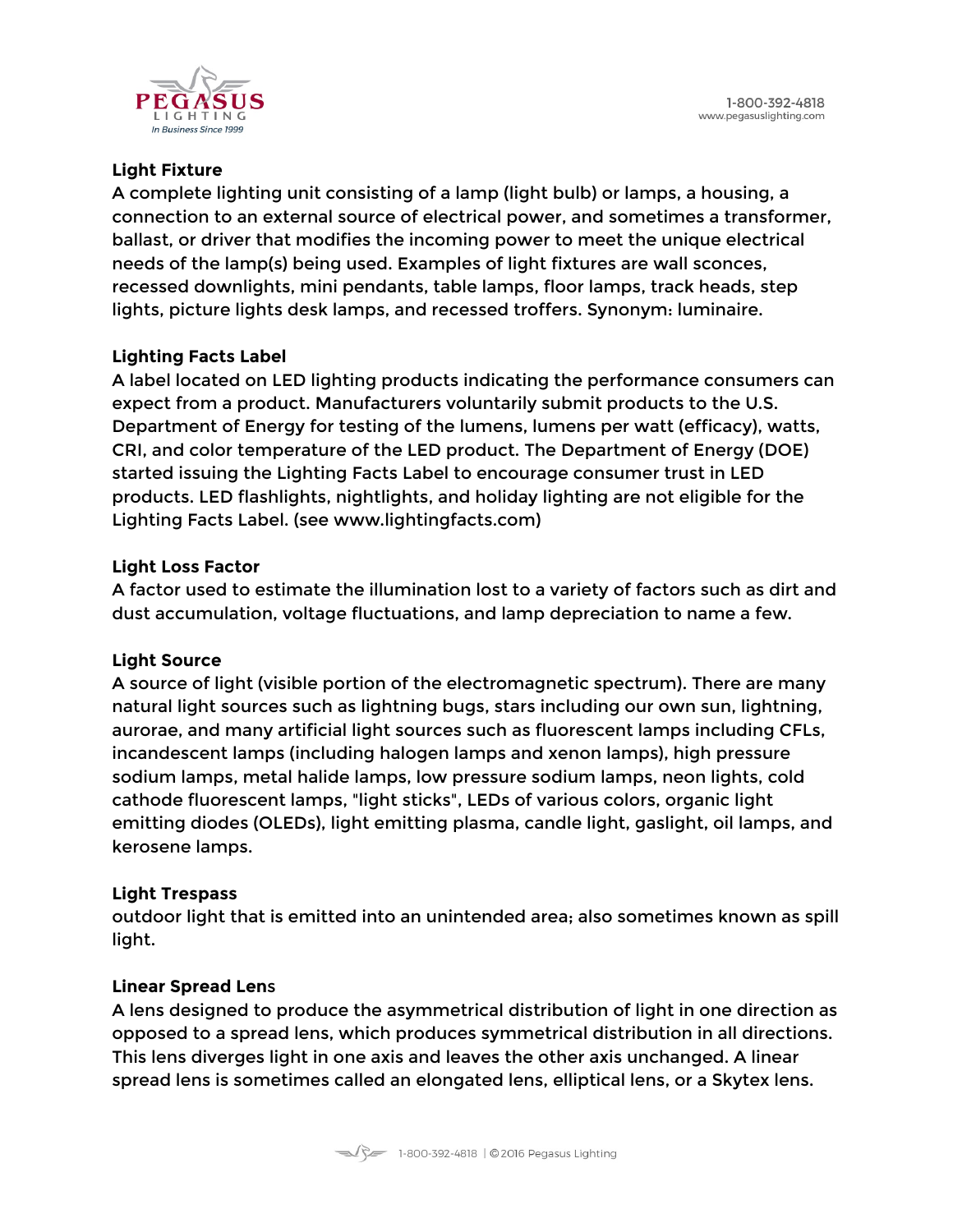

### **Line Voltage**

In the USA and Canada the standard residential line voltage is 120 volts. (Before 1960 residential line voltage was 110 volts, a standard established by Thomas Edison.) Residential electric clothes dryers, however, operate on 240 volts. In the USA commercial line voltage may be 120 volts or 277 volts. In the USA both the residential and the commercial line voltage may vary by ±10%. Thus, residential line voltage may be as low as 108 volts and as high as 132 volts. The standard line voltage is different in other countries. For example, in Japan it is 100V; in Mexico it is 127V; in China and Russia it is 220V; in France, Germany, Italy, England, New Zealand, and India it is 230V, and in Australia it is 240V.

#### **Louver**

A type of "screen" made of translucent or opaque material and geometrically designed to prevent lamps from being viewed directly within a given angle. Louvers are intended to minimize direct or indirect glare.

#### **Low Bay Light Fixture**

An indoor luminaire specifically designed for ceiling heights of less than 25ft. Also, see high bay light fixture.

#### **Low Pressure Sodium Lamp**

A light source that emits radiation from sodium vapor, resulting in yellowish light that causes the lamp to fall very low on the Color Rendering Index. Low pressure sodium lamps, however, have a very high efficacy and are primarily used for outdoor lighting such as street lighting and parking lot lighting.

#### **Low Voltage**

Although "low voltage" is generally defined as anything below 30 volts, low voltage lighting systems usually operate on 12 volts and sometimes 24 volts. It is important to note that a low voltage lighting system uses a transformer (electronic or magnetic) to transform the "incoming" voltage (usually 120 volts) to 12 or 24 volts because that is the voltage needed by the light bulbs in that lighting system. That is, the transformer of a low voltage lighting system uses the line voltage supplied in the home/building/facility but the light bulbs in that lighting system use the low voltage supplied by the transformer.

#### **Lumen**

An international unit (SI) of measurement used to describe the amount of light that a light source produces or emits.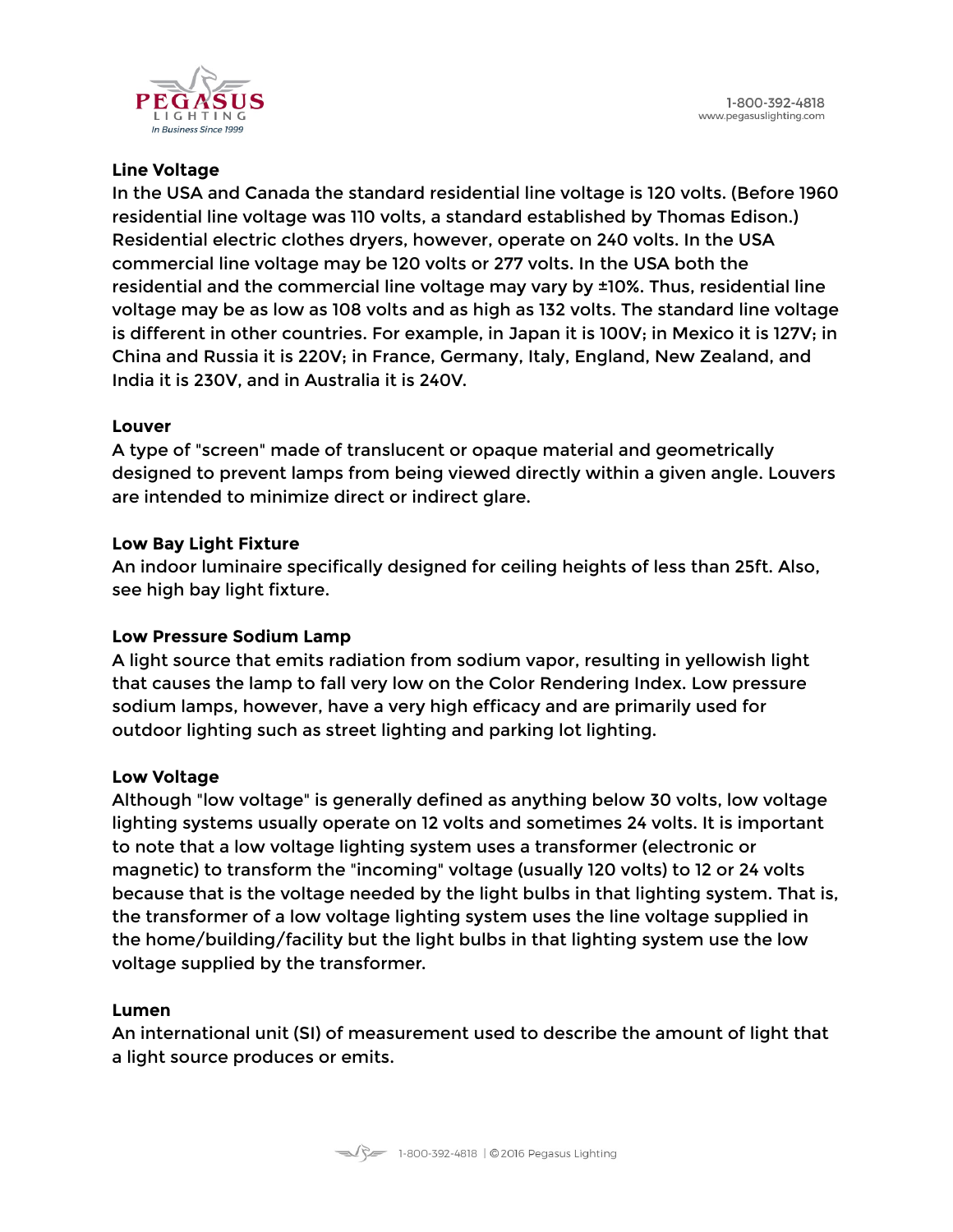

As a reference, we have provided some lumen values for incandescent lamp wattages. These values are approximate because they can vary with the manufacturer of the lamp, the age of the lamp, the dirt on the lamp, whether the lamp is clear or frosted, the voltage rating of the lamp, and the exact voltage of the circuit.

- 4 watts 20 lumens
- 7 watts 45 lumens
- 10 watts 56 lumens
- 15 watts 95 lumens
- 25 watts 232 lumens
- 40 watts 360 lumens
- 60 watts 615 lumens
- 75 watts 960 lumens
- 100 watts 1100 lumens
- 150 watts 2850 lumens
- 200 watts 3800 lumens
- 300 watts 6280 lumens

#### **Lumen Depreciation**

The gradual decline in light output from a light source over time due to filament deterioration and the darkening of the glass envelope.

#### **Lumen Maintenance**

A measurement of how a lamp maintains its light output over time.

#### **Luminaire**

A light fixture. This should not be confused with the term, luminary, which is a small open paper bag, sometimes with a design on it, containing a lit votive candle set in sand. Luminaries are often used to line outdoor walkways to provide a festive mood to a setting and a certain level of safety. In Mexico and the southwest USA, the terms, luminary and luminaries, become luminaria and luminarias. The term, luminary, can also refer to a person who has attained eminence in his/her field or is an inspiration to others.

#### **Luminaire Efficiency**

The ratio of lumens emitted by a light fixture to the lumens emitted by the lamp(s) installed in that fixture. A luminaire with 0.8 efficiency is considered high whereas an efficiency of 0.6 is considered standard.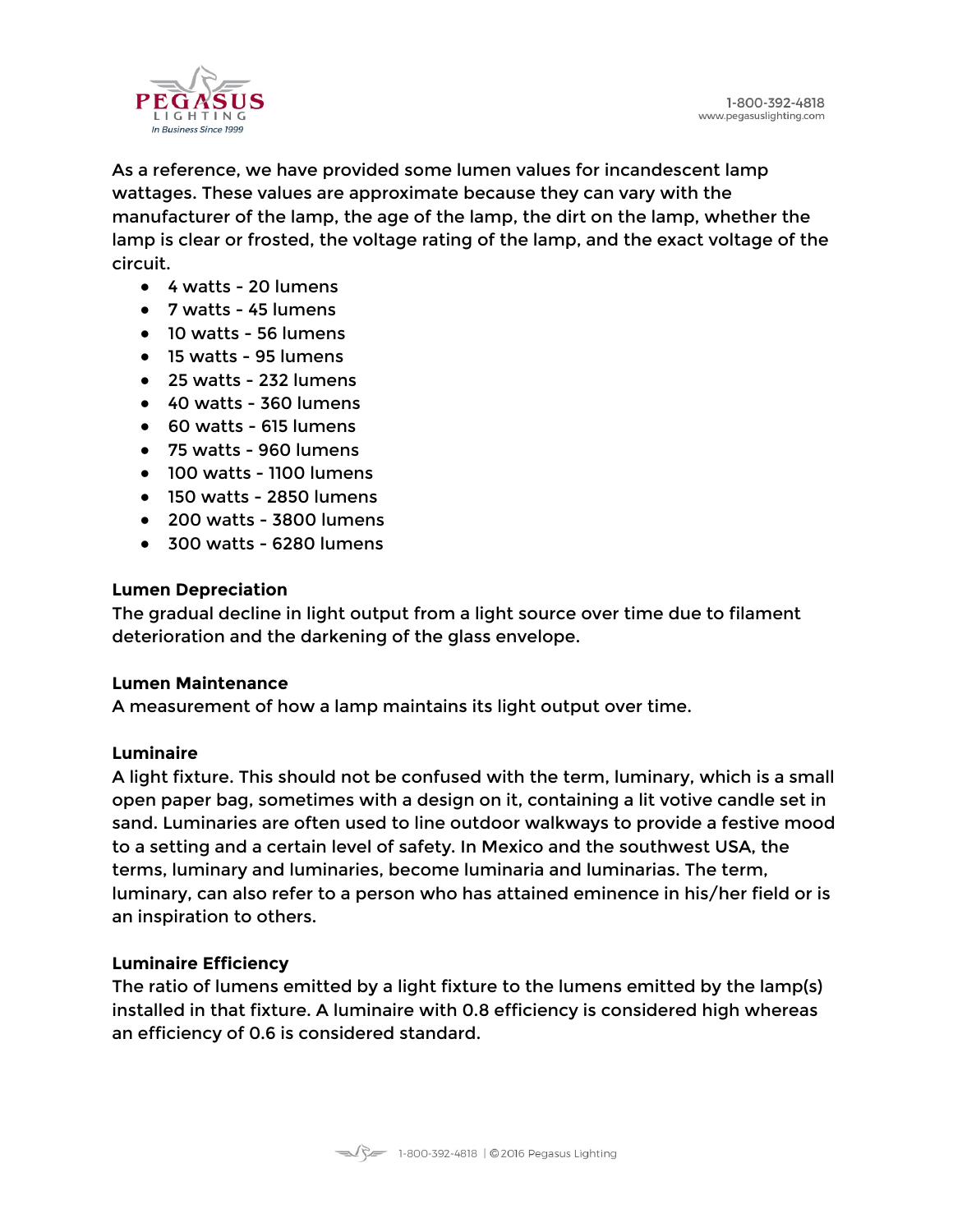

#### **Luminous Flux**

The overall light output (luminous radiant power) of a lamp or luminaire measured lumens.

#### **Lux (lx)**

The international unit for illumination measured in lumens per square meter. In the USA, illumination is measured in foot-candles instead. The relationship between the lux and the foot-candle is 1 fc = 10.76 lux or one lux = 0.093 foot-candles.

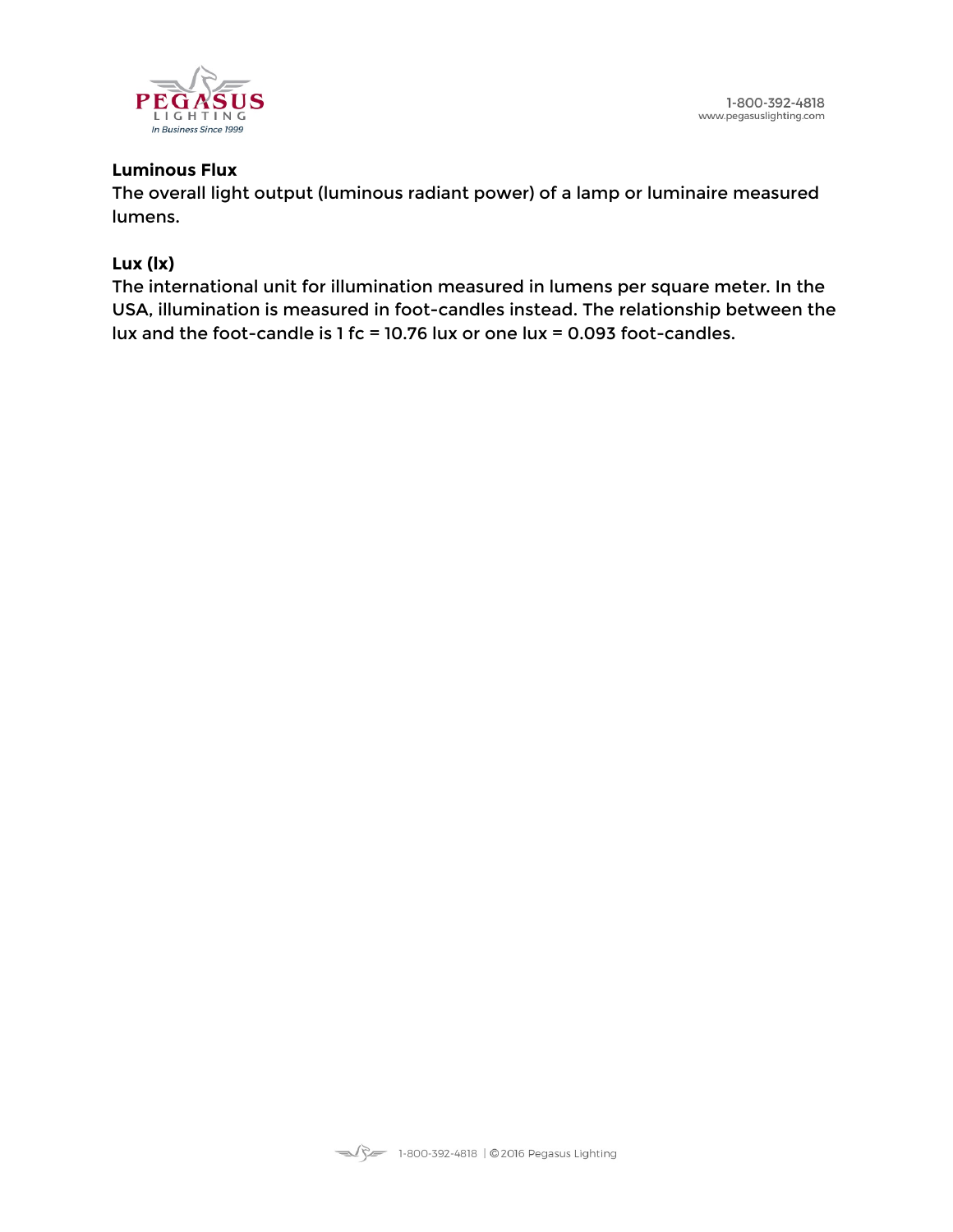

# <span id="page-38-0"></span>**M**

#### **MOL**

See maximum overall length

#### **Magnetic Ballast**

A magnetic ballast uses magnetic inductance to regulate the voltage of a fluorescent lamp. Magnetic ballasts are noisier, heavier, and less efficient than electronic ballasts. Since magnetic ballasts do not alter the frequency of the electricity supplied to the lamp(s), a flicker or stroboscopic effect can be expected. Some people are more affected by this flickering of the light source and can develop headaches as a result.

#### **Magnetic Transformer**

A magnetic transformer includes an iron core wrapped with two sets of wires. The transformer "transforms" line voltage (usually 120 volts) into low voltage (usually 12 or 24 volts). One set of the wires connects to the line voltage side, which is called the primary side of the transformer while the second set of wires connects to the low voltage side, which is called the secondary side. Magnetic transformers are often larger, heavier, noisier, and less efficient than electronic transformers.

#### **Maximum Overall Length (MOL)**

Maximum overall length of a lamp — from tip to tip, from the top of the glass envelope to the bottom of the base.

#### **Mean Lumens**

The measured light output of a light source at 40% of lamp life; also sometimes called "design lumens".

#### **Mercury**

A chemical element found in nature that is added to the inside of fluorescent (including CFLs), metal halide, and high pressure sodium light bulbs during their manufacturing process. It is a silvery-looking liquid metal at room temperature that is a neurotoxin; that is, a toxic substance that can attack the nervous system and brains of humans.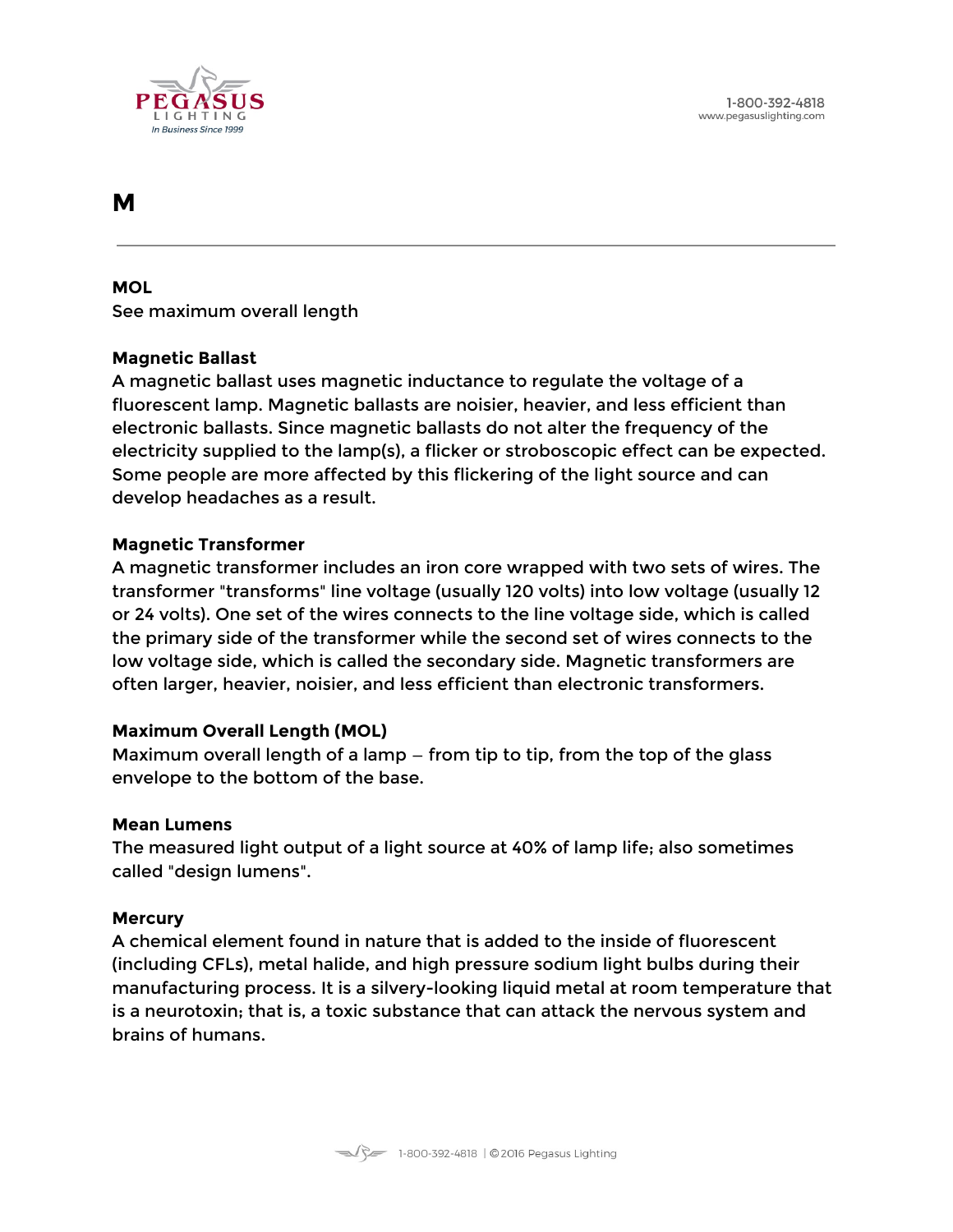

### **Mercury Vapor Lamp**

A high intensity discharge (HID) light bulb that produces light by radiation from mercury vapor, when supplied with electricity from a ballast. Mercury vapor light bulbs usually have very long lifetimes and are available with clear or phosphor-coated glass envelopes. The Energy Policy Act (EPAct) of 2005 included a provision that no new ballasts for mercury vapor light bulbs may be imported or manufactured for "general illumination use" in the U.S., effective January 1, 2008.

#### **Mesopic Vision**

Occurs in intermediate lighting conditions and is effectively the combination of scotopic vision and photopic vision taking into account the total sensitivity of the rod cells in the human eye for the green-blue range with the color perception of the cone cells. This, however, gives inaccurate visual acuity and color discrimination.

#### **Metal Halide Lamp**

A high intensity discharge (HID) light bulb that produces light by radiation from certain metallic vapors (such as scandium, sodium, thallium, and indium), when supplied with electricity from a ballast. Known for producing accurate color rendition with a range of 65-90 and are, therefore, often used to light large gymnasiums and athletic stadiums; can be produced with almost any color temperature from 2700K to 20,000K; relatively unaffected by ambient temperatures and can, therefore, be used indoors and outdoors; has high efficacy of between 65-115 lumens/watt, which makes it approximately 5 times as efficient as a typical incandescent light bulb; has a long life of 15,000-20,000+ hours

#### **Moonlighting**

An outdoor lighting technique that simulates the filtering of natural light from the moon through an object such as a tree. A luminaire can be placed directly high on a tree to achieve this landscaping effect.

#### **Motion Sensor**

See occupancy sensor; synonymous with motion detector.

#### **MR11 Lamp**

A halogen multi-faceted reflector lamp that measures 11/8 inches in diameter and which directs a sharp, well-defined beam of light.

#### **MR16 Lamp**

A halogen multi-faceted reflector lamp that measures 16/8 inches in diameter and which directs a sharp, well-defined beam of light.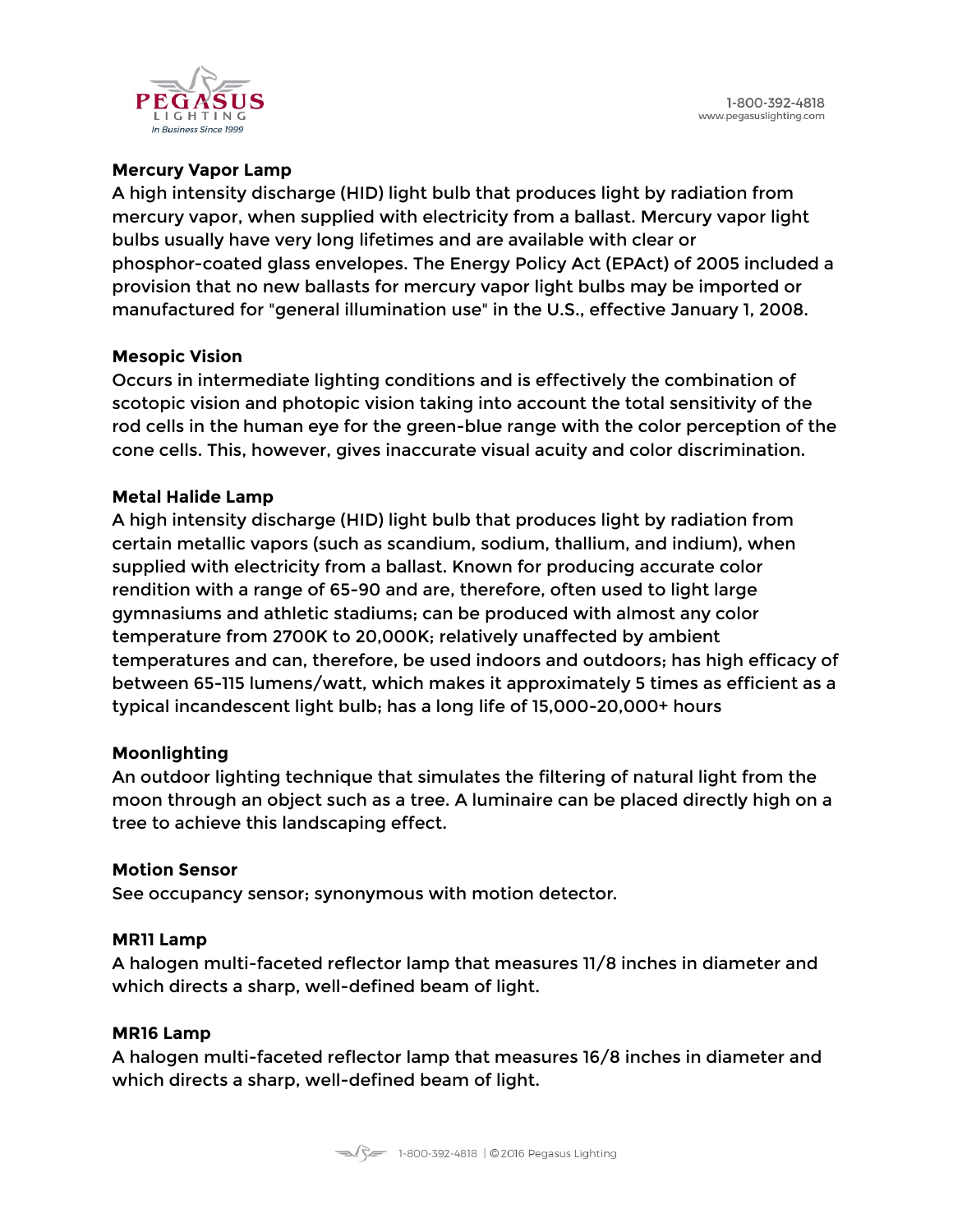

# <span id="page-40-0"></span>**N**

#### **NAILD**

See National Association of Independent Lighting Distributors

#### **NEC**

See National Electric Code

#### **NEMA**

See National Electrical Manufacturers Association

#### **NIST**

See National Institute of Standards and Technology

#### **nm** See nanometer

#### **Nanometer (nm)**

A unit of linear measurement equal to 1 billionth of a meter (1/1,000,000,000 meter).

#### **National Association of Independent Lighting Distributors (NAILD)**

The National Association of Independent Lighting Distributors is a non-profit professional organization founded in 1977. The main objectives of NAILD are to "increase the effectiveness and profitability of the specialized lighting distributor through educational programs; to make available to members information pertaining to the distribution of lighting products; to develop marketing plans and programs through an exchange of ideas & to improve membership awareness of supplier marketing programs; and promote the need for and the benefit of good lighting." (see www.naild.org)

#### **National Electric Code**

A set of standards in the U.S. for electrical installation of wires and devices. The code is updated every three years and is published by the National Fire Protection Association.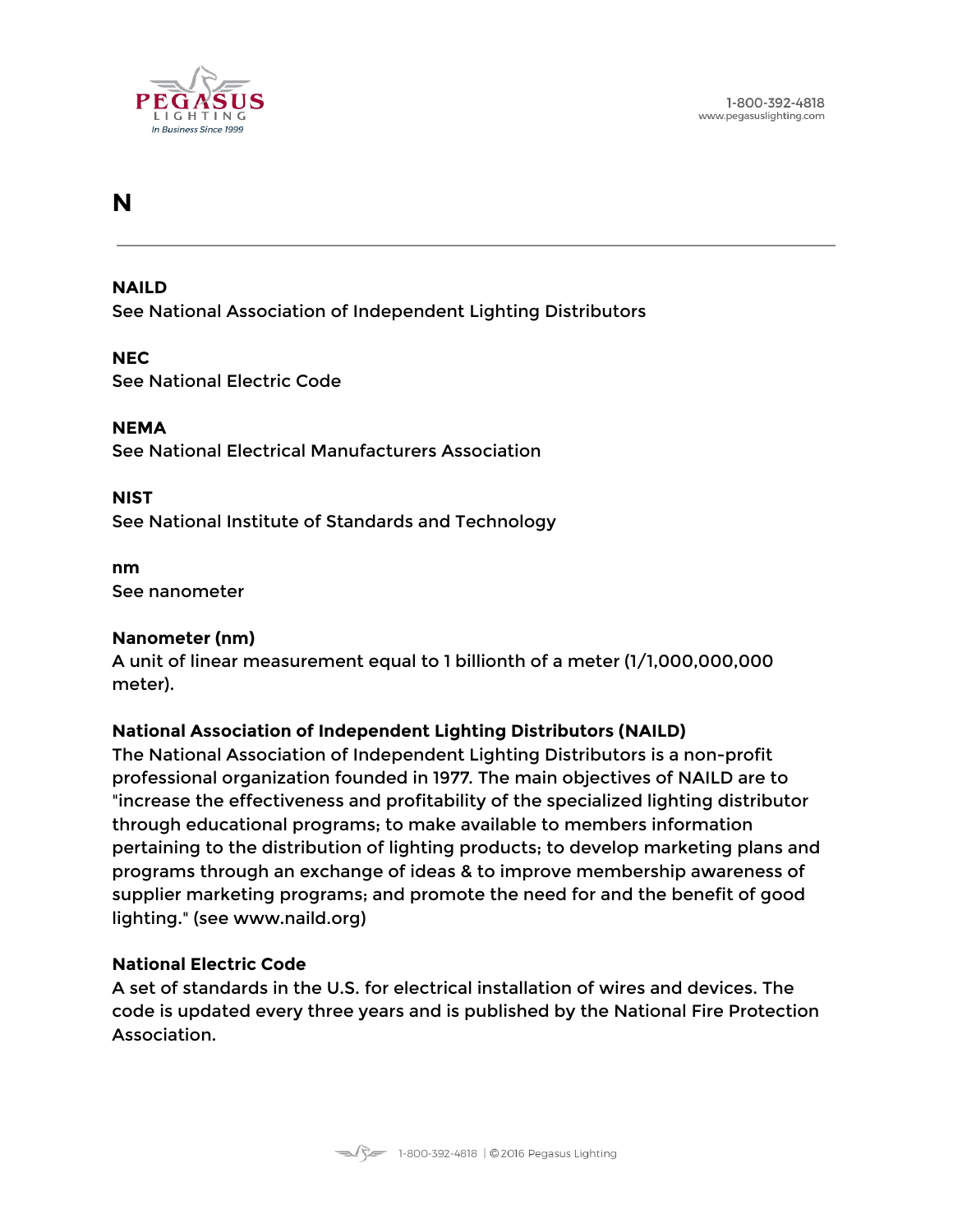

# **National Electrical Manufacturers Association (NEMA)**

Is a trade association founded in 1926. NEMA has about 450 electrical company members and serves as a "forum for the development of technical standards that are in the best interests of the industry and users, advocacy of industry policies on legislative and regulatory matters, and collection, analysis, and dissemination of industry data." (see www.nema.org)

#### **National Institute of Standards and Technology (NIST)**

Is a federal agency that works with industry and develops and applies technology, measurements, and standards. (see www.nist.gov)

#### **Neodymium**

A rare earth element discovered in 1885 with an atomic number of 60 in the Periodic Table of Elements. It is a fairly common silvery metal that is used to make slightly purple glass envelopes for incandescent light bulbs, eye protection goggles for welding and glass blowing, laser rods, filters to color correct light for art displays, and lenses used by astronomers to calibrate spectrometers, optical instruments used for analyzing light. Using this substance in an incandescent light bulb makes it less "yellowish" and more like natural outdoor light; however, the use of these "daylight" light bulbs can "expose" the flaws or inconsistencies in things.

#### **Neon**

A colorless, inert gas that glows a shade of red-orange in signs and lamps when current is applied. Neon (Ne) is found in the atmosphere and is considered rare on Earth compared to its presence in the universe.

#### **Niche Lighting**

Lighting that is specifically designed for a small architectural niche (a small area recessed into a wall that usually is topped with partial dome). Due to the small size of a niche, the lighting for a niche is generally very small and often hidden from view in the top dome and/or the sides of the niche.

#### **Nominal Length**

The nominal length of any object generally refers to its approximate length; the nominal length of an object should never be construed as its exact length. For example, a light bulb can be referred to as 1/2 inch long (the nominal length) but actually measure 0.53 in length.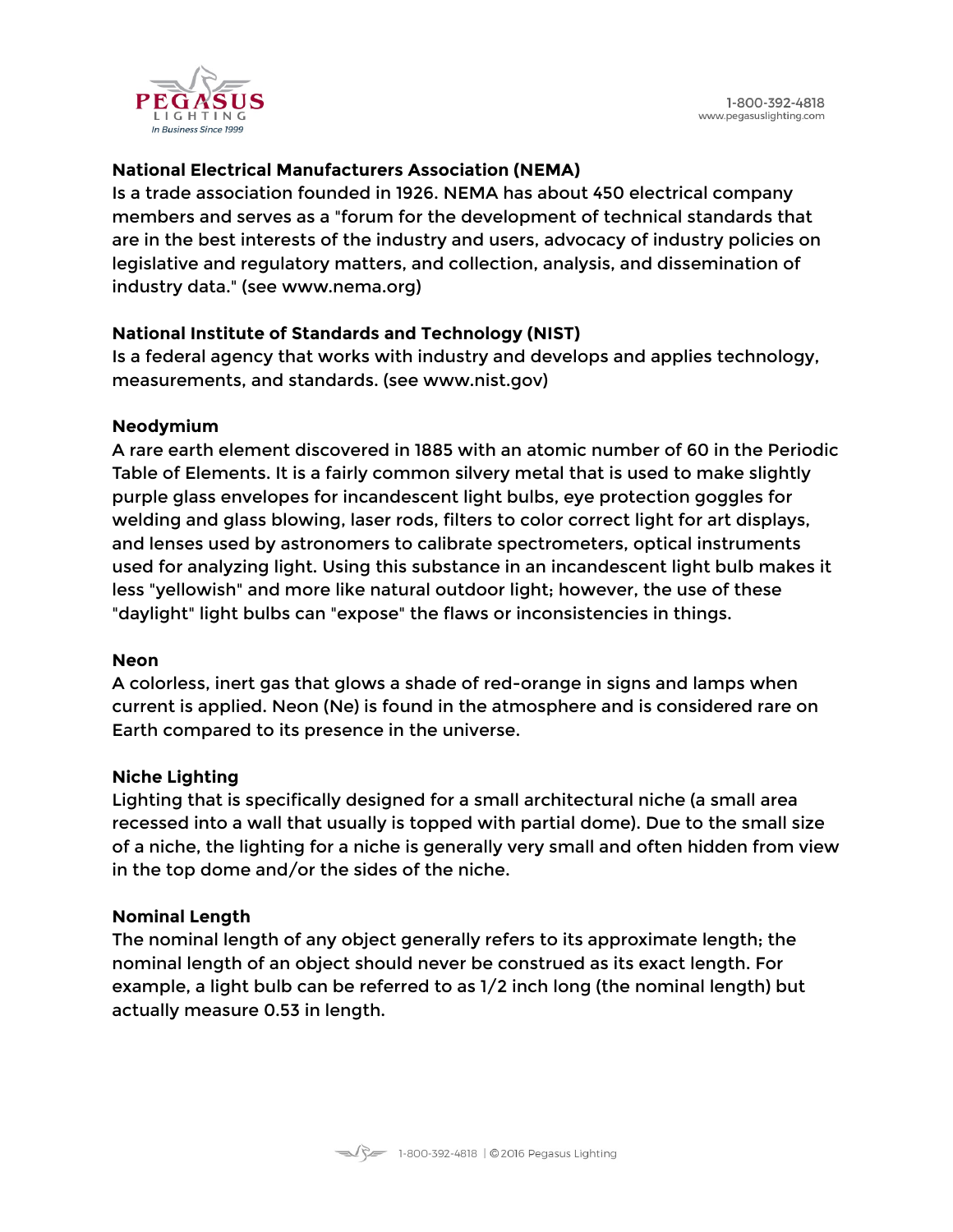

# <span id="page-42-0"></span>**O**

#### **OLED**

An organic light emitting diode is a solid-state lighting technology similar to LEDs except that the electroluminescent layer is composed of organic material.

#### **Occupancy Sensor**

An electrical device that detects the presence of humans and turns a light fixture on. Occupancy sensors can use infrared, ultrasonic, and/or audio technology to detect the presence of people in an area.

#### **Opaque**

A term that describes a material that does not transmit any visible light. A wooden door, aluminum foil, and bricks are all examples of opaque materials.

#### **Open Circuit**

An electric circuit in which the flow of electricity is interrupted due to an open circuit breaker or a blown fuse or a burned out electrical component or an on/off switch that has been turned off.

#### **Optics**

A branch of physics that studies infrared, ultraviolet, and visible light and how they interact with matter. Optics also focuses on the construction of instruments/accessories/devices that detect and manipulate light, such as mirrors, lenses, filters, and louvers.

#### **Outlet**

A connection to power supply for an electric plug. Outlet design varies from country to country, but in the United States an outlet generally has 2 sockets that are designed for a plug with 2 or 3 prongs.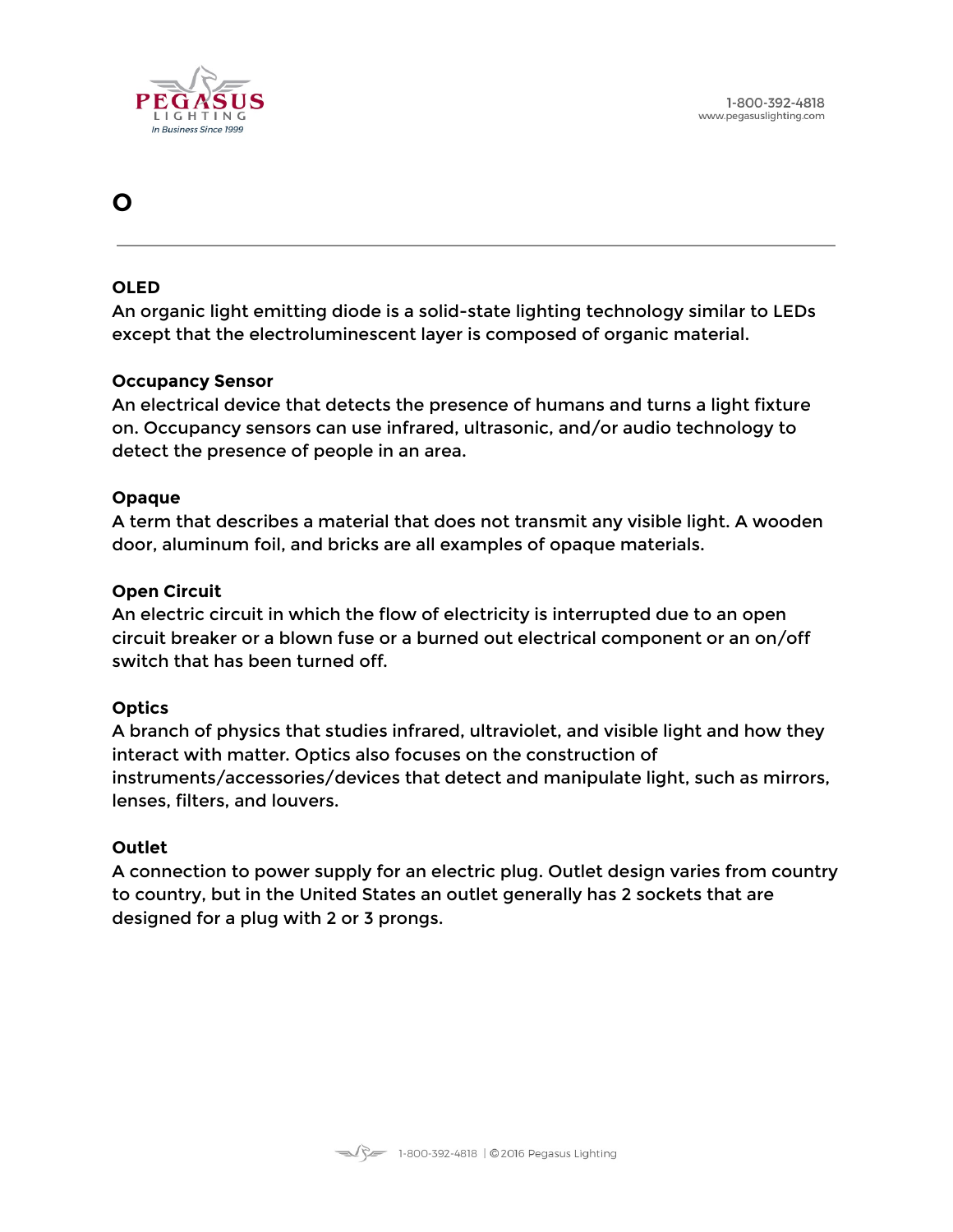

# <span id="page-43-0"></span>**P**

**PIR** See passive infrared

#### **Parabolic Troffer**

A troffer or recessed light fixture that was made popular in offices due to its ability to reduce glare on curved surfaces like a computer screen compared to the lensed troffer. This troffer has a parabolic shape to the housing of each lamp. Parabolic troffers waste a high amount of energy due to a large percentage of light not leaving the troffer and are outdated with the advances in computer screen technologies such as LED and LCD.

#### **Paracube**

A louver, usually made of plastic, with a cell-like structure of open cubes designed to control glare in a troffer. Paracubes are often installed in offices to combat glare on computer screens.

#### **Parallel Circuit**

An electric circuit that has two or more paths for the electricity to flow. The light fixtures in a parallel electric circuit are connected in "parallel" to each other like rungs on a ladder. If one of the light fixtures in a parallel circuit burns out, the other light fixtures will remain on because the electric current would still be able to flow through them.

#### **PAR Lamp**

PAR is an acronym for a parabolic aluminized reflector. A PAR lamp, which may use an incandescent filament, a halogen filament tube, or an HID arc tube is a precision pressed-glass reflector lamp that reflects light coming from the filament much like a parabola. PAR lamps (such as PAR20, PAR30, and PAR38) rely on both the internal reflector and prisms in the lens for the control of the light beam.

#### **Passive Infrared**

A technique used by a motion sensor that detects the movement of heat sources.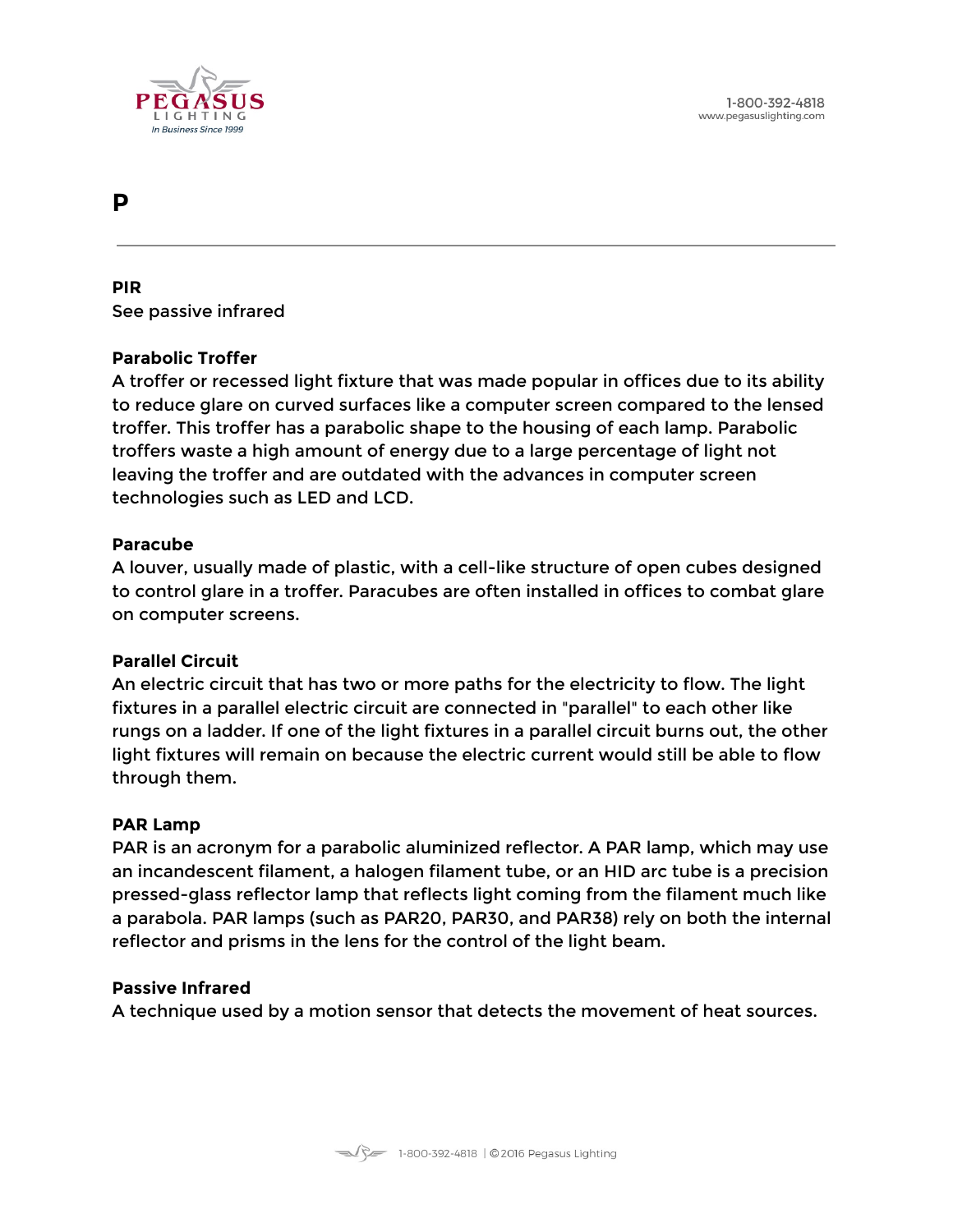

### **Path Light**

A luminaire that illuminates a walkway. Path lights can be solar powered or wired and be programmed to turn on and off at certain brightness levels throughout the day.

#### **Pendant**

Pendant lights can provide both task and general lighting. Equipped with shades or globes to avoid glare, they are suspended from the ceiling over dinette tables, game tables, kitchen counters, or other work areas. When used over end tables or night tables, they free up the space occupied by table lamps. In general, pendants should be hung about 30 inches above the tabletop and be about 12 inches narrower than the table on all sides. Not to be confused with a jewelry pendant, which is usually a small to medium-sized ornamental piece of jewelry attached to a necklace or bracelet.

# **Phosphor**

The coating on the inside glass tubing of a fluorescent lamp that transforms some of the ultraviolet energy created inside the lamp into visible light.

# **Photocell**

A device that detects levels of daylight and adjusts luminaires accordingly. It is often used with a street light to turn the light on at dusk and off at dawn.

#### **Photopic Vision**

human color vision under normal lighting conditions during the day produced by the cone cells in the human eye.

# **Picture Light**

A luminaire designed to project light over a picture/painting/photograph. A picture light can be attached to the picture frame or the wall or be recessed in the ceiling.

#### **Pigtail**

A short piece of electrical wire (minimum of 6in long) used to connect two or more wires to an electrical device (e.g., light switch) - a short piece of wire joined by a wire nut with two or more wires in order to connect multiple wires to a control (such as a light switch or dimmer). The NEC mandates pigtails be a 6-inch wire or longer.

# **Pinspot**

A very narrowly focused beam of light; may also refer to the light fixture that produces a very narrowly focused beam of light.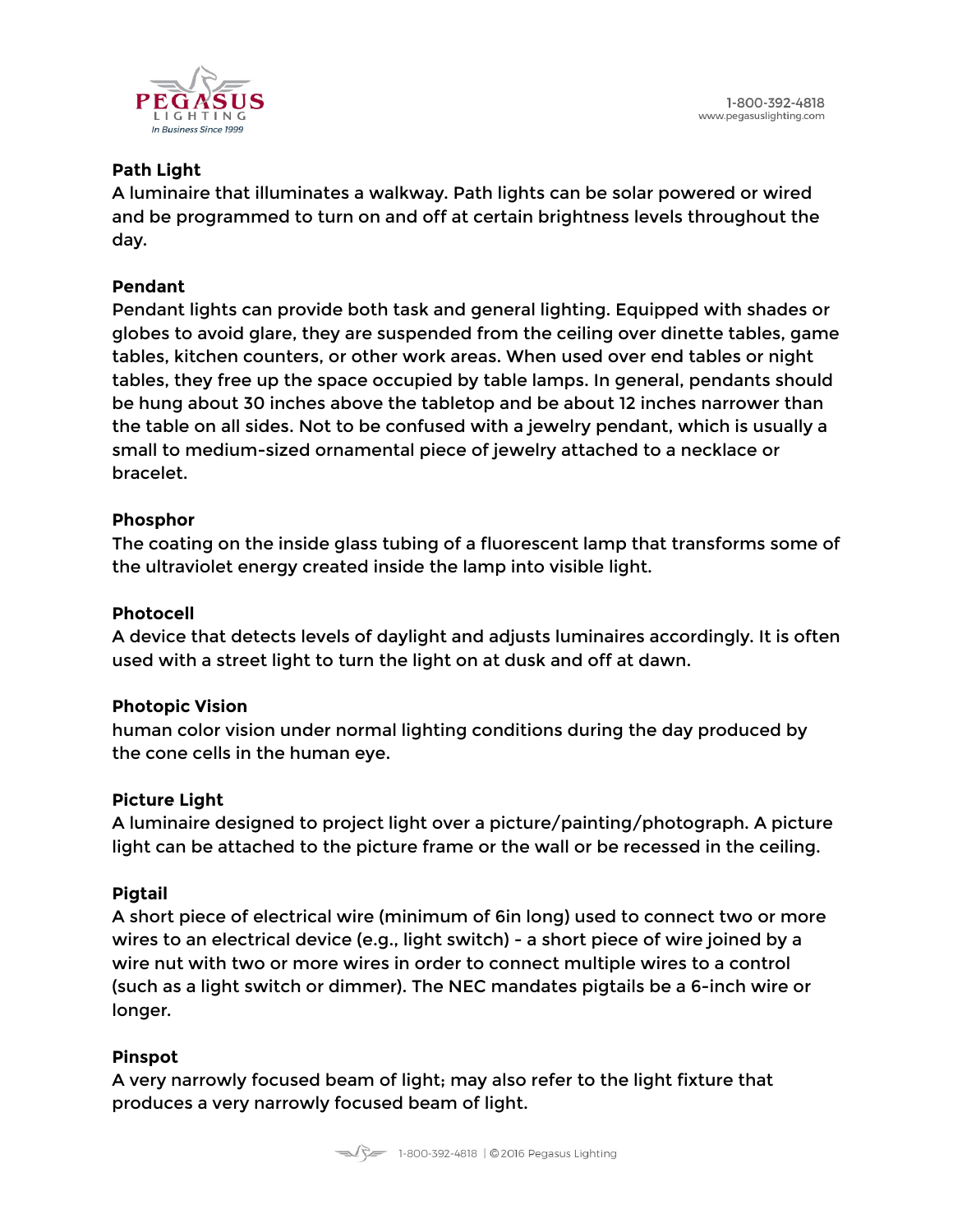

#### **PL Lamp**

A nickname for a twin tube compact fluorescent lamp coined by Philips Lighting, a large manufacturer of lamps.

#### **Polarized Plug**

An electrical plug with one of the two blades being wider than the other so that the plug can be inserted into an electrical outlet in only one orientation - a plug with 1 prong that is wider than the other and serves to "ground" the connection. Polarized plugs are designed to protect people from being shocked and prevent voltage from reaching an appliance switched "off".

#### **Polycarbonate**

A durable plastic material resistant to high temperatures and tampering. Polycarbonate is used in a variety of applications from bullet-proof glass to scratch-resistance eyewear. In lighting, the material is often used in fixture construction due to its excellent transmission of light and durability.

#### **Portable Lamp**

A table lamp, floor lamp, pharmacy lamp, or reading lamp that can be easily moved and plugged into an electrical outlet; officially called a portable luminaire.

#### **Power Factor**

A ratio that indicates if the voltage and current are out of phase in an electrical circuit. A power factor that is near 1.0 is considered good because this means that the electrical circuit is able to do work efficiently. The closer the power factor is to 0, the more inefficient the electrical circuit is. A high power factor (HPF) is generally considered to be 0.90 and above and a normal power factor (NPF) is generally considered to be between 0.5 and 0.6.

#### **Preheat**

The process of heating a filament prior to striking the arc in a fluorescent lamp. Also known as switch start fluorescent lamps, preheat fluorescent lamps require a starter unlike rapid start fluorescent lamps.

#### **Prismatic Lens**

See spread lens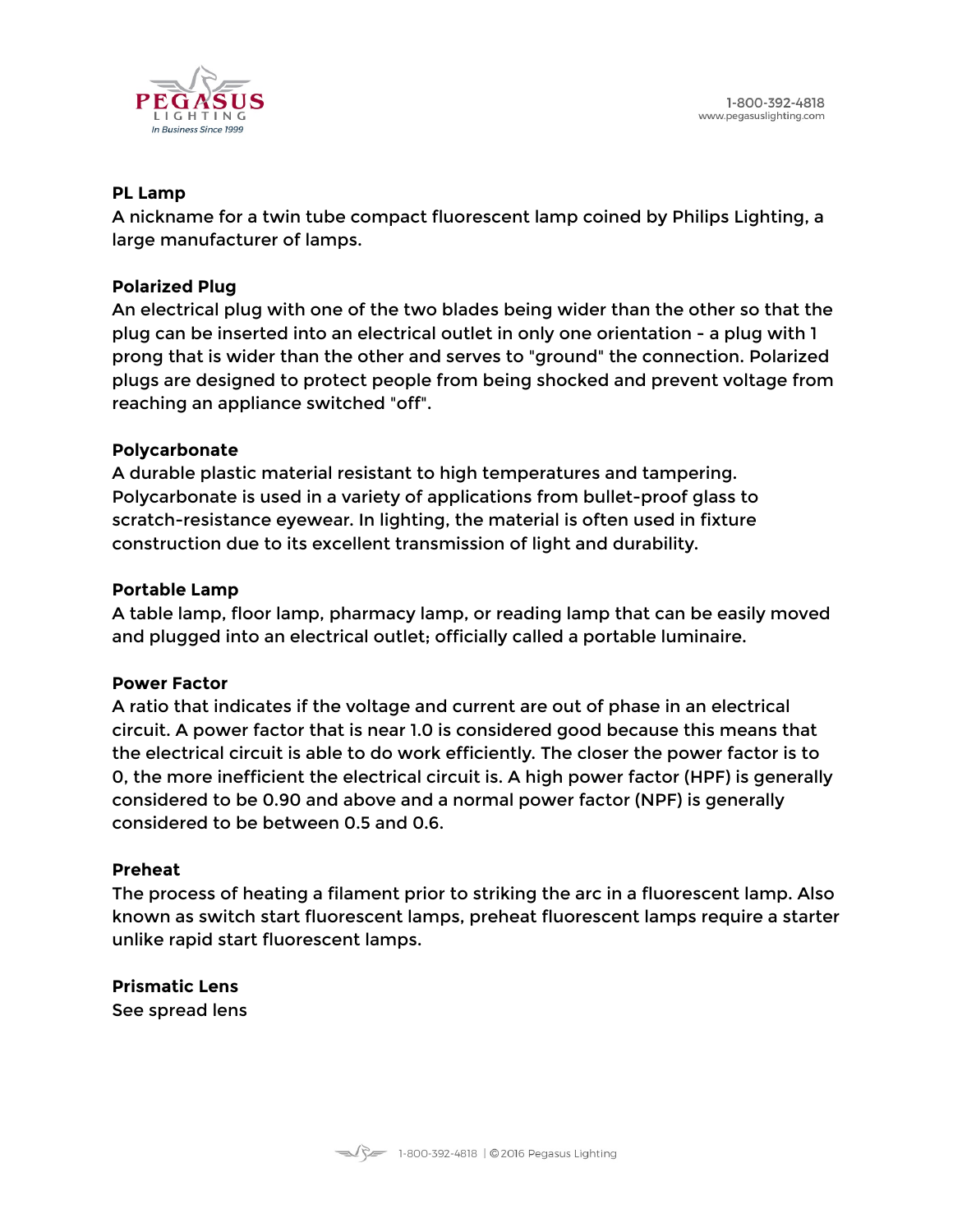

# <span id="page-46-0"></span>**Q**

#### **Quartz Halogen Lamp**

Synonymous with halogen lamp

#### **Quick Connector**

An electrical connector made up of plastic on the outside and metal on the inside that allows electrical connections to be made by simply pushing short uninsulated wire sections into the holes of the quick connector. A quick connector is sometimes called a "push-in wire connector" or a "poke-in wire connector", which is different from a screw-on wire connector (sometimes called "wire nut").

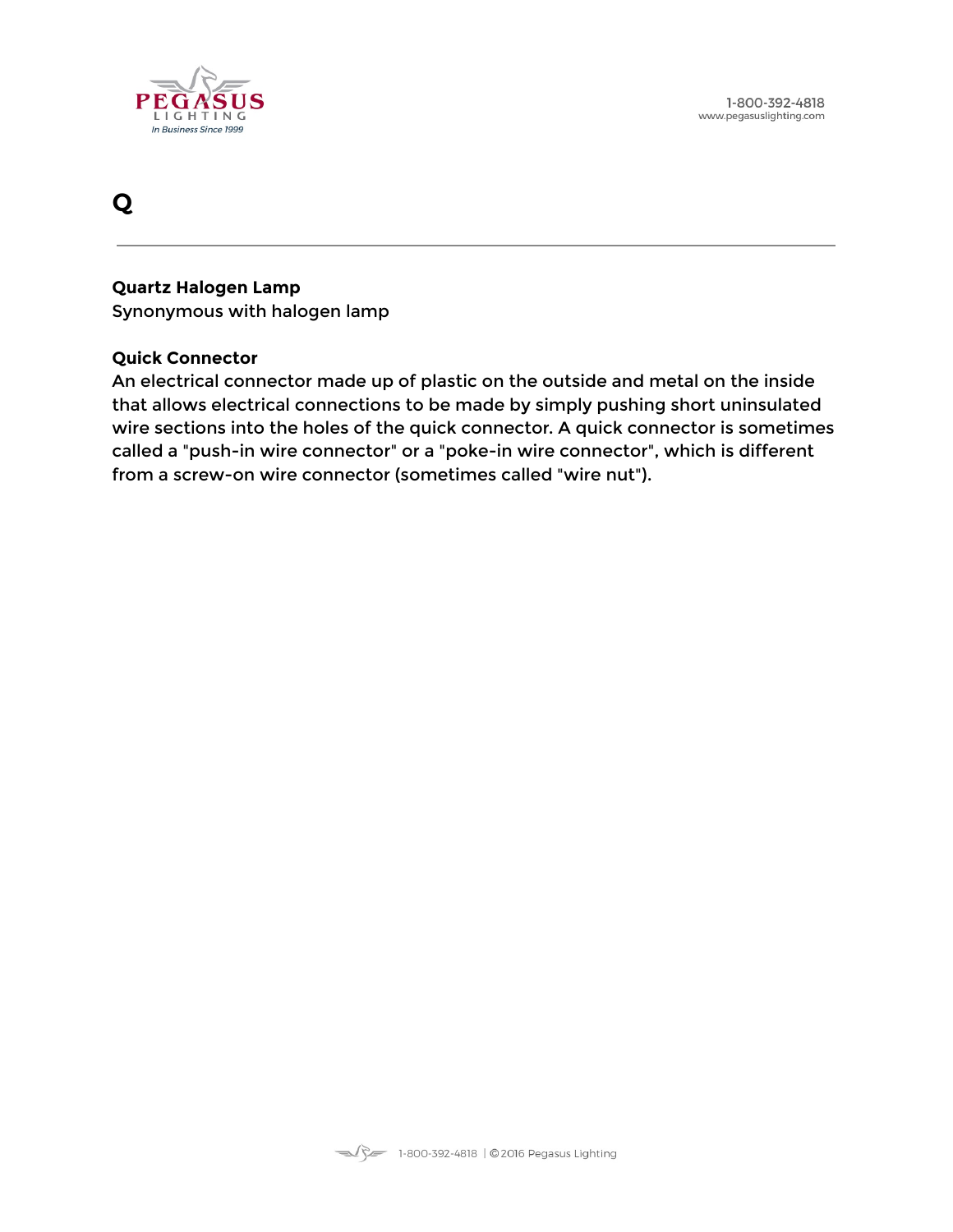

# <span id="page-47-0"></span>**R**

#### **RFI**

See radio frequency interference

# **RLM**

Originally this term stood for reflector light microscopy; however, today it means reflector luminaire manufacturer. It is a light fixture that is designed to project light downward, a characteristic that the International Dark Sky Association strongly approves of. These retro-style fixtures were originally commonly used in industrial areas; however, today the RLM-style light fixtures are used in non-industrial installations such as multi-family sites, restaurants, retail stores, and hotels in both indoor and outdoor applications.

# **Radio Frequency Interference (RFI)**

Interference to the radio frequency band caused by other high frequency equipment or devices in the immediate area. Fluorescent lighting systems and AC electronic transformers can generate a certain amount of RFI.

#### **Rapid Start**

A fluorescent lighting system that does not require a starter and takes about 1 to 2 seconds to emit light. The ballast preheats the electrodes within the fluorescent lamp and initiates the arc without a starter or the application of high voltage to the electrodes of the lamp.

#### **Rated Life**

The rated life of a lamp signifies the time at which 50% of a large quantity of these lamps will have burned out. That means that 50% of these lamps will burn out before the rated life and 50% will burn out after the rated life. The rated life does not mean that every one of the lamps will last at least that long. Also, please note that the Actual Life of a Lamp = the Rated Life of that Lamp x (Rated Voltage/Operating Voltage) raised to the 12th power. For example, the Actual Life of a certain lamp that is designed to be used with 130 volts is equal to the Rated Life of that Lamp (let's say 1000 hours) x (130 volts/120 volts) raised to the 12th power. The Actual Life of this lamp is, therefore, equal to (1000 hours) x (1.083) raised to the twelfth power = (1000 hours) x (2.61) = 2610 hours. This means that an incandescent lamp that has a rated life of 1000 hours and is designed to be used with 130 volts but is used with 120 volts instead will have an "Actual Life" of 2610 hours.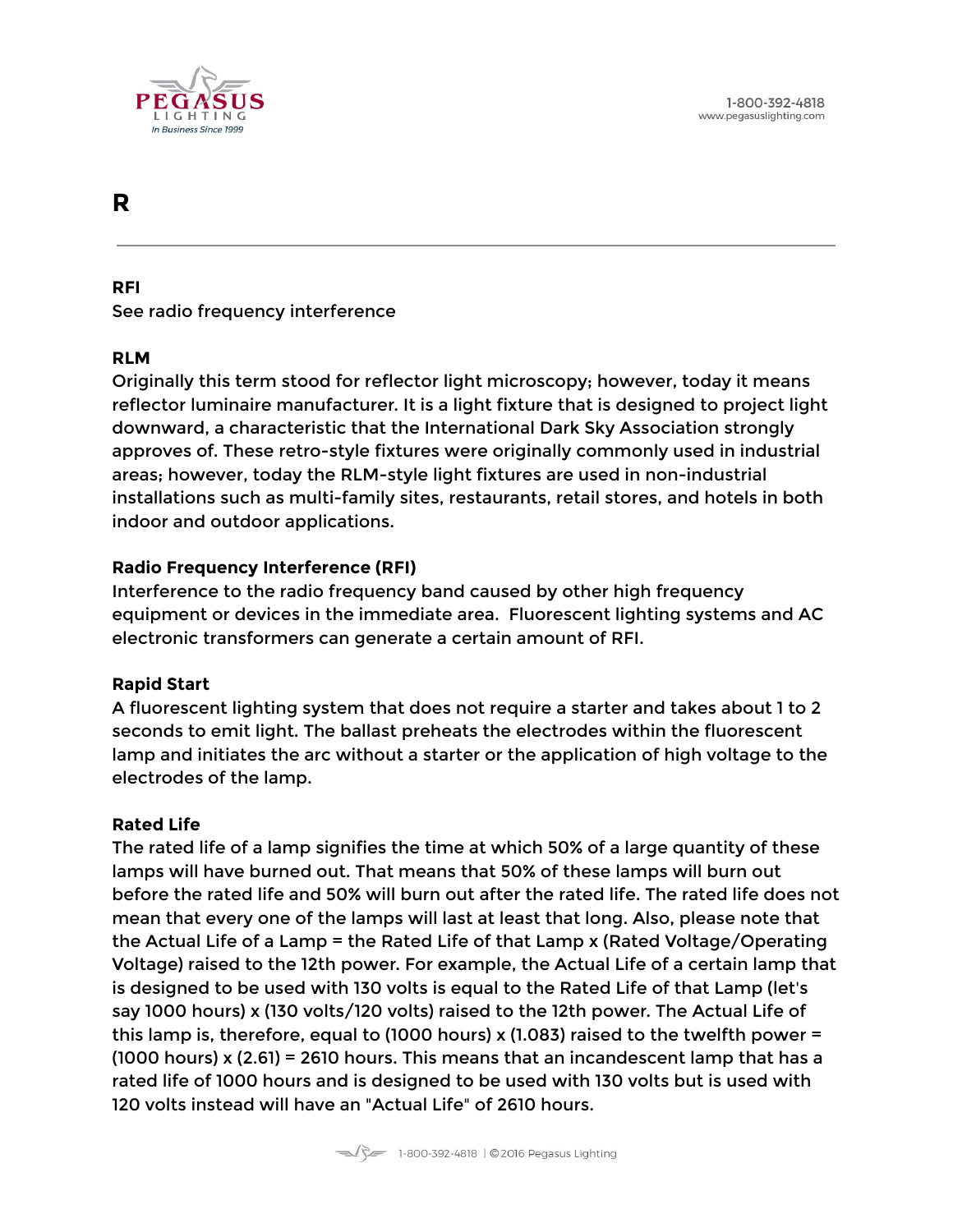

#### **Receptacle**

The receiving end on an outlet that connects the power supply to a plug. A receptacle can have 2 to 4 holes, including a connection for grounding.

#### **Recessed Downlight**

A light fixture (usually circular but sometimes square) recessed into the ceiling that usually concentrates the light in a downward direction. Recessed downlights are usually composed of 3 key components: the housing, usually hidden above the ceiling, the trim, usually very visible, and the light source, which could be an incandescent, halogen, fluorescent, LED, or HID lamp. Synonyms: downlight, can, recessed can, high hat, pot light.

#### **Reflectance**

The ratio of light reflected by a surface to the amount of light originally striking that surface; reflectance = reflected light/incident light.

#### **Reflection**

The bouncing of light upon contact with a different medium or boundary (such as a mirror, clear glass, or calm water surface). Not to be confused with refraction, which is the bending of light as it passes through a different transparent or translucent medium.

#### **Reflector**

An opaque material that controls light into a certain direction. A component of PAR lamps, reflectors can be used to intensify light. A mirror is an example of a flat reflector.

#### **Reflector Lamp (R Lamp)**

An incandescent, cone-shaped, light bulb that has a reflecting surface on the inside rear of the glass envelope. Variations of this lamp type are the bulged reflector lamp (BR lamp), the ellipsoidal reflector lamp (ER lamp), and the small reflector lamp (R). Since mid-2008 BR and ER light bulbs greater than 65 watts, used mostly in commercial retail applications, have been outlawed from being manufactured. These banned light bulbs can be replaced with more-efficient halogen PAR light bulbs. Also since mid-2008, R20 light bulbs can be no more than 45 watts. If a higher wattage reflector-type lamp is needed, a more efficient halogen PAR20 light bulb can be used. The 65-watt BR30 light bulb, commonly used in homes and restaurants, may still be manufactured and sold.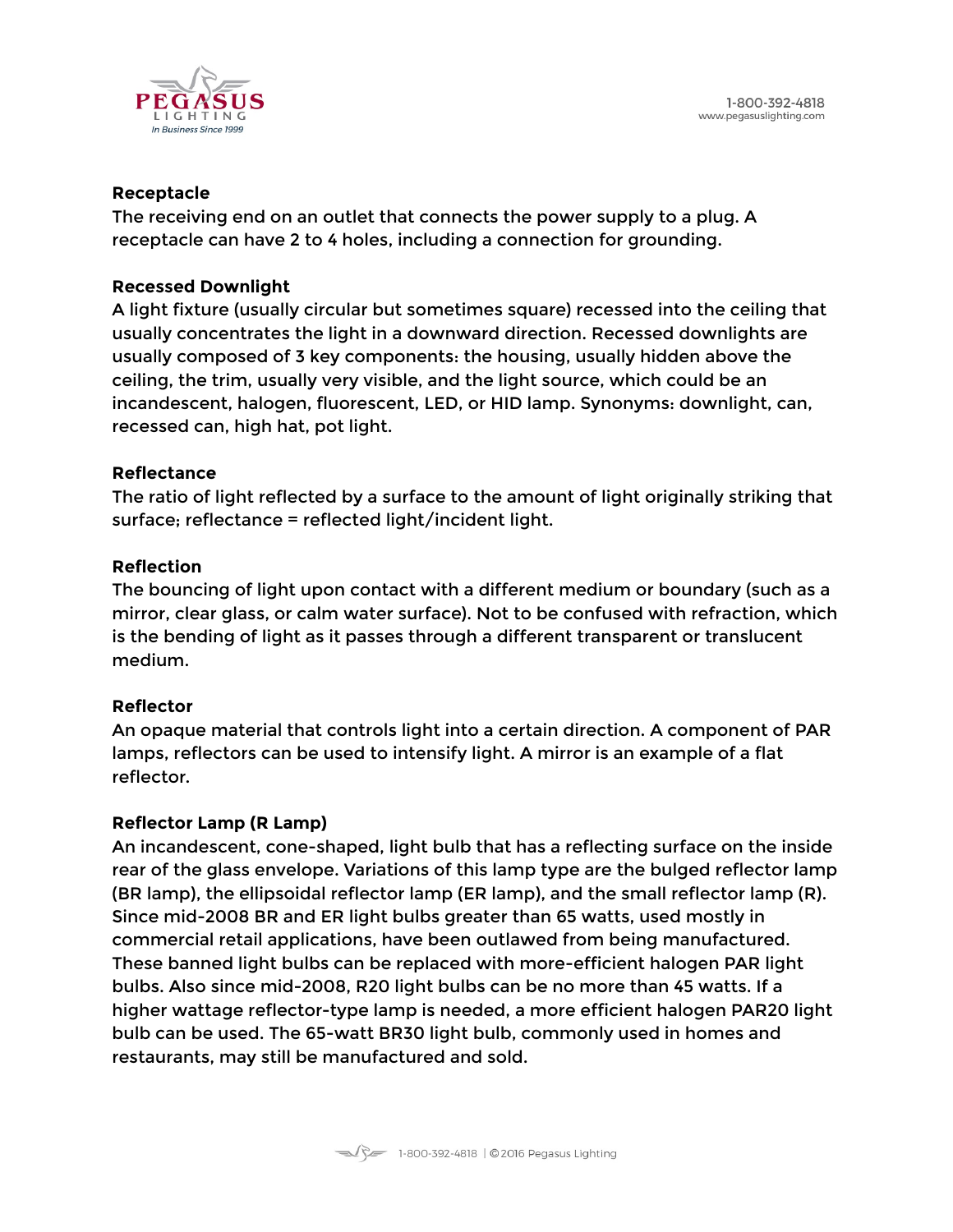

#### **Refraction**

The bending of light due to a change in its speed due to light passing from one transparent medium into another transparent medium (e.g., from air to glass, from water to air, from air to vacuum, diamond to air).

### **Refractor**

A transparent material, such as a lens or a prism, that bends or refracts light

#### **Restrike Time**

The time that it takes a HID lamp to come to full brilliance after it has been turned off.

# **Retrofit**

Replacing old and/or inefficient lighting technology with new lamps, ballasts, luminaires, or equipment that improves the efficiency or safety of the lighting system.

# **R Lamp**

See reflector lamp

#### **ROMEX® Wire**

ROMEX® is a trademark of the Southwire Company which refers to their specific brand of "non-metalic sheathed electrical cable". The term, "Romex", is often incorrectly used as a generic term to refer to any "non-metalic sheathed electrical cable" just like the brand name Kleenex is often incorrectly used to refer to any tissue. Non-metalic sheathed electrical cable is the type of wiring that is used throughout your home to connect virtually everything that is electrical. The wiring behind all of the walls and ceilings in your home connecting the electrical panel to switches, junction boxes, receptacles, exhaust fans, and light fixtures is non-metallic sheathed electrical cable. The non-metallic sheathing is the outside rubber insulation around the entire cable. The cable inside the sheathing is usually made up of 3 wires: one wire with white insulation (neutral wire), one wire with black insulation (power wire), and one copper wire with no insulation (ground wire). The size of the non-metallic sheathed electrical cable that is used to connect lighting fixtures in a home is usually described as "14/2 with ground" (although this may vary with geographical location). The "14/2" refers to the two insulated wires that are 14 gauge in size and the "ground" refers to the uninsulated copper wire. On our web site we often refer to this non-metallic sheathed electrical cable as "household wire".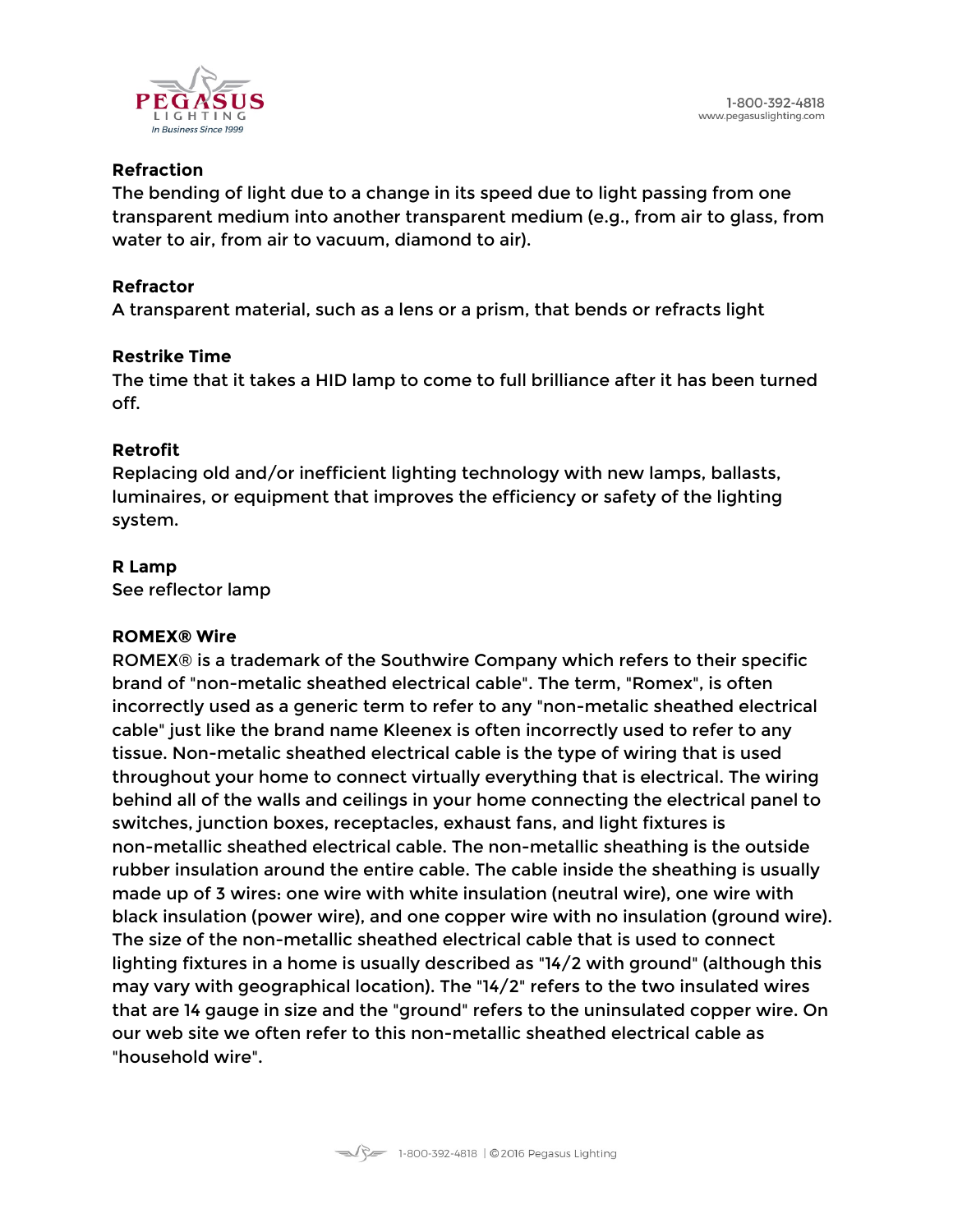1-800-392-4818 www.pegasuslighting.com



# **Rope Light**

Often describes a string of LEDs or miniature incandescent light bulbs (placed about 1.0in apart) connected in clear plastic tubing (about 0.5in in diameter) that can be plugged into an outlet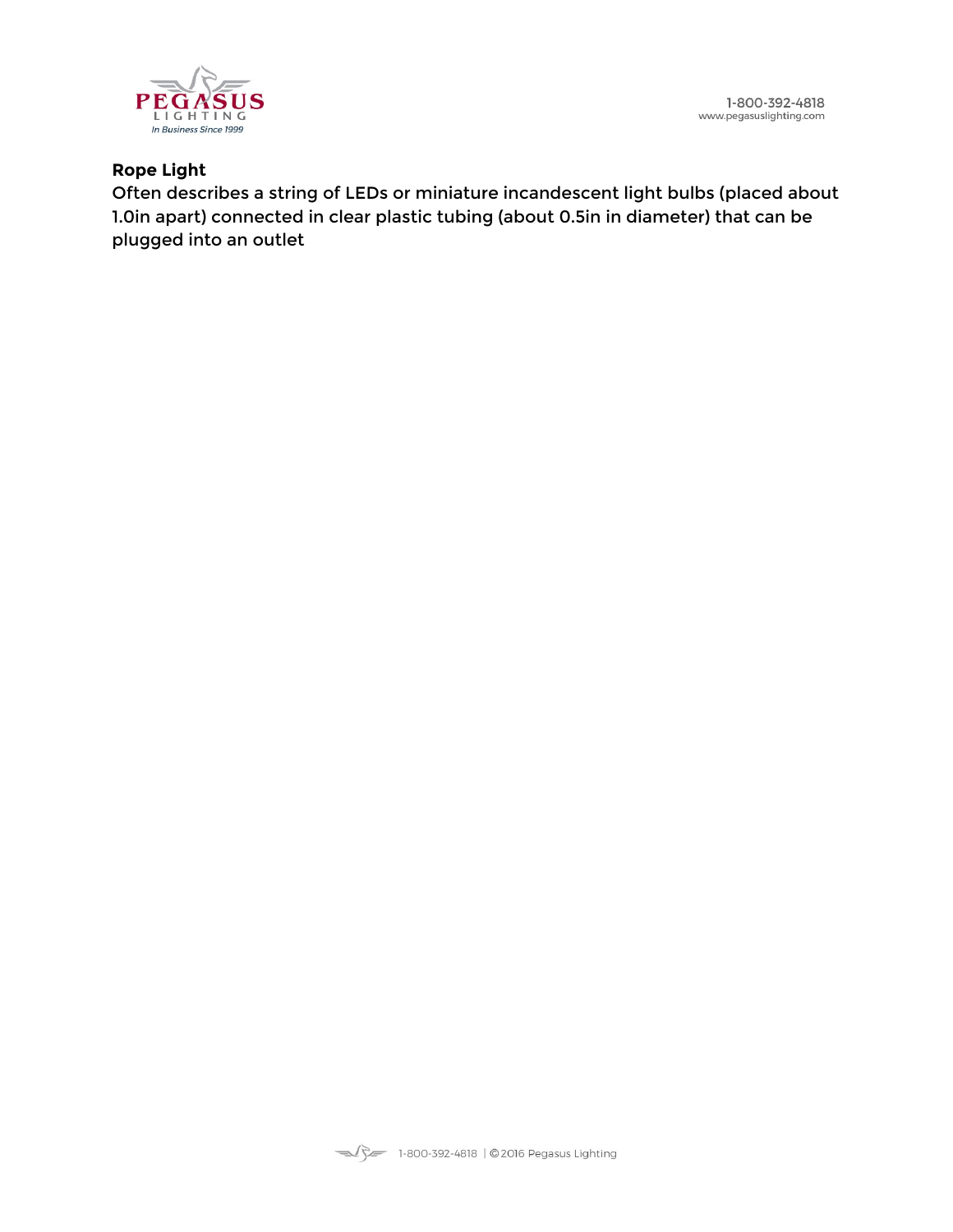

# <span id="page-51-0"></span>**S**

#### **SAD**

See seasonal affective disorder

#### **SSL**

See solid state lighting

#### **Sconce**

See wall sconce. Not to be confused with a scone, which is a flat, round cake of wheat flour.

#### **Scotopic Vision**

Human visual perception in low light conditions (night vision) produced exclusively by the rod cells in the human eye, which are most sensitive to wavelengths of light around 498 nm (green-blue).

#### **Seasonal Affective Disorder (SAD)**

A type of depression that occurs in certain individuals who experience a lack of sunlight - usually during the winter months.

#### **Security Lighting**

Lighting that is used to protect people and property from criminal activity. When properly employed, security lighting eliminates shadows near buildings and provides even landscape illumination for pedestrian safety.

#### **Self-Luminous Exit Sign**

An exit sign that relies on tritium gas, which is slightly radioactive, bombarding phosphor-coated glass to provide illumination. Self-luminous exit signs do not require any other power source and can last nearly 20 years before they need to be replaced.

#### **Semi-Specular**

A reflector that produces a diffuse or distorted image as opposed to a specular reflection like that seen in a mirror.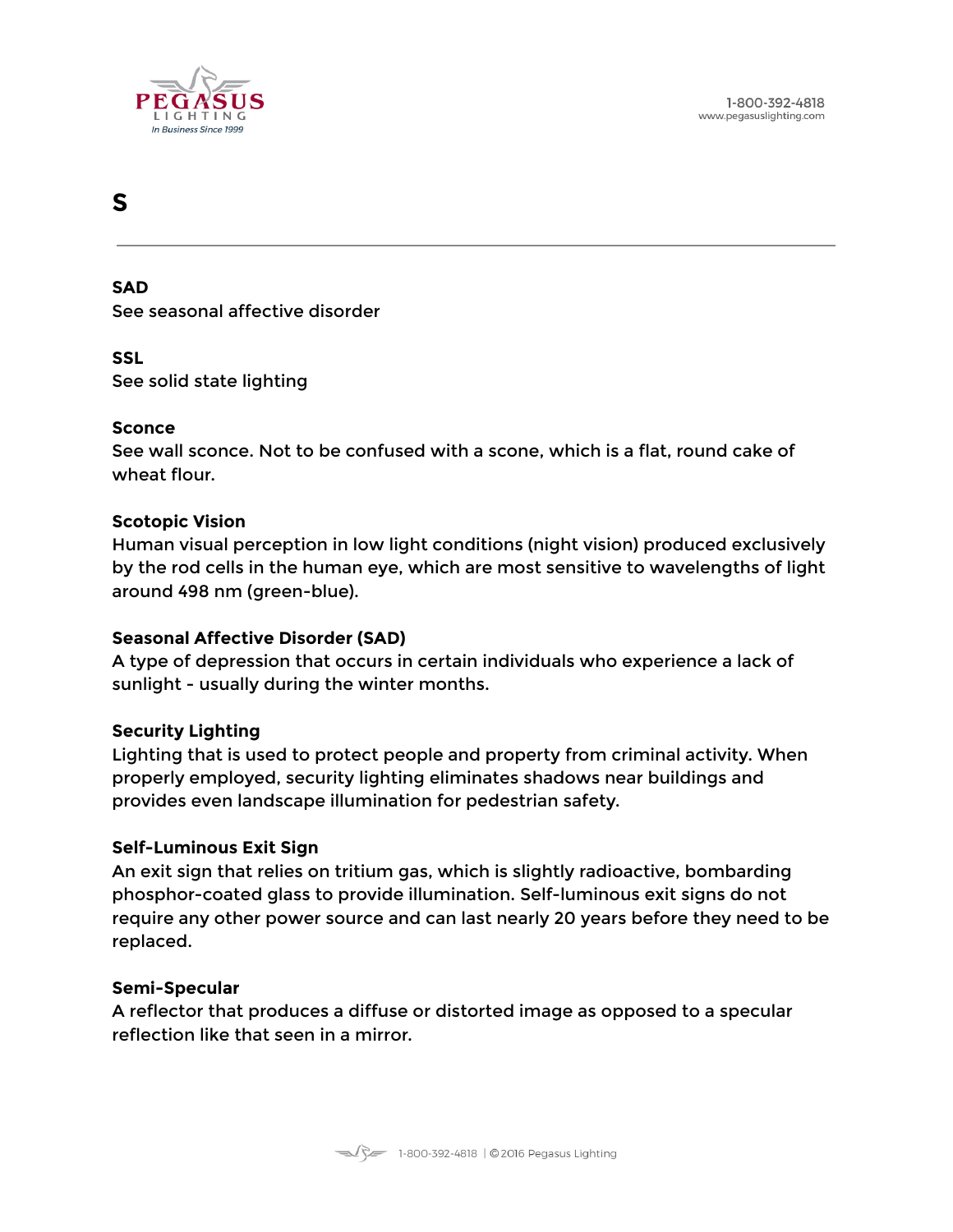

# **Series Circuit**

An electric circuit that has only one path for the electricity to flow. The light fixtures in a series electric circuit are connected to each other in a single line like links in a chain. If one of the light fixtures in a series circuit burns out, the other light fixtures would not remain on because the electric circuit would become an open circuit and the electric current would not be able to get to the other light fixtures. Another term for a series circuit is a "daisy chain".

# **Shield**

An opaque or semi-opaque element that serves to shield a light source from direct view at certain angles.

# **Shielding Angle**

The angle between the horizontal plane through a fixture and the line of sight where the bare lamp of the fixture is first visible. The shielding angle and the cut-off angle are complementary angles, meaning they total 90 degrees. The greater the shielding angle, the more glare is reduced.

# **Silhouetting**

A landscape lighting technique used to create a distinct outline or silhouette of plants or other objects.

# **Single-Pole Switch**

A standard on/off wall switch that is the only switch that controls one or more light fixtures in a single electrical circuit.

# **Sky Glow**

The "haze" or "glow" that surrounds highly populated areas and reduces the ability to view the nighttime sky, also known as "light pollution". Specifically, light that enters the sky from an outdoor lighting system by indirect light reflected from atmospheric particles such as fog, dust, or smog.

# **Skytex Lens**

See linear spread lens

#### **Snoot**

A protruding hollow cone of opaque material that provides a high cut-off angle for certain types of track fixtures, landscape lights, or spotlights. A snoot focuses light into a small area and is often used in art gallery lighting, landscape lighting, or theater lighting.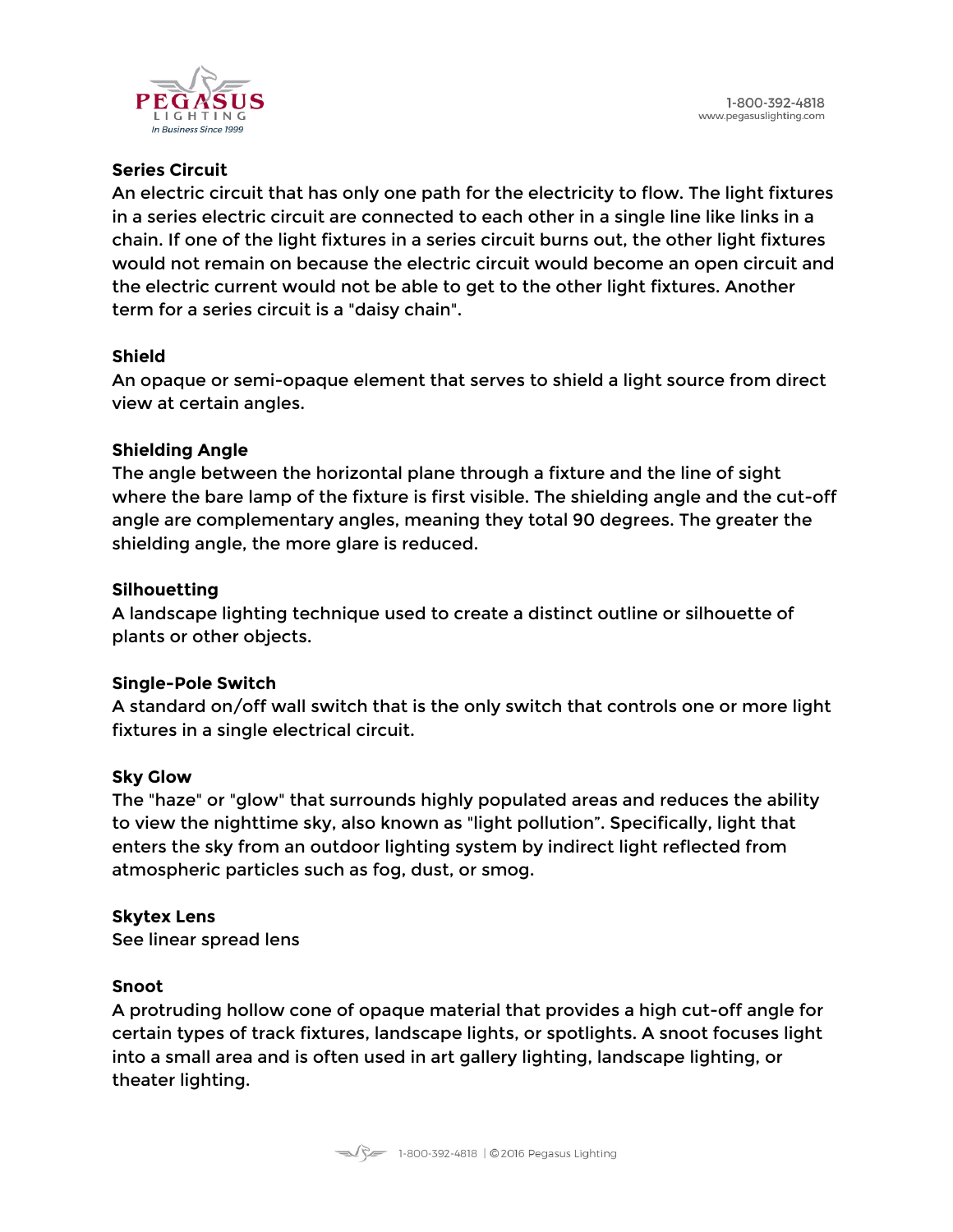

# **Socket**

(1) That portion of a luminaire that provides a means of physically holding the lamp base and connecting the lamp to the luminaire's electric circuit; (2) a power point usually mounted in a wall that serves as a connection for electrical plugs. Sockets have holes or slots for electrical plugs and are sometimes called "outlets".

# **Solid State Lighting (SSL)**

Lighting produced by passing electricity through a semiconductor (like an LED, an OLED, or a PLED) rather than electrical filaments (like incandescent, halogen, or xenon) or plasma (like fluorescent, metal halide, or high pressure sodium).

# **Solite Lens**

A glass lens with a subtle textured surface that "softens" the transmission of light but maintains high transmission values.

# **Spacing Criterion**

The maximum distance allowed for light fixtures to be spaced apart and still provide complete illumination of the work plane.

# **Sparkle Lighting**

Lighting that creates aesthetic points of "sparkle". This technique can be achieved with a chandelier or even fiber optic lighting and is useful in elegant locations.

#### **Specular Reflection**

Regular reflection, without diffusion (see diffuse), in accordance with the laws of geometrical optics, as with a mirror or a highly polished metallic surface.

# **Spill Light**

Light that goes beyond the object being lit.

# **Splice**

A connection of two or more pieces of electrical wire made by using a wire nut or a terminal block.

#### **Spread Lens**

A lens used in the front of a luminaire designed to diverge light evenly in all directions. Also called a prismatic lens, it is designed with perpendicular ribs on one side of the lens.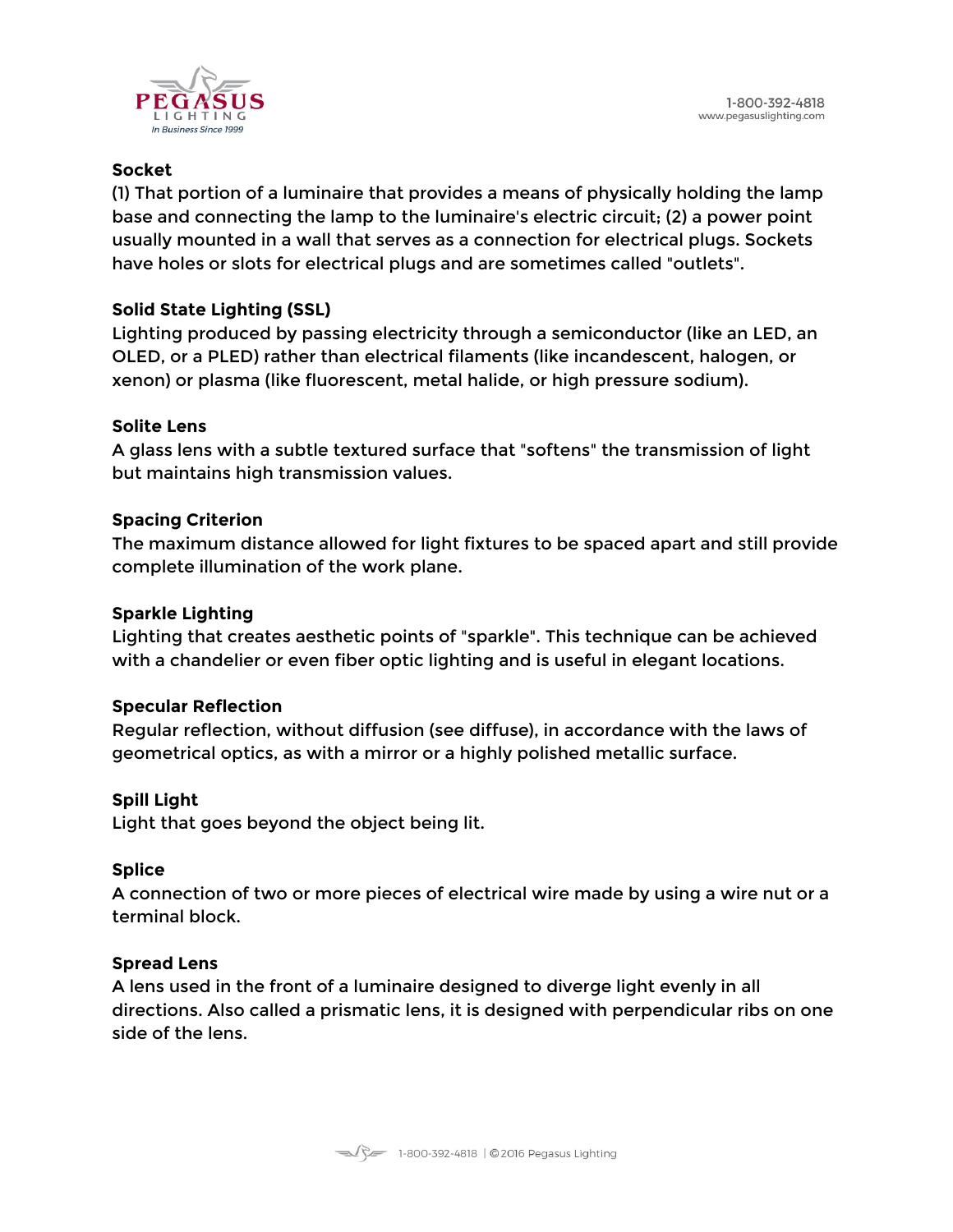

### **Starter**

An electrical device used in conjunction with a ballast for the purpose of starting an electric discharge lamp like a fluorescent lamp or an HID lamp.

# **Step Light**

A luminaire that is specifically designed to illuminate stairs.

# **Stroboscopic Effect**

The periodic variation of light output caused by a fluorescent light source powered by a low frequency alternating current (AC). The moving images on televisions and other rapidly moving objects can appear to stand still or flicker. Often associated with fluorescent lighting, the stroboscopic effect can be substantially reduced with an electronic ballast.

# **Sulfur Lamp**

A light source that relies on microwaves to excite sulfur gas, which heats up considerably and emits light. Sulfur lamps do not have electrodes but need efficient cooling to prevent melting. Sulfur lamps contain no mercury and can have a long lifespan of 60,000 hours.

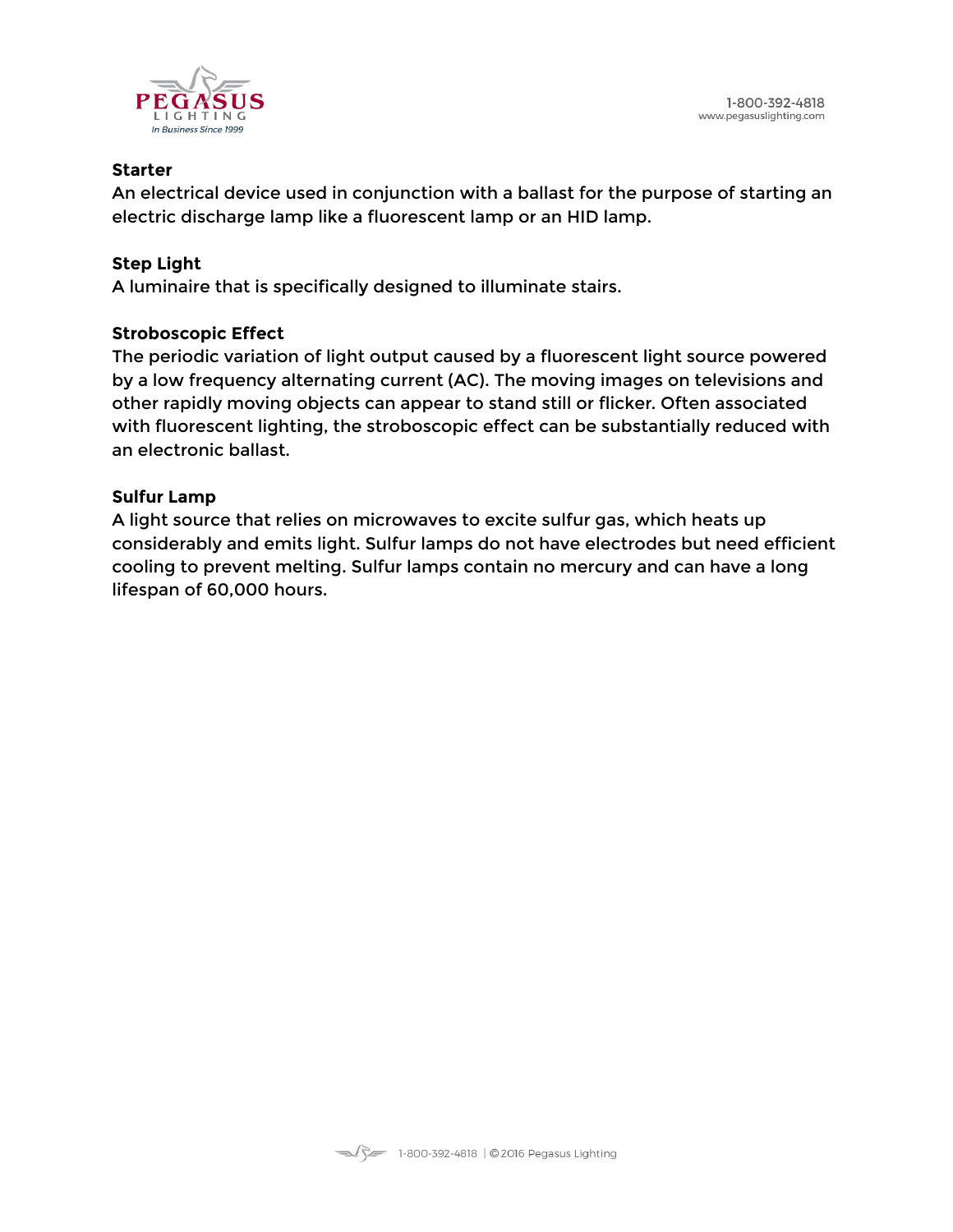



# <span id="page-55-0"></span>**T**

#### **Tandem Wiring**

A type of electrical wiring that shares one ballast located inside a single fluorescent light fixture with one or more other fluorescent fixtures. This technique is used to reduce the cost of the lighting system, reduce the cost of maintaining the lighting system, and reduce the cost of the electrical energy needed to power the lighting system.

#### **Task Lighting**

Lighting that is specifically installed to light an area where a task is performed. Under cabinet lighting used in a kitchen is a good example of task lighting.

#### **Terminal Block**

A special electrical connector that uses insulating plastic on the outside and metal screws and clamps on the inside to create good splices for electrical wires, especially low voltage electrical wires. The screws inside the terminal block allow the installer to be certain that the electrical connections are very secure and tight, which, in turn, will minimize the possibility of arcing and overheating with low voltage connections.

#### **Three-Way Lamp**

An incandescent lamp that offers 3 levels of illumination (brightness) by using 2 different filaments with one filament providing the lowest level of illumination, the second filament providing a higher level of illumination, and the 2 filaments together providing the highest level of illumination. A few compact fluorescent lamp (CFL) models now also offer 3 levels of illumination but by using a different mechanism.

#### **Three-Way Switch**

A wall switch that allows two switches like this to control one lighting system. Whenever one of the three-way switches is flipped in a given circuit, the light changes its state; that is, if the light was on, it then turns off and if the light was off, it then turns on.

#### **Torchiere**

A tall floor lamp that provides indirect lighting with its light source located within a reflecting bowl that directs the light upward, which then reflects off the ceiling.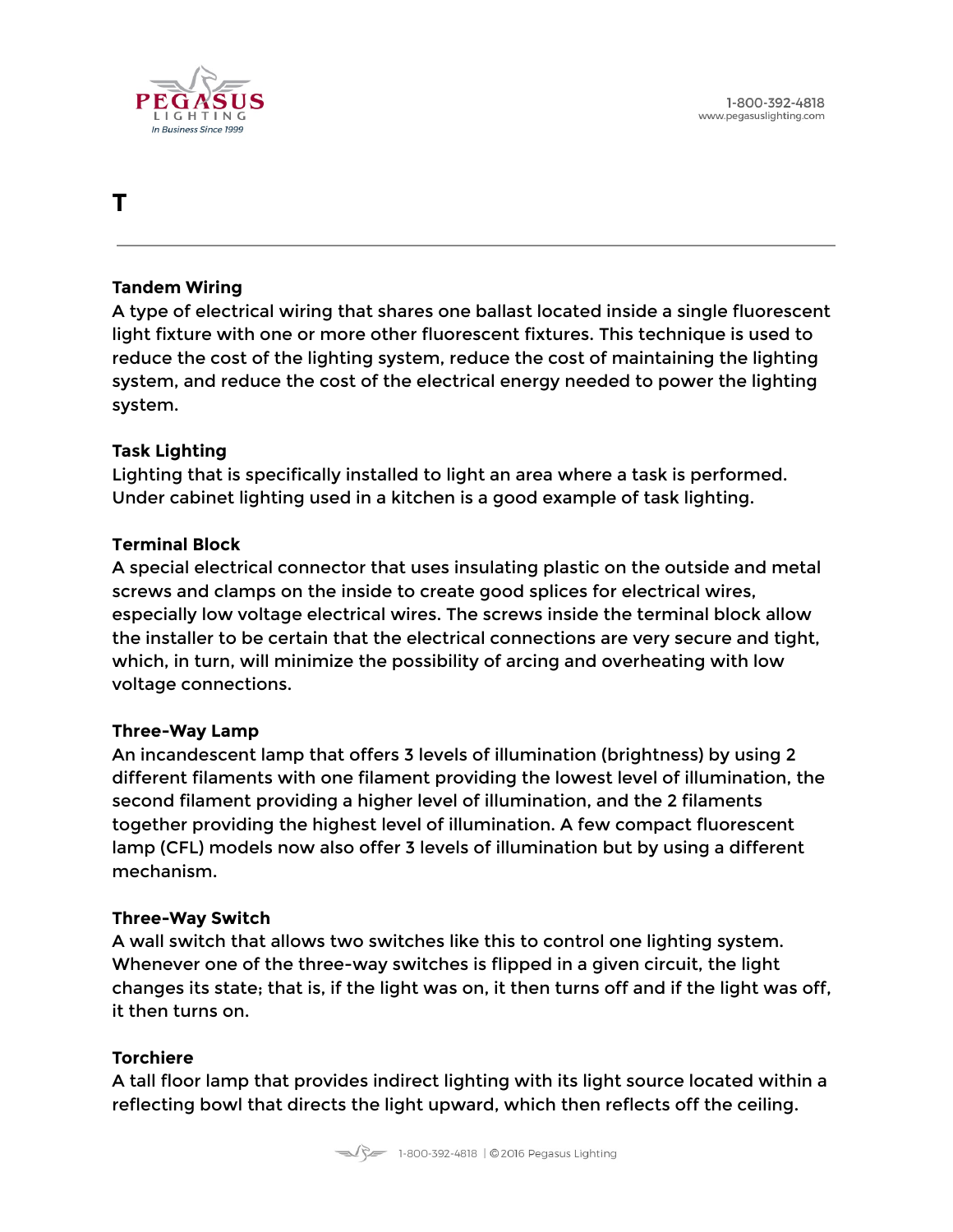

### **Toroidal Transformer**

A type of magnetic transformer with a donut-shaped core. Toroidal transformers are generally more efficient, lighter weight, quieter, and cooler than conventional "EI magnetic transformers". Toroidal transformers can be loaded 100%, meaning a 600-watt transformer can power 600 watts of lighting. EI magnetic transformers, however, should be loaded approximately 80%, which means that a 600-watt EI magnetic transformer should be used to power about 480 watts.

#### **Track Lighting**

Lighting that uses several luminaires attached to a track mounted on a ceiling or wall to illuminate a space. The track provides the current for the various luminaires, which allows them to be manipulated into different positions.

#### **Transformer**

An electrical device that transforms the line voltage of a facility (usually 120 volts for residential settings and 277 volts for commercial settings) into the voltage that a low voltage lighting system requires (12 volts or 24 volts).

#### **Translucent**

A term that describes a material that transmits some visible light usually with some distortion. A frosted piece of glass, a stained glass window, and paper are all examples of translucent materials.

#### **Transmit**

(For a wave) to pass through a medium (such as light passing through glass) without a change in color (wavelength or frequency).

#### **Transparent**

A term that describes a clear material that transmits most, if not all, of the visible light incident upon it with very little, if any, distortion. A typical glass window pane, the air, and clear plexiglas are all examples of transparent materials.

#### **Troffer**

A large recessed ceiling luminaire (light fixture) that often uses 1-4 fluorescent lamps (light bulbs), usually measures 24in by 48in or 24in by 24in, and is usually installed with the opening flush with the ceiling. There are several types of troffers, for example: lensed troffer, parabolic troffer, basket troffer, and volumetric troffer.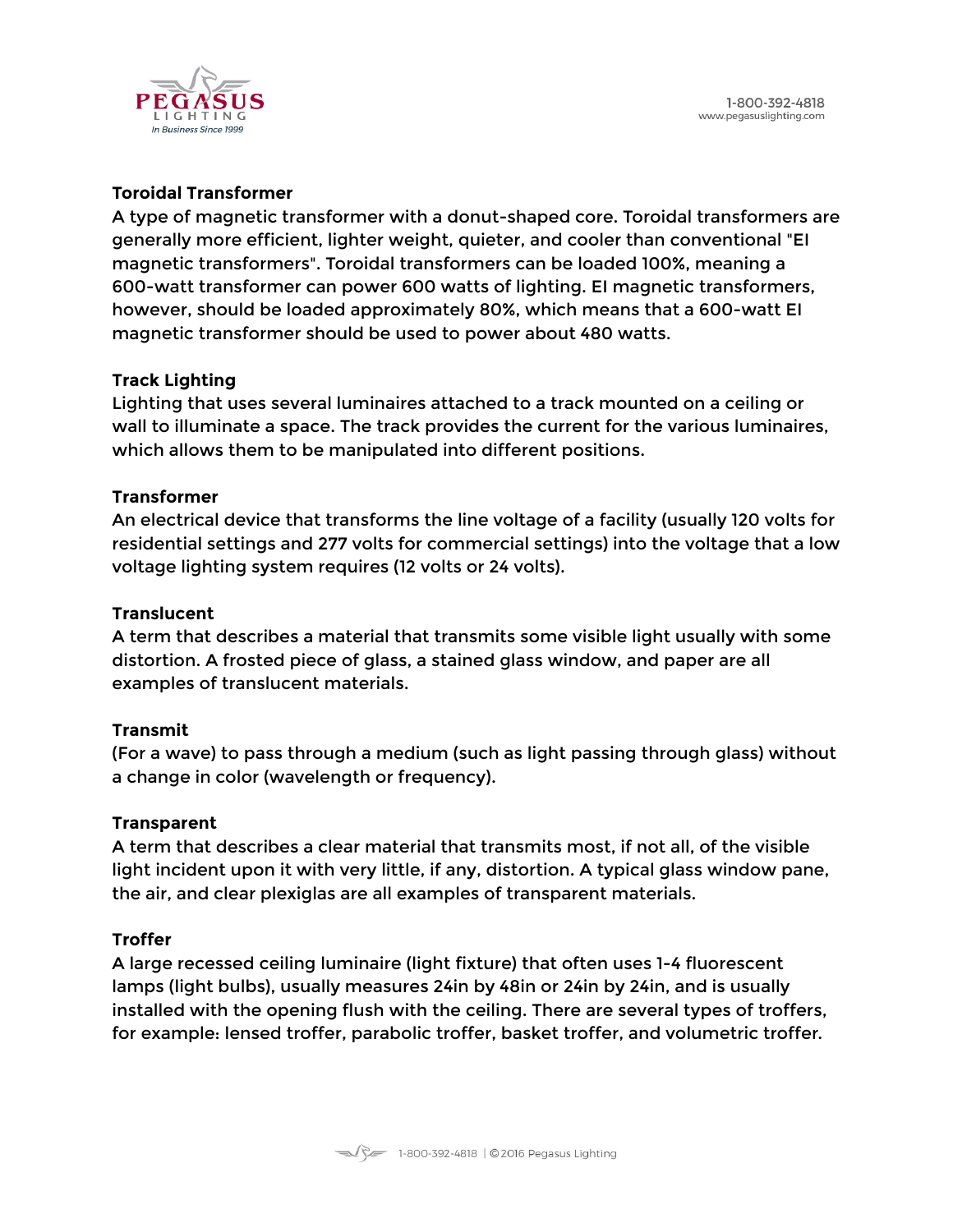

### **Tube**

The outer glass envelope of some light sources. See lamp and bulb for more information.

#### **Tungsten**

A chemical element found in nature as a steel-gray metal that has the highest melting point of all the non-alloyed metals is, therefore, often used to make the filament in incandescent light bulbs.

#### **Tungsten Halogen Lamp**

Another term for halogen lamp

#### **Twin Tube**

A type of compact fluorescent lamp (CFL) made up of two parallel glass bulbs or tubes. Also referred to as a "PL" lamp (by Philips Lighting) or a "biax" lamp (by GE) or a "dulux" lamp (by Osram-Sylvania).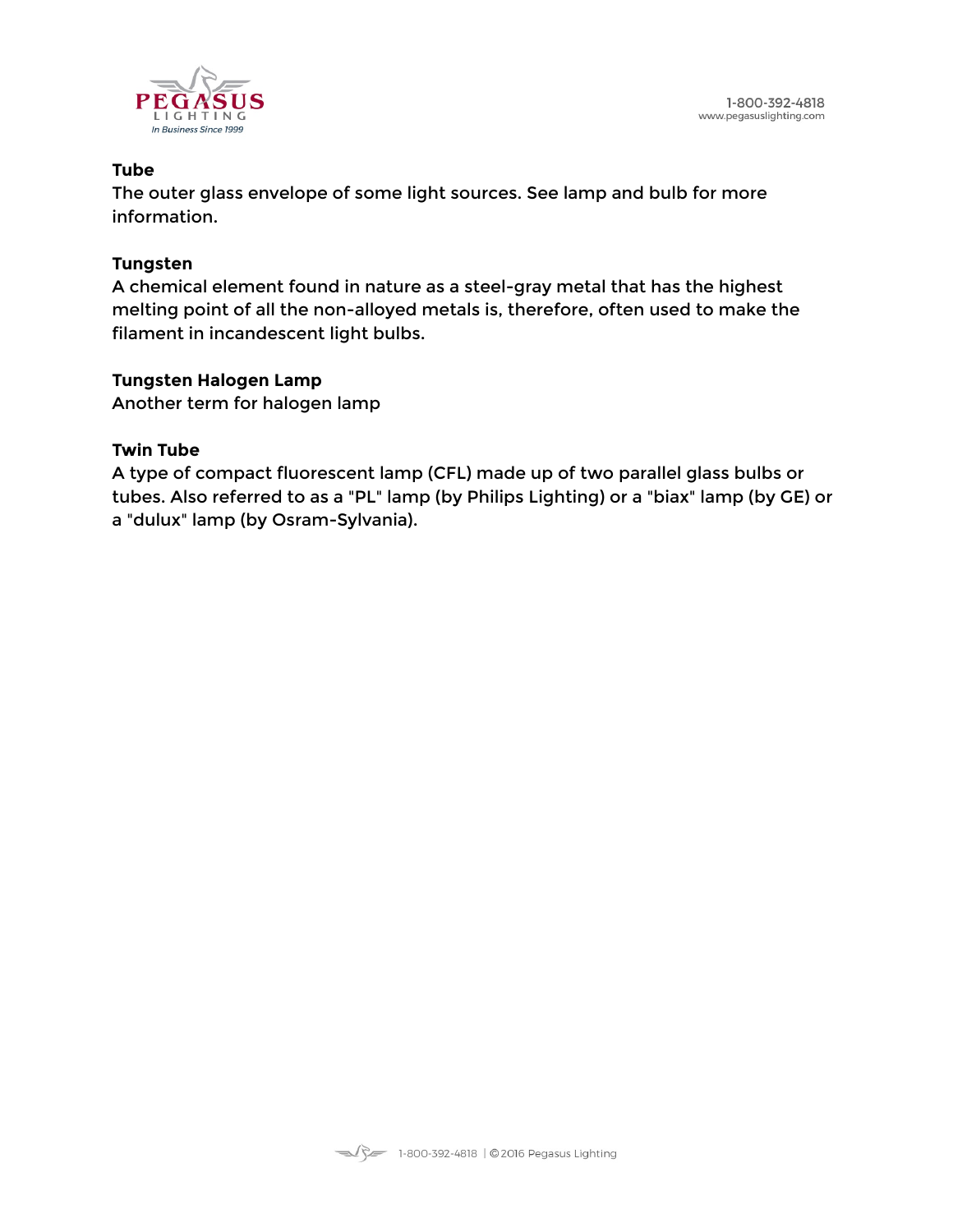

# <span id="page-58-0"></span>**U**

**UL** See Underwriters Laboratory

#### **UV**

See ultraviolet radiation

#### **U-Bend Lamp**

A type of fluorescent lamp that is shaped like the letter "U"; sometimes called a U-shape fluorescent lamp.

#### **UL Listed**

When a lighting product (light fixture or light bulb) is UL listed that means the Underwriters Laboratories (UL) has tested that specific lighting product and has certified that it meets all of its safety standards and is, therefore, safe to use. The UL symbol with the letter "C" and the letters "US" indicate that the lighting product is UL listed in both Canada and the United States. If the UL symbol only has the letter "C", then the product is UL listed only in Canada. If the UL symbol has no letters next to it, then the product is UL listed only in the United States. The UL listed symbol appears on complete components and end products suitable for factory and field installation.

#### **UL Recognized**

when an electrical component is UL recognized that means the Underwriters Laboratories (UL) has tested that specific electrical component and has certified that it meets all of its safety standards and is, therefore, safe to use as a component within a light fixture. The backward RU symbol with the letter "C" and the letters "US" indicate that the lighting component is UL registered in both Canada and the United States. If the backward RU symbol only has the letter "C", then the product is UL recognized only in Canada. If the backward RU symbol has no letters next to it, then the product is UL recognized only in the United States. The UL recognized symbol is used on components that are intended to be installed in another device, system, or end product.

#### **Underwriters Laboratories (UL)**

An independent organization that certifies product safety, including electronic devices. When a product passes UL safety, it may be marked with a UL label. The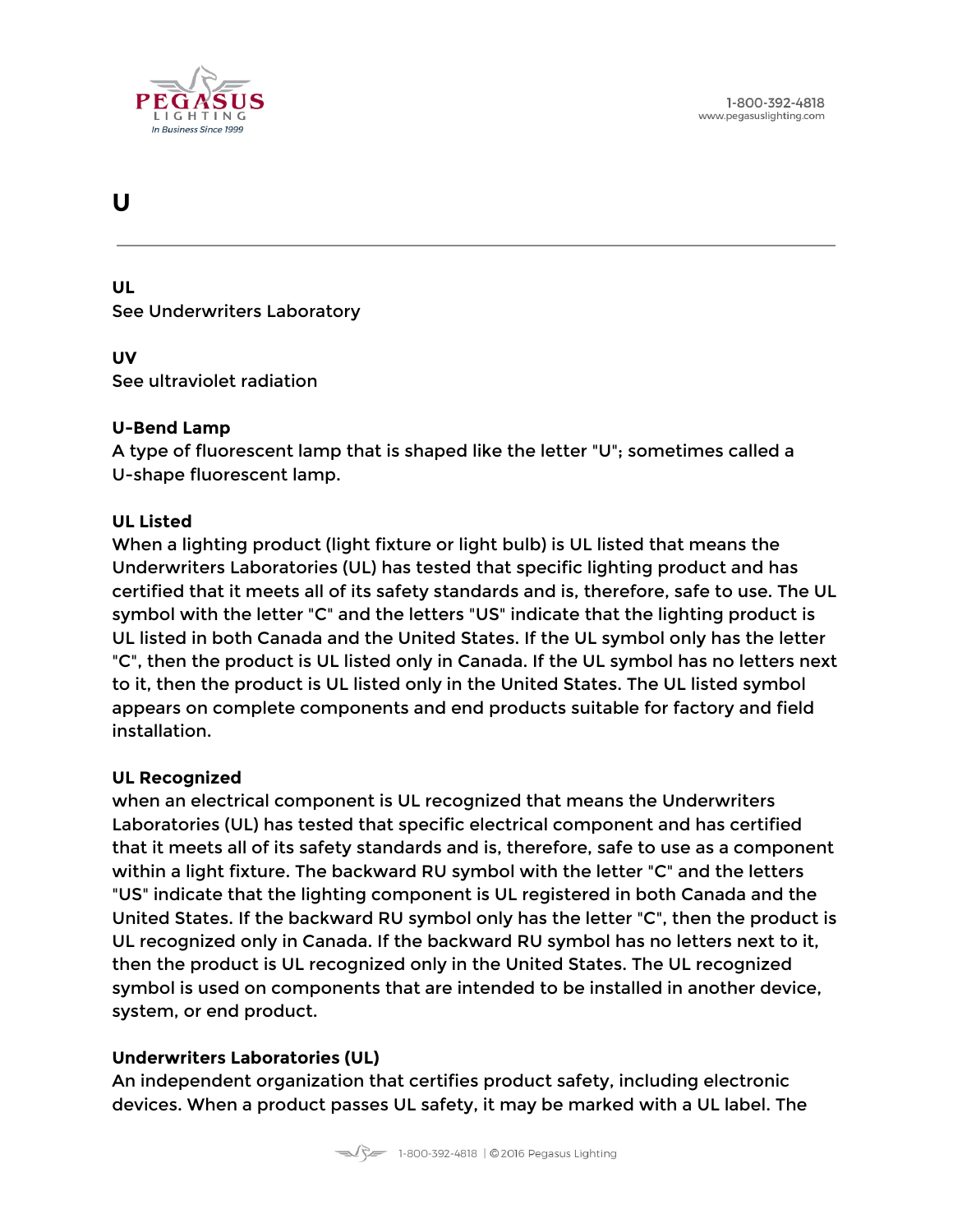

organization began in 1984 and now evaluates nearly 20,000 types of products annually. Inc., like Electrical Testing Laboratory (ETL), is an independent, not-for-profit product safety testing and certification organization. The UL symbol with the letter, "C", and the letters, "US", indicate that the lighting product is UL listed in both Canada and the United States. (see www.ul.com)

# **Uniformity**

The degree of variation of illuminance over a given plane. Greater uniformity means less variation of illuminance.

# **Uplight**

for a suspended light fixture (such as a single pendant light, an entire row of linear luminaires, or a semi-flush mount ceiling fixture) the amount of light lumens directed upward at or above 90 degrees. Also, refers to a single light fixture that is generally placed on the floor or recessed in the floor that projects light upward.

# **Uplighting**

A lighting technique that directs light on an object from a light fixture aimed upward. Uplighting can create an intimate environment such as using a candle in a restaurant, or it can create harsh shadows resulting in an eerie effect like that created by uplighting a statue. This technique is also used in landscape lighting to accent trees or bushes.

#### **Ultraviolet Radiation (UV)**

A form of electromagnetic radiation that is not visible to the naked human eye and which has a wavelength of less than 400 nanometers (nm) and greater than 100 nm.

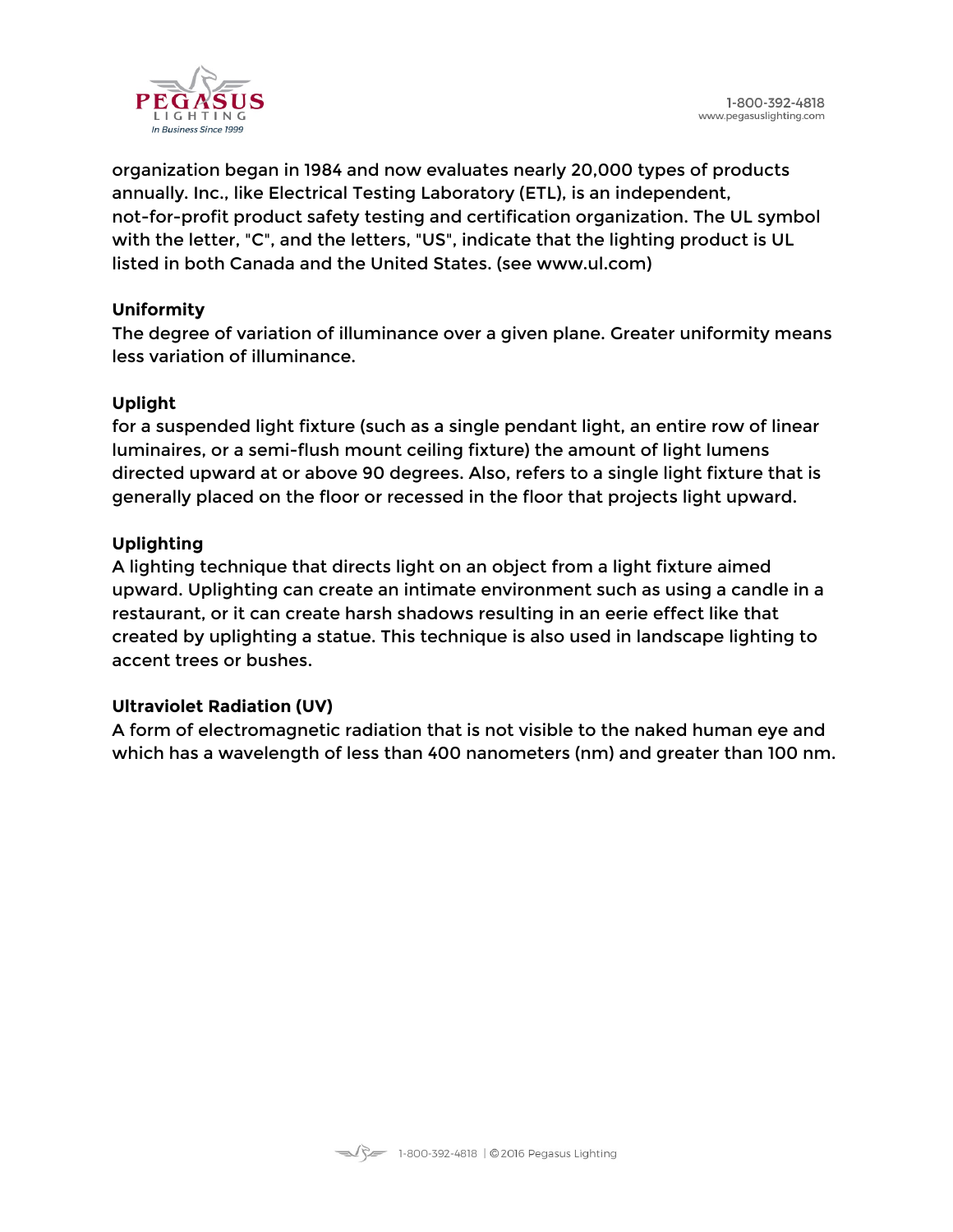

# <span id="page-60-0"></span>**V**

**VCP** See visual comfort probability

#### **VHO**

See very high output

#### **Valance Lighting**

Lighting at or near the top of a window provided by a luminaire that is shielded by an opaque panel parallel to the wall which directs light upward and downward from the luminaire.

#### **Vandal Resistant**

A special type of light fixture designed to be break-resistant and tamper-resistant. Vandal resistant light fixtures are often made of heavy gauge metal, a strong polycarbonate plastic diffuser, and tamper-proof fasteners that are difficult to unfasten without a special tool. Such light fixtures are often used in public spaces like subway stations, college dormitories, bus terminals, and jails.

#### **Vanity Light**

A luminaire that is positioned above or on either side of a bathroom mirror.

#### **Vapor-Tight Luminaire**

A totally enclosed light fixture constructed with a special rubber gasket so that a specified vapor (usually water vapor) or gases cannot enter its enclosure.

#### **Very High Output (VHO)**

A fluorescent lamp designed to use even more current than a high-output fluorescent lamp, which allows for an even greater lumen output.

#### **Visual Comfort Probability (VCP)**

The VCP for a lighting system is the percent of observers expected to find the glare acceptable in a specific location from a specific direction. The higher the VCP, the more comfortable observers find the space.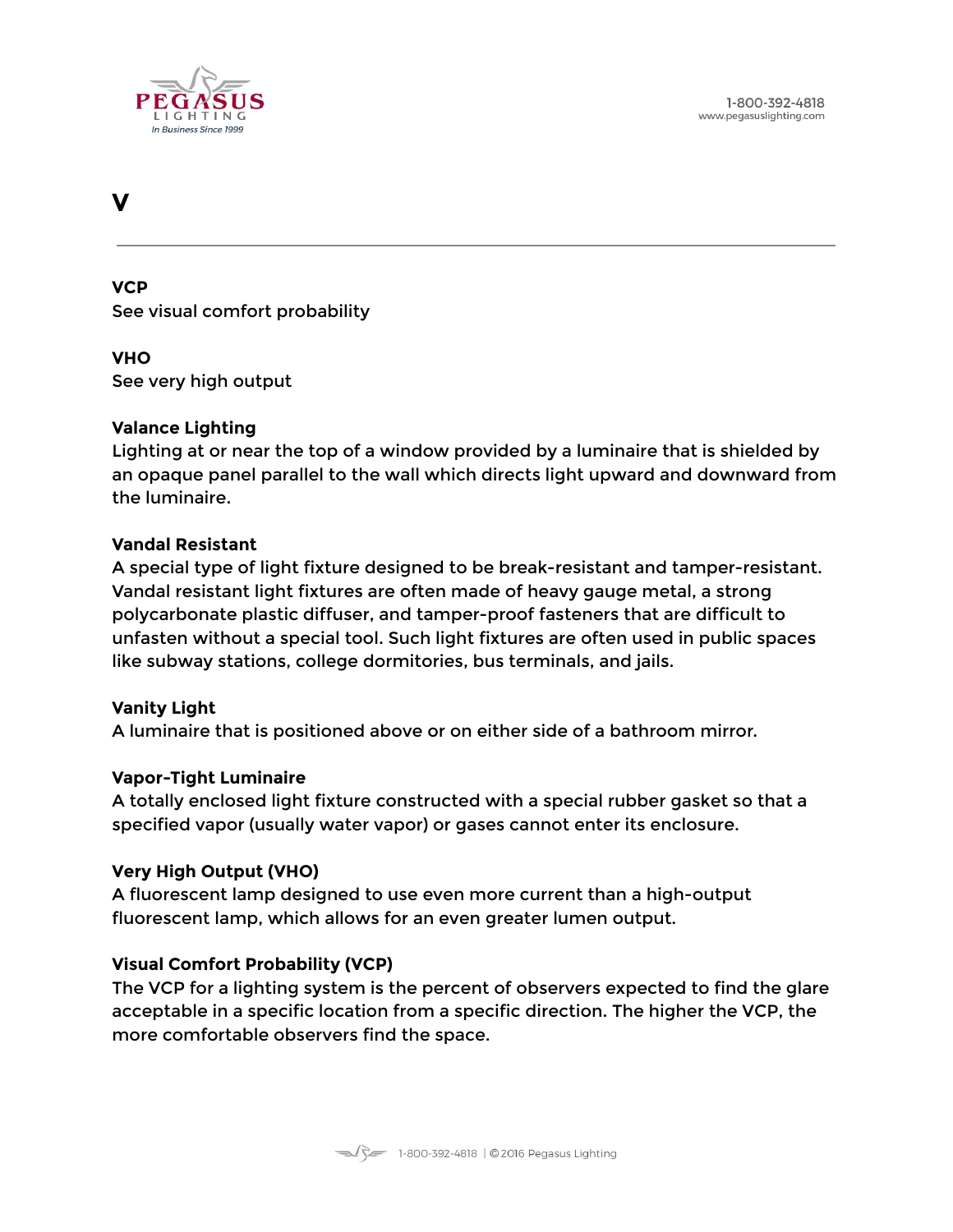

# **Volt**

The standard unit of electrical force or pressure between two points in an electric circuit. The greater the voltage, the faster electrons will travel through a circuit, meaning the greater the current running through a circuit. The standard household line voltage in the U.S. is approximately 120 volts. The unit is named after Alessandro Volta, an Italian physicist who made the first electric cell. See voltage.

# **Voltage**

The difference in electrical charge between two points in a circuit expressed in volts; the electric pressure that exists between two points and is capable of producing a flow of current when a closed circuit is connected between the two points; the rate at which energy is drawn from a source that produces a flow of electricity in a circuit; synonyms: electrical potential, electromotive force, EMF; Formulae: volts = amps x ohms,  $V = I \times R$ , voltage = electrical current x electrical resistance.

# **Voltage Drop**

The loss of voltage caused by the electrical resistance of the wire and the light fixtures in the circuit. It can become especially noticeable in low voltage circuits (where the operating voltage is 12 or 24 volts). Voltage drop may be minimized by using a thicker wire with a lower gauge, shortening the distance between the low voltage transformer and the light fixtures, and/or using a DC transformer.

#### **Volumetric Troffer**

A premium troffer that is designed to eliminate the cave effect associated with parabolic troffers. The volumetric troffer distributes light more evenly than its predecessors and its light sources are concealed by diffuse translucent shielding.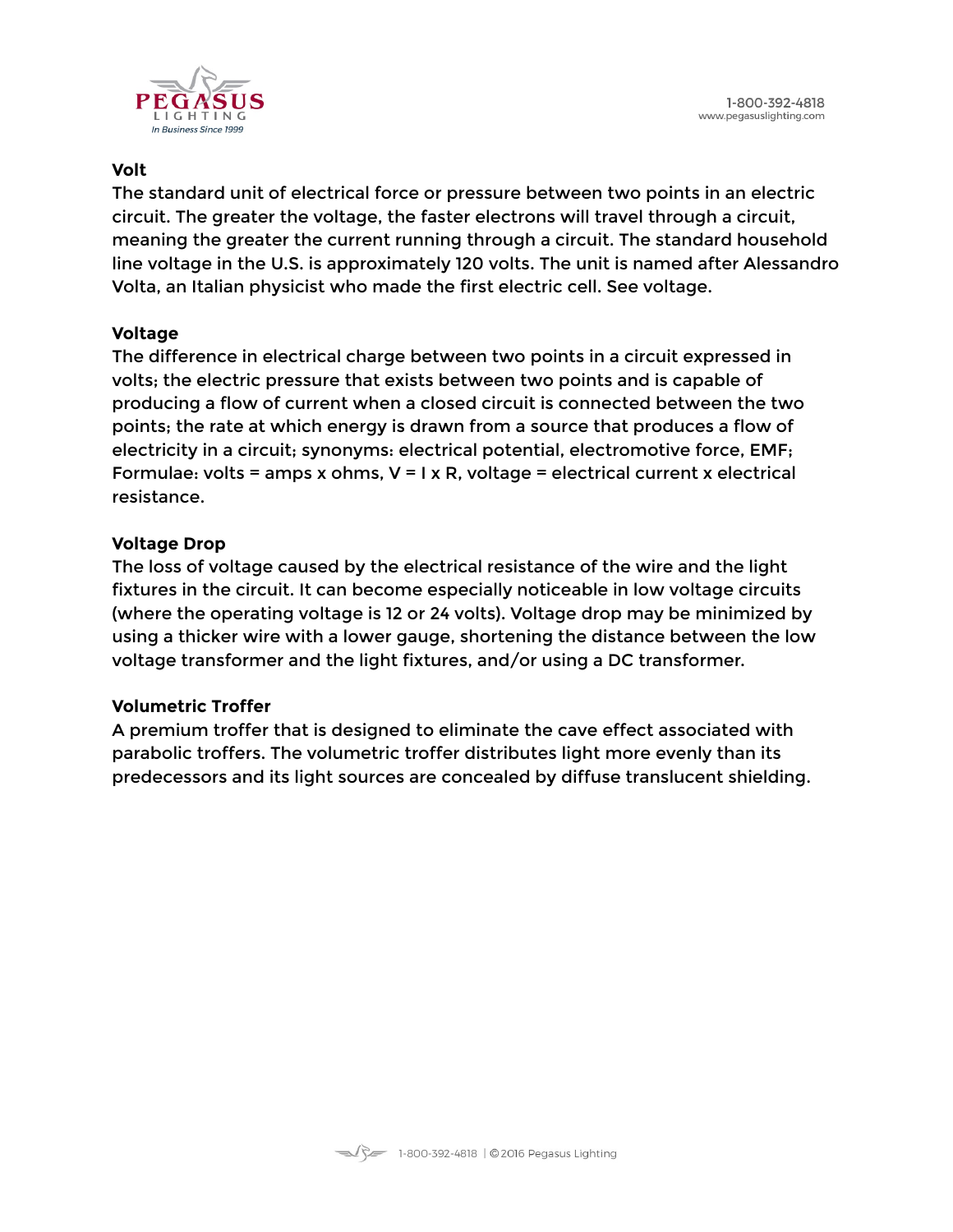

# <span id="page-62-0"></span>**W**

#### **Wall Grazing**

A lighting term that refers to the dramatic highlight and shadow effects on uneven surfaces such as draperies, stone, and brick. Grazing creates easily distinguishable high and low levels of light on the irregular surface.

#### **Wall Sconce**

A luminaire (light fixture) affixed to the wall and usually decorative in nature.

#### **Wall Washing**

A lighting technique that produces a relatively smooth, even level of illumination on a wall that minimizes the apparent texture of the surface.

#### **Watt**

A standard unit of power (the rate at which work is performed). The power created by 1 ampere passing across a potential difference of 1 volt is equal to 1 watt (W=AV). One watt also equal 1 joule per second (W=J/s). The unit is named after James Watt because of his work on steam engine technology. In lighting, watts indicate the amount of power a light bulb consumes not the light output of that light bulb.

#### **Wattage**

The amount of electrical power consumed by a lamp or light fixture measured in "watts". One watt is equal to the power dissipated by 1 ampere of electrical current flowing across a resistance of 1 ohm or the power produced by 1 ampere of electrical current under an electromotive force of 1 volt. One horsepower is equal to 746 watts. Formulae: watts = volts x amps,  $P = V \times I$ , electrical power = electromotive force x electric current. Note: the wattage rating of light bulb does not indicate how much light is produced by that light bulb.

#### **Wavelength**

Light often behaves as though it were made up of waves and the shortest distance between two similar points of a given wave is called the wavelength of that wave. The wavelength of red, which resides at one end of the visible spectrum, is about 700 nanometers while the wavelength of violet, at the other end of the visible spectrum, is about 400 nanometers. - a measure of the distance between the corresponding points in consecutive cycles of a wave (such as consecutive troughs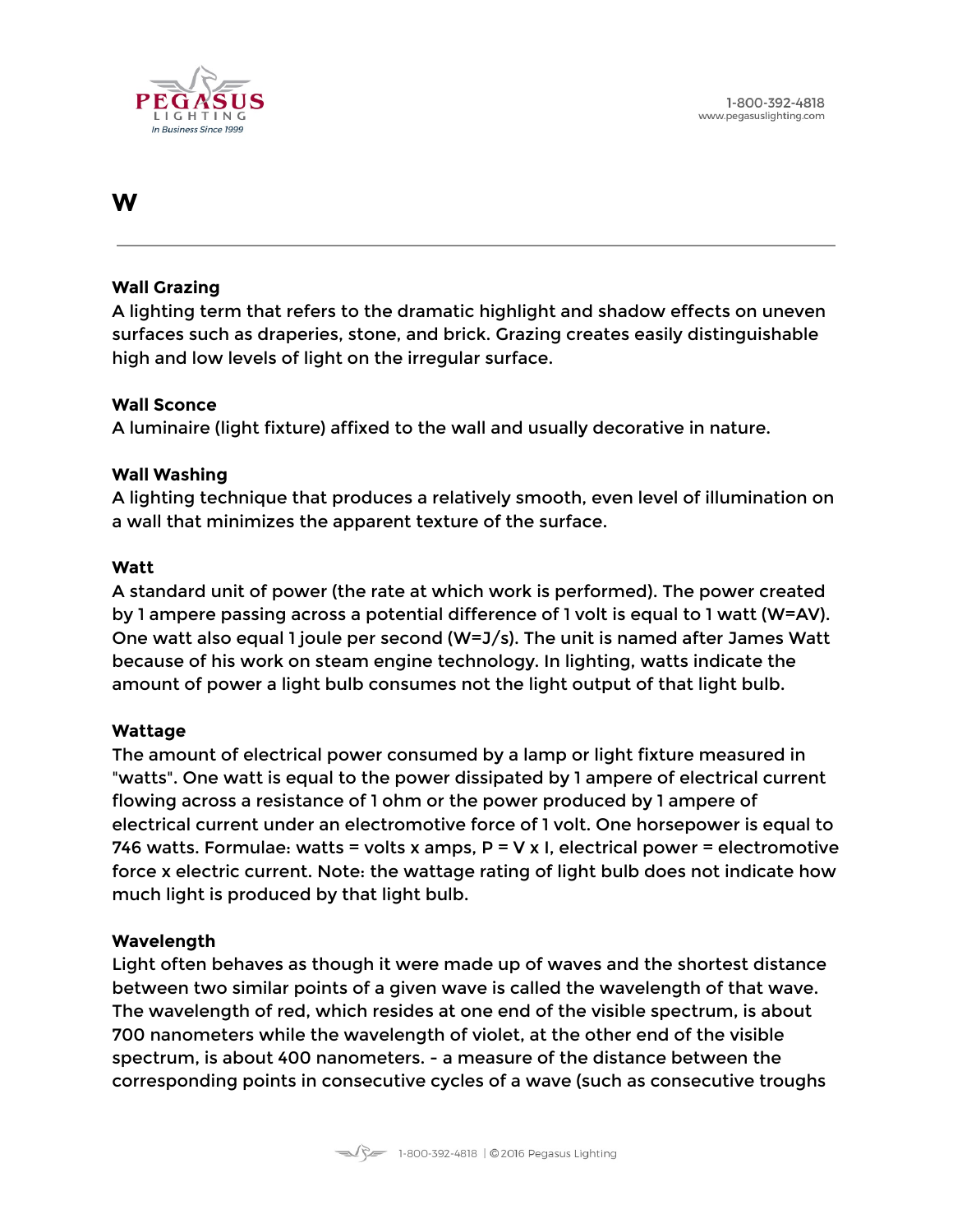

or crests). Wavelengths of the electromagnetic spectrum are generally measured in nanometers.

#### **Wire Nut**

A registered trademark of Ideal Industries that is sometimes used to identify a twist-on wire connector that is used to secure the ends of 2 or more electrical wires in order to make an electrical connection. Wire nuts are thimble-shaped, made of plastic or plastic and metal, and color-coded for wire capacity. Wire nuts are an acceptable and easy-to-use alternative to soldering wires together.

#### **Work Plane**

The horizontal plane (a flat surface) on which a visual task (such as reading or writing) is performed. Illumination is designed for this plane, which is normally the height of a standard table (approximately 30 inches from the floor).